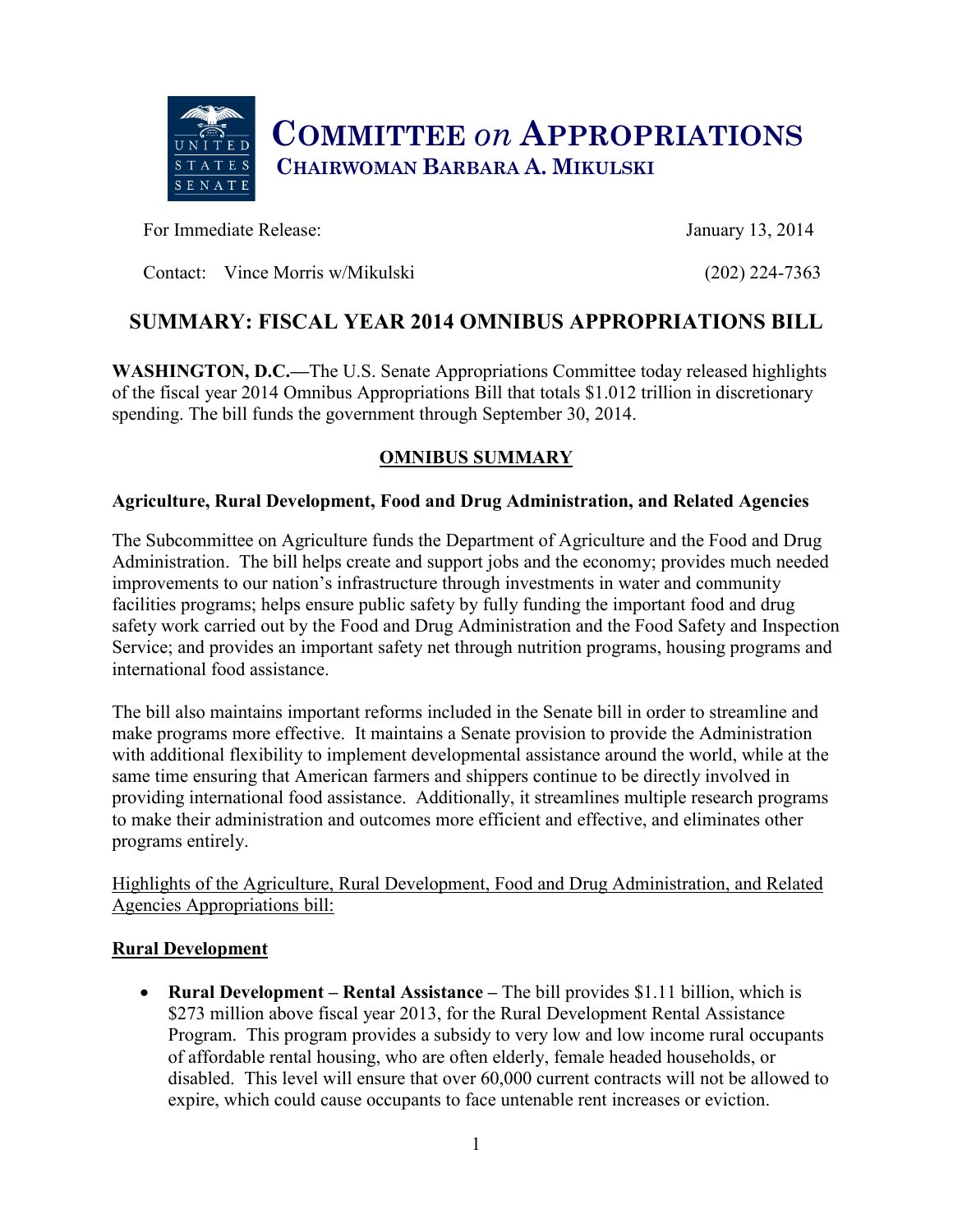- x **Rural Development – Single Family Housing Direct Loans –** The bill maintains the Senate loan level of \$900 million, which is \$60 million above fiscal year 2013. This funding will provide about 7,500 low and very low income rural households the opportunity for homeownership.
- x **Rural Development – Water and Waste Disposal Program –** The bill provides a total loan and grant program level of \$1.752 billion for the water and waste disposal program, an increase of \$248 million above fiscal year 2013. This program often utilizes loan/grant combinations, and this level of funding will assist approximately 980 rural communities in obtaining clean water and sanitary waste disposal systems.
- **Rural Development Community Facilities Program –** The bill provides a total loan and grant program level of \$2.288 billion for the community facilities program, which funds essential rural community facilities including hospitals, schools, health clinics, libraries, day care centers, public safety buildings and equipment, and more.

# **Public Health**

- **Food and Drug Administration** The bill maintains the Senate level of \$2.552 billion for the Food and Drug Administration, which is \$217 million above fiscal year 2013. This includes increases of \$53 million to continue implementation of the Food Safety Modernization Act and \$19 million for improvements to medical product safety. In addition, the bill provides full collection authority for all authorized user fees, and includes a provision that makes previously sequestered FDA user fees available to use for their original intent.
- **Food Safety and Inspection Service** The bill provides \$1.011 billion for the Food Safety and Inspection Service, which is \$33 million above fiscal year 2013. This will fully fund all current and future estimated inspection services.

## **Food Aid**

• **Food for Peace** – The bill maintains the Senate level of \$1.466 billion for PL480 title II grants, which is \$107 million above fiscal year 2013. This program is the flagship program for humanitarian assistance around the world; combats hunger and malnutrition and promotes food security in developing countries; and includes funding for multiyear development projects that help the most vulnerable break the cycle of poverty and move toward a self-sustaining environment. The Food for Peace program has provided food assistance for over 50 years, and helped approximately 3 billion people in 150 countries.

The bill also maintains Senate language which provides the Administration with additional flexibility to implement developmental assistance around the world, while at the same time ensuring that American farmers and shippers continue to be directly involved in providing international food assistance.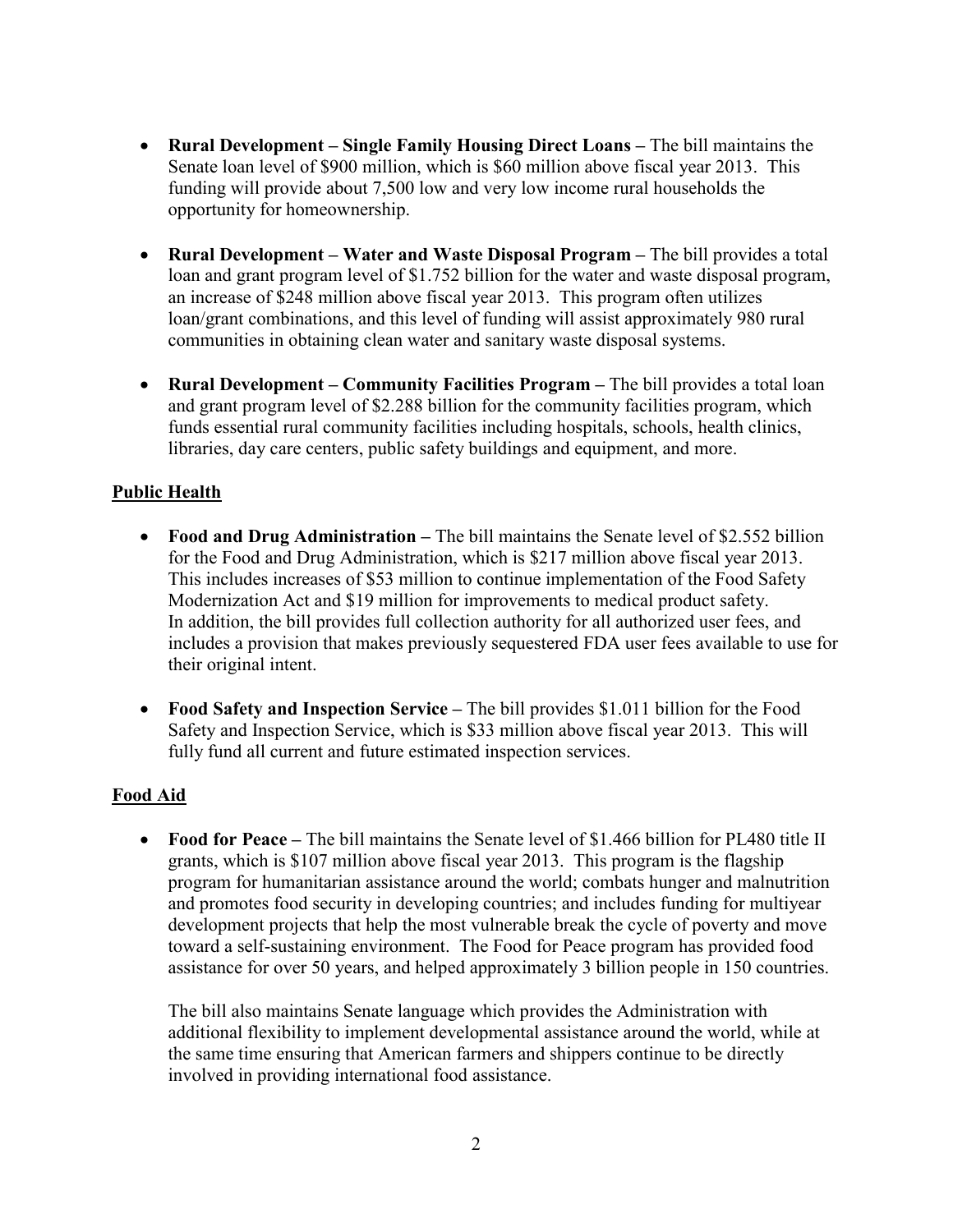• **McGovern-Dole** – The bill maintains the Senate level of \$185 million for the McGovern-Dole Food for Education Program, which is \$11 million above fiscal year 2013. This program will allow 4 million mothers and children in the poorest countries in the world to gain access to improved education and nutrition, and has been credited with improving school attendance, especially among girls, in schools where the program operates.

## **Nutrition**

- **WIC** The bill provides \$6.716 billion for the WIC program, which provides nutritious food and other important services to low income mothers and children up to age five. This is an increase of \$194 million above fiscal year 2013. This amount reflects the Administration's latest estimates for participation and will serve approximately 8.7 million participants each month.
- **School Meals Equipment Grants** The bill provides \$25 million for equipment purchases in school cafeterias to help schools prepare healthier meals, consistent with the new nutrition standards set forth in the Healthy, Hunger Free Kids Act. This is an increase of \$15 million above fiscal year 2013. According to the CDC, the percentage of children aged 6–11 years in the United States who were obese increased from 7% in 1980 to nearly 18% in 2010, and the percentage of adolescents aged 12–19 years who were obese increased from 5% to 18% over the same period. School meals should be nutritious and enticing, and this funding helps school districts make a better long term investment in our nation's children.
- **Other Nutrition Programs** The bill maintains the Senate level of \$203 million for the Commodity Supplemental Food Program, which is an increase of \$21 million above fiscal year 2013. It also fully funds the Farmers Market Nutrition Program and The Emergency Food Assistance Program.
- **Supplemental Nutrition Assistance Program** The bill includes \$82.169 billion in mandatory funding for the SNAP program (formerly known as Food Stamps). This amount will fully fund the program and reflects the Administration's latest estimates.

## **Research**

- **Agricultural Research Service (ARS)** The bill provides \$1.122 million for ARS, which is \$105 million above fiscal year 2013. ARS, USDA's in-house research agency, makes critical investments in agricultural research throughout the country.
- **National Institute of Food and Agriculture (NIFA)** The bill maintains the Senate level of \$1.277 billion for NIFA, which is \$74 million above fiscal year 2013. The bill maintains the Senate levels of \$316.409 million for the Agriculture and Food Research Initiative; \$243.701 million for Hatch Act; \$33.961 million for McIntire-Stennis Cooperative Forestry Act; \$52.485 million for Research at 1890 Institutions; and \$300 million for Smith-Lever, Section 3(b) and (c) programs and Cooperative Extension.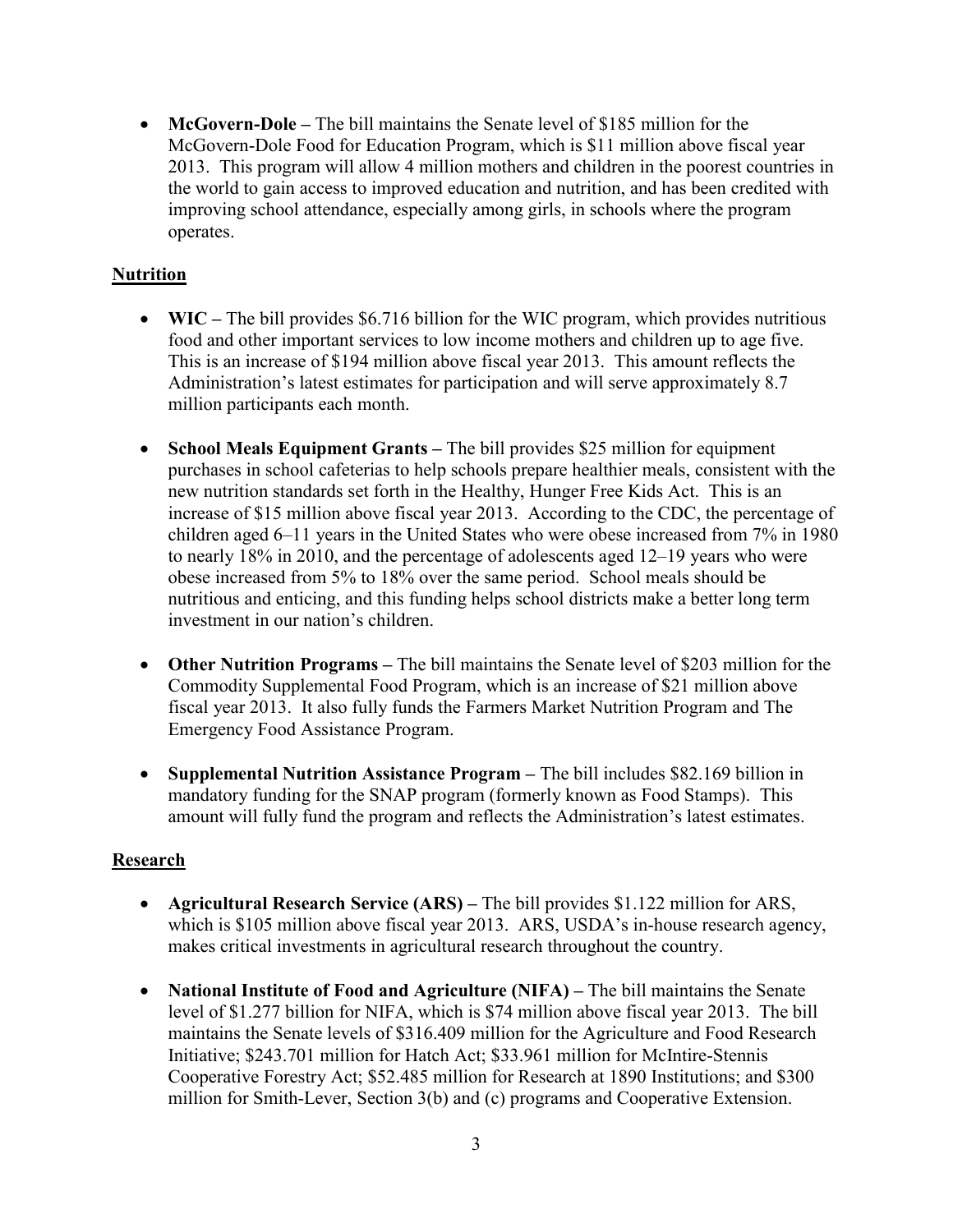## **Farm Services**

• **Farm Service Agency (FSA)** – The bill includes \$1.178 billion for FSA, which is an increase of \$63 million above fiscal year 2013. The FSA administers a wide variety of programs used by agricultural producers. The bill includes funding to support \$2.575 billion in farm ownership loans and \$2.696 billion in farm operating loans.

#### **Regulatory Programs**

• **Animal and Plant Health Inspection Service (APHIS)** – The bill provides \$822 million for APHIS, which is an increase of \$63 million above fiscal year 2013. This level maintains the Senate increase of \$20 million to implement a nationwide program to control and eradicate feral swine, as requested in the budget.

#### **Conservation**

• Natural Resources Conservation Service (NRCS) – The bill provides \$813 million for NRCS, which is \$46 million above fiscal year 2013, to provide technical assistance to agricultural producers so they may continue to be good stewards of the land.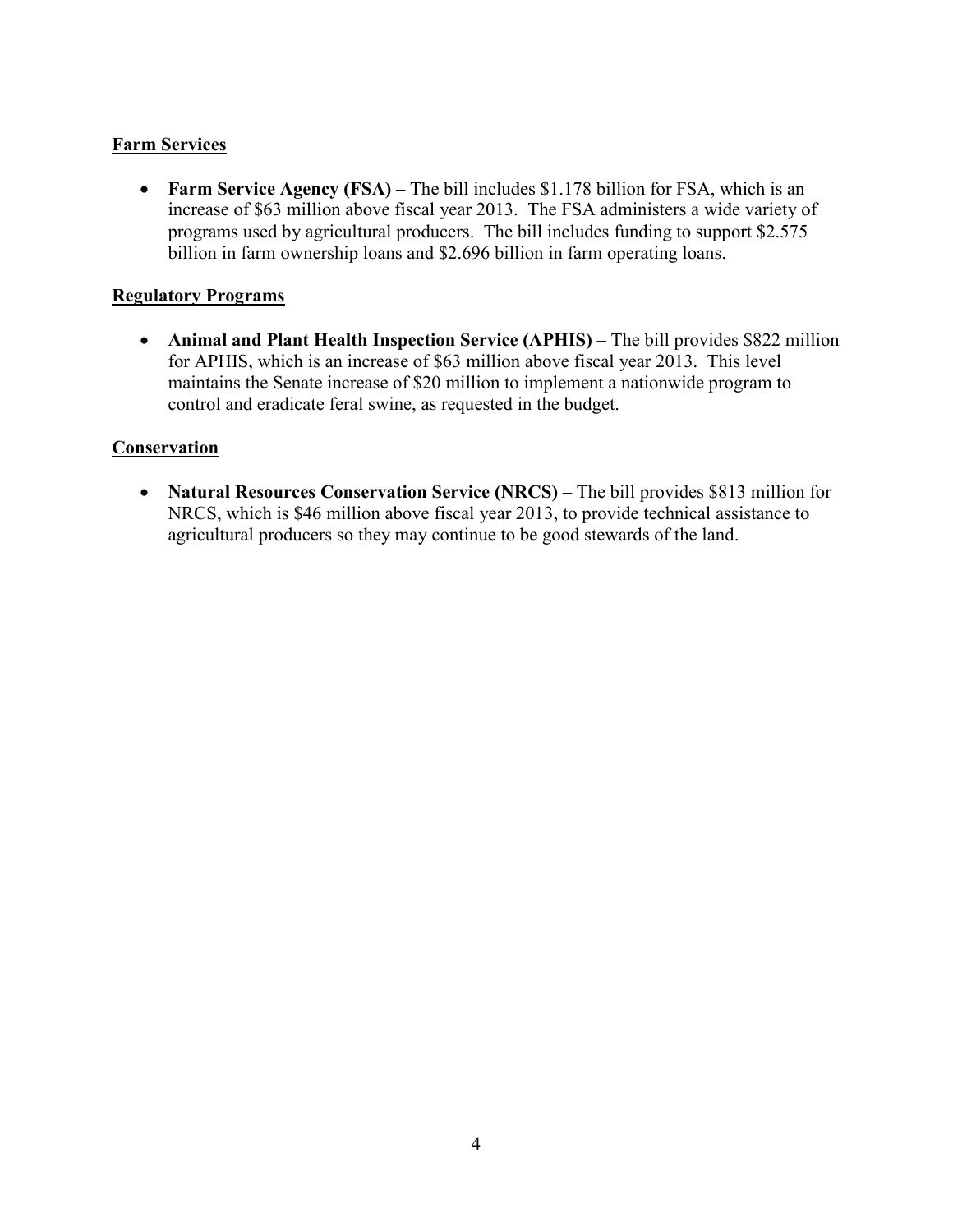#### **Commerce, Justice, Science and Related Agencies**

The agreement for the Commerce, Justice, Science, and Related Agencies (CJS) subcommittee for fiscal year 2014 totals \$51.6 billion in proposed discretionary budget authority, an increase of \$4.55 billion above the fiscal year 2013 post-sequester enacted level of \$47.05 billion.

#### **Keeping America Safe**

The 2014 omnibus spending bill provides total resources of \$27.7 billion for the Department of Justice to fight crime and terrorism, protect communities and families, and provide critical grant funding to for law enforcement initiatives to State, local, and tribal governments.

**State, Local, and Tribal Law Enforcement.** The bill continues to show strong support for our State, local, and tribal partners who fight violent crime, combat violence against women and children, and support victims of crime. State and local law enforcement need the assistance provided by Federal resources to keep communities safe, vibrant, and strong. The bill provides \$2.3 billion to help State and local law enforcement with the tools they need to fight violent crime and gangs, and terrorism. The COPS program, eliminated in the House's budget proposal, is funded at \$214 million in this bill with \$180 million set aside for COPS hiring grants to put roughly 1,500 cops on the beat.

Funding for key operational grant programs is included such as \$376 million for Byrne Justice Assistance Grants, \$417 million for Violence Against Women Act programs, \$255 million for juvenile justice and mentoring grants, and \$120 million for research and evaluation initiatives on the best prevention and intervention strategies. This funding will provide women with support to leave violent abusers; put away rapists, child abusers, and sex predators; break up child pornography and prostitution rings; build the capacity of crime laboratories to process DNA evidence and thousands of untested rape kits for use as evidence in trials; break the school to prison pipeline; and help root out and prosecute the most violent gang members.

**Federal Law Enforcement.** The bill provides more than \$24 billion to fund the critical core national security, law enforcement, investigation, and prosecution missions of the Justice Department to protect the safety and security of our communities, and to help ensure that criminal perpetrators are brought to justice. This omnibus bill will also help to reverse the effects of sequester and allow the Department of Justice to reverse its hiring freeze and begin to replace nearly 3,400 employees lost to attrition. If the sequester were still in place, law enforcement agencies would have faced furloughs leaving the American public vulnerable to crime.

*Federal Bureau of Investigation (FBI)* – The bill provides \$8.2 billion for FBI salaries and expenses, \$762 million above the fiscal year 2013 sequester level. This increase in funding will allow the FBI to conduct 1,300 more terrorism, cyber intrusion, and violent crime investigations as well as continue efforts to investigate major white collar crimes like healthcare, mortgage and financial fraud. This level avoids 10 days of furloughs that would have occurred under continued sequester.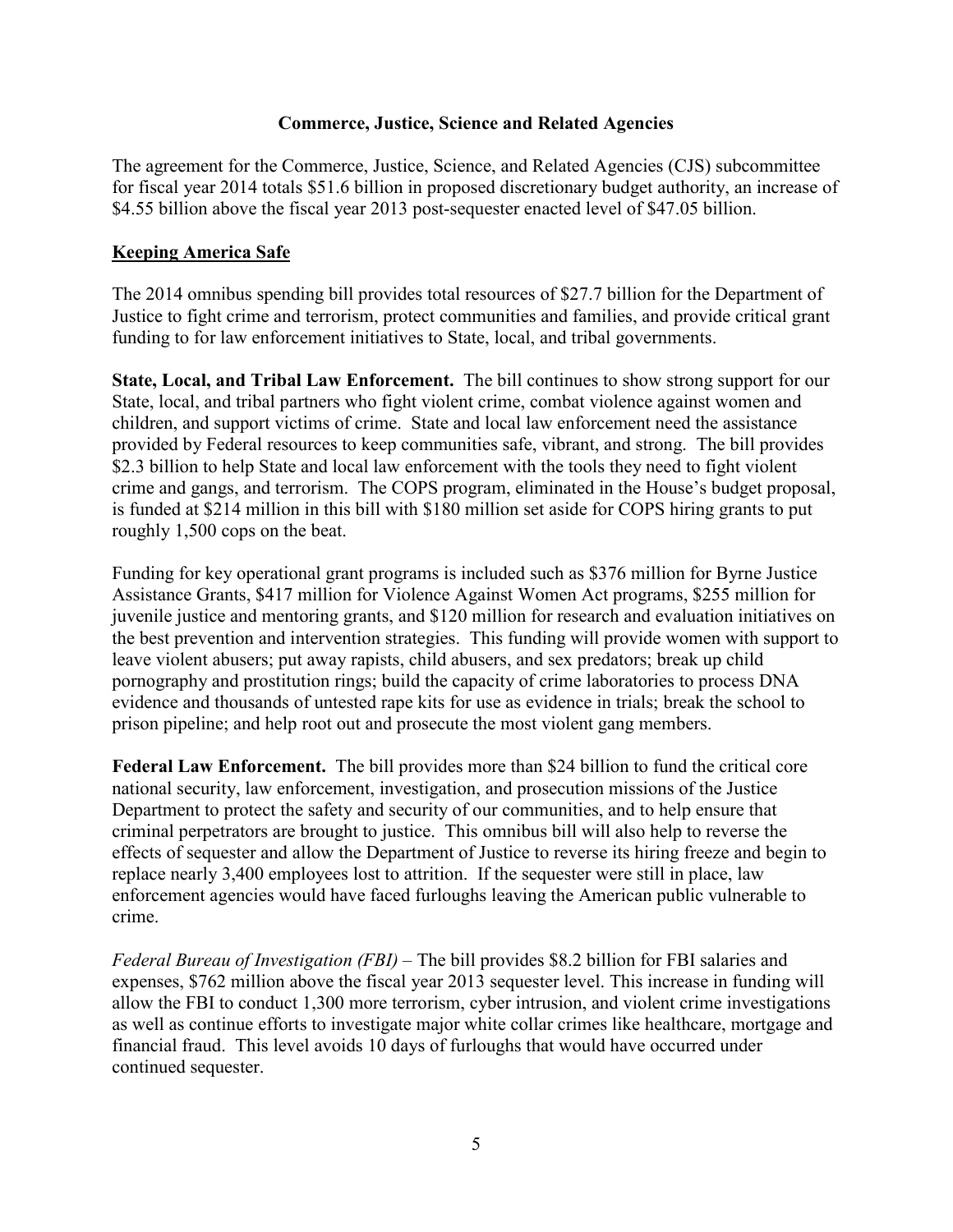*Drug Enforcement Administration (DEA***)** – The bill provides total resources of \$2.4 billion for the DEA, which is \$137 million above the fiscal year 2013 sequester level, to target and dismantle criminal narcotics activities, and regulate and combat prescription drug abuse. This level will allow DEA to disrupt 60 more drug cartels and narco-terrorist networks.

*Bureau of Alcohol, Tobacco, Firearms, and Explosives (ATF)* – The bill provides \$1.2 billion for the ATF, which is \$108 million above the fiscal year 2013 sequester level, to reduce violent crime and enforce Federal firearms and explosives laws. With this funding, the ATF can recommend more than 200 additional gun cases for prosecution, keeping guns from criminals, gang members, drug dealers, and the mentally ill. Nine days of furloughs that would have occurred under continued sequester will now be avoided.

*U.S. Marshals Service (USMS)* – The bill provides \$1.2 billion for U.S. Marshals Service salaries and expenses, \$73 million above the fiscal year 2013 sequester level, to apprehend dangerous fugitives, protect the Federal courts and the judiciary, and transport prisoners for court proceedings. This level will allow USMS to track and arrest at least 3,000 more violent fugitives and unregistered sex offenders and expand gang enforcement efforts within each of the seven Regional Fugitive Task Forces. Fifteen days of furloughs that would have occurred under continued sequester will now be avoided.

*U.S. Attorneys* – The bill provides \$1.9 billion for the U.S. Attorneys, which is \$114 million above the fiscal year 2013 sequester level, to prosecute cases in international and domestic terrorism, mortgage fraud and financial crime, human trafficking, child exploitation, firearms and violent crime, gangs and organized crime, and complex fraud committed in health care, identity theft, public corruption, and drug enforcement. With this funding, the U.S. Attorneys' offices will be able to prosecute an additional 300 criminal cases in Federal courts. This level avoids 3 days of furloughs that would have occurred under continued sequester.

*Federal Prison System* – The bill provides \$6.8 billion for the Bureau of Prisons salaries and expenses, an increase of \$420 million above the fiscal year 2013 sequester level. This funding will maintain staffing levels at existing prisons to ensure safe and adequate facilities to house the nation's criminal population, will continue the opening of newly constructed or acquired prison facilities, and expand reentry programs for eligible inmates to successfully transition back into the community.

**Gun Violence.** This bill fights gun violence with \$1.25 billion in resources to help keep our homes, schools, and neighborhoods safe. The bill provides \$128 million to the FBI, an increase of \$60 million, to run instant background checks so legal buyers can exercise their Second Amendment rights while keeping guns out of the hands of known criminals. It will give ATF an additional \$70 million for a total of \$975 million for criminal enforcement, investigations, and inspections tools to enforce gun laws, trace firearms found at crime scenes, and keep illegal guns away from traffickers and criminals.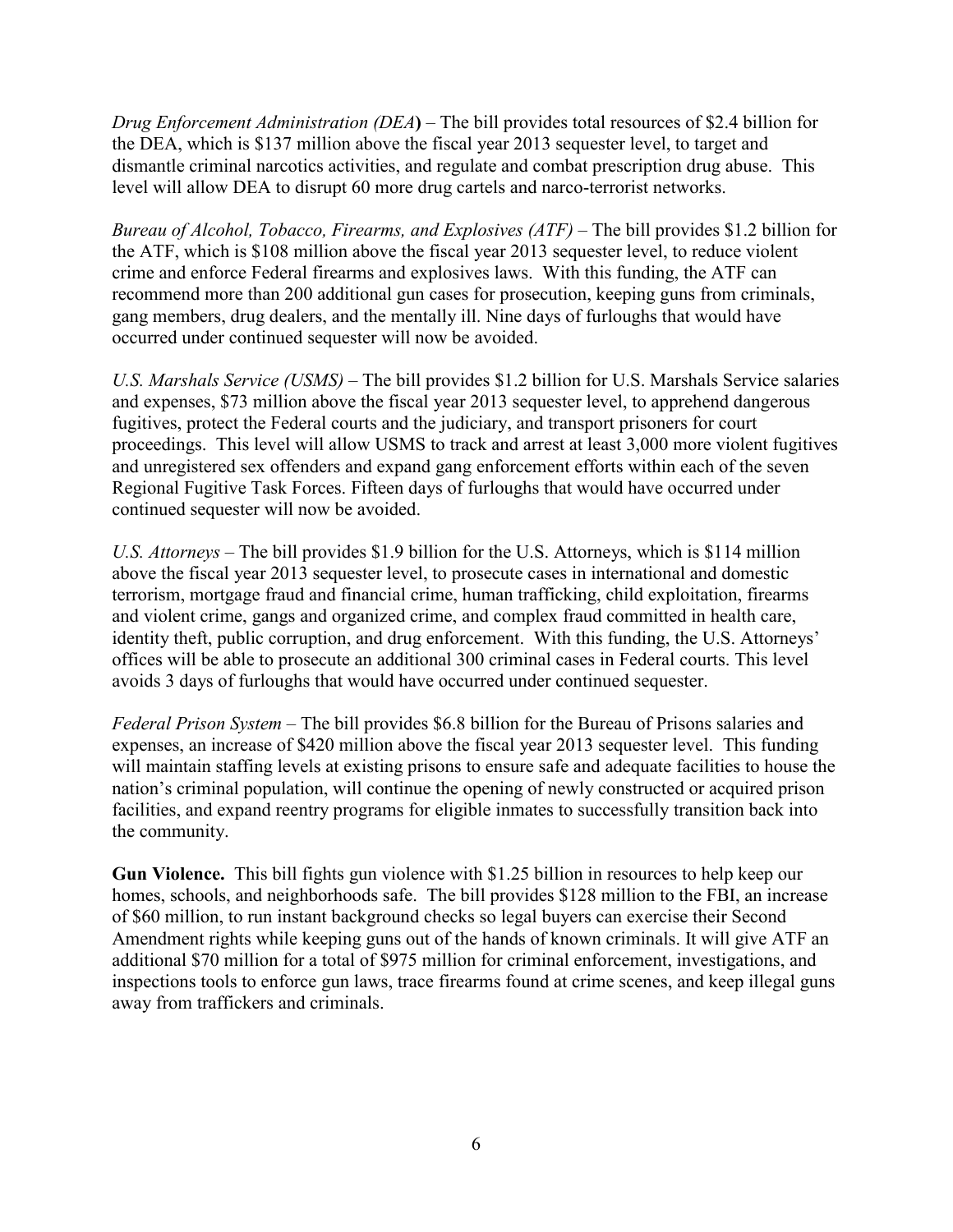The bill also provides \$58.5 million for all states to improve the quality of criminal and mental health records so interstate background checks are more effective and \$15 million to train local police how to respond to active shooter situations so police and bystanders can get out safely when the unthinkable happens. A new program for comprehensive school safety is funded at \$75 million through DOJ's Office of Justice Programs which will allow communities to conduct school safety assessments and fill gaps in school safety plans.

**Weather.** Natural disasters caused more than \$125 billion of damage globally in 2013, with weather-related events leading the list. The United States witnessed record breaking rainfall in several States, including severe flooding in Colorado. Tornado outbreaks throughout May in Oklahoma resulted in over 100 tornadoes and the widest tornado ever recorded, at 2.6 miles wide. In 2012, the United States suffered 11 major weather and climate disasters that cost \$110 billion dollars, making 2012 the second most expensive year for weather disasters in our history. One-third of US GDP is affected by climate and weather from farmers trying to protect livestock and crops, to cities relying on energy from wind turbines and solar panels, toair travelers trying to get home safely and on time through storms. That is why this bill puts \$3 billion in the Federal checkbook to make American weather prediction and the American model the gold standard.

This funding directly supports our Federal weather infrastructure with \$1.87 billion, \$207 million above the fiscal year 2013 sequester level, to keep our next generation weather satellites on budget and on schedule. Our forecasting offices will be staffed and ready with \$1.07 billion in weather service operations and infrastructure, which is \$113 million above the fiscal year 2013 sequester level. Under continued sequestration, all weather service employees faced 4 days of furlough. The funding in this bill will help modernize aviation weather forecasting, improve hurricane forecasts, strengthen tsunami warnings, and support next generation radar technology. The bill also includes increased funding for weather research, such as testing of our next generation of weather radars, at \$81 million, which is \$17 million above the fiscal year 2013 sequester level.

**Cybersecurity.** Cybercrime does not just happen inside of a computer. Impacts of an attack can be devastating off-line. This bill ensures that the Department of Justice can protect respond to attacks, and catch and prosecute the criminals behind the keyboard by funding cybersecurity at the Department of Justice at \$652 million. Of this amount, the FBI is funded at \$390 million, an increase of \$75 million, to fund Next Generation Cybersecurity Initiative. In addition, the bill helps NIST build partnerships that will protect critical infrastructure like the power grid, so dotcom can protect itself and so, working together, the government and the private sector get cyber technology into the hands of those who can use it through the \$15 million National Cybersecurity Center of Excellence. Total NIST cybersecurity funding is \$85.5 million, an increase of \$13 million. NSF is funding merit-reviewed, next generation cyber research like new techniques for building networks that are secure from the start with \$159 million for cybersecurity R&D.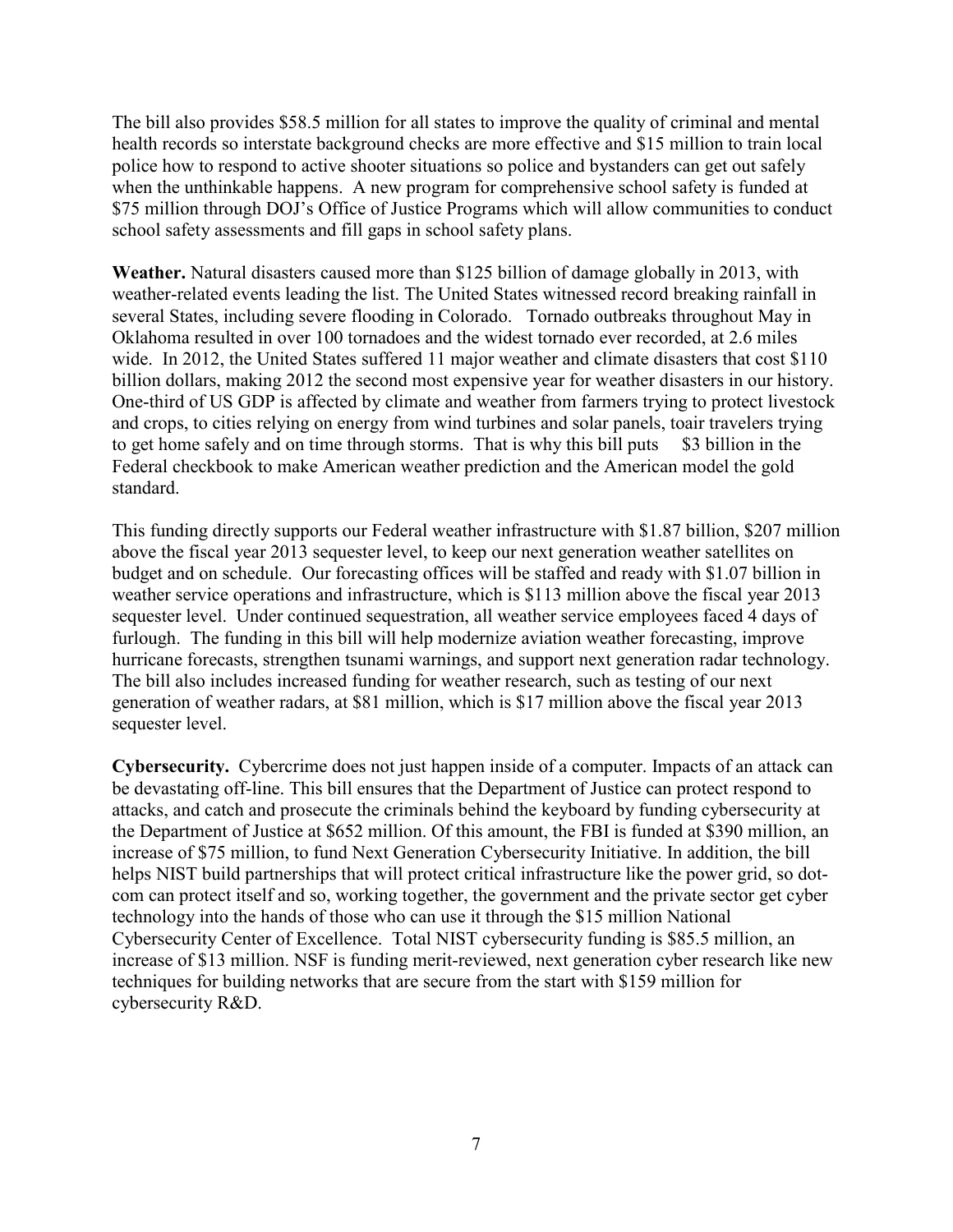#### **Creating Jobs Through Innovation**

More than half of U.S. economic growth can be attributed to innovation that began with basic research. New ideas become new products and new companies. The unexpected consequences of a new idea can be transformational. For example, two Stanford graduate students' NSF grant to optimize search engines changed the Internet and the way people search, e-mail, and use the cloud and created Google. Not every NSF grant has the potential to be another Google, but basic research will remain the key element of high growth, high value companies.

That's why the bill focuses on increasing research at key science agencies. The National Institute of Standards and Technology (NIST) is funded at \$850 million, which is \$81 million above the fiscal year 2013 sequester level. This funding enables a set of initiatives that will catalyze innovations, develop measurements, and provide technical resources to promote the global competitiveness of U.S. manufacturers and aspiring start-ups. NIST's Hollings Manufacturing Extension Partnership (MEP) and Advanced Manufacturing Technology Consortia (AMTech) will help manufacturers accelerate development and adoption of cuttingedge manufacturing technologies for making new, globally competitive products.

The bill provides \$7.17 billion for the National Science Foundation (NSF), an increase of \$288 million above the fiscal year 2013 sequester level. The increase will provide 780 more competitive grants supporting 9,120 more technicians, teachers, scientists, and students in fiscal year 2014.

No agency represents the Nation's scientific prowess like the National Aeronautics and Space Administration (NASA). The dream of space inspires schoolchildren to study science, technology, engineering, and mathematics. But the dream of space also inspires brilliant scientists and engineers at the height of their careers to probe even deeper into the secrets of the universe and our origins. NASA scientists and their private sector and university partners are peering into the big bang and the origins of the universe, drilling into rocks on Mars, researching cures for salmonella on the International Space Station, building the vehicles that will let humans explore beyond low earth orbit, preparing to analyze samples from the Sun, and looking back to Earth to understand and protect our planet.

The \$17.65 billion in the bill for NASA, which is \$781 million above the fiscal year 2013 sequester level, will preserve a NASA portfolio balanced among science, aeronautics, technology and human space flight investments. Moreover, it will keep NASA in the forefront of innovation, inspiring private companies to build new crew transportation and spawning a new satellite servicing industry that can revive, refuel, and rejuvenate defunct communications satellites.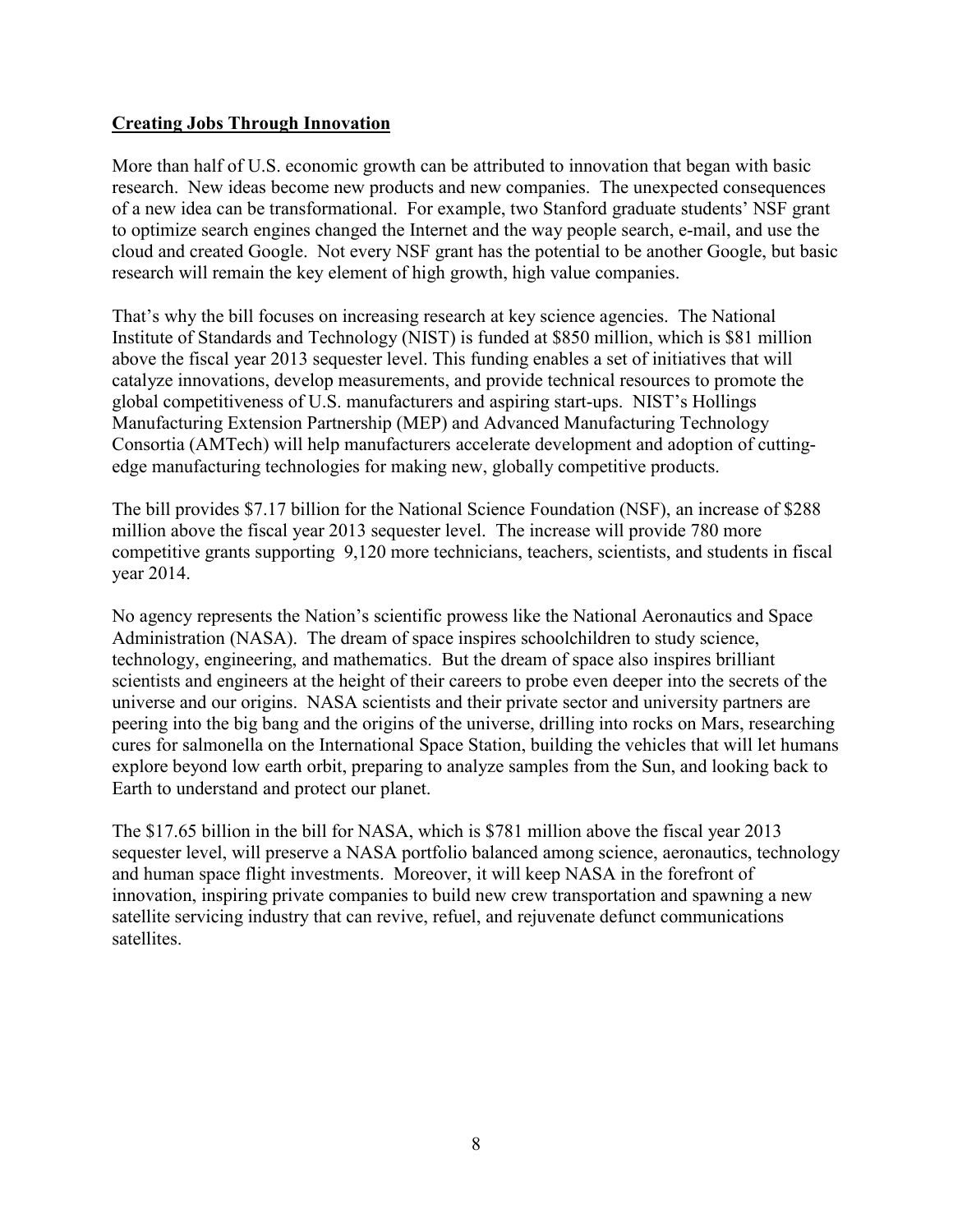#### **Promote and Protect American Businesses**

The bill builds American prosperity by protecting American intellectual property, investing in economic development, promoting international trade, protecting American companies from unfair trade practices, and helping coastal economies recover from fisheries failures.

**Protecting American Ideas.** According to the Department of Commerce, the top Intellectual Property (IP)-intensive industries in the U.S. support at least 40 million jobs and contribute more than \$5 trillion to U.S. gross domestic product. The bill authorizes all expected fee revenue for the U.S. Patent and Trademark Office (PTO), with funding of \$3 billion to protect inventors so they can reap the profits from their ideas.

**Building Businesses.** The bill provides \$247 million for EDA, \$28 million above the fiscal year 2013 sequester level. Economic Development Assistance Programs are funded at \$210 million, including \$10 million for the Regional Innovation Program. This level of funding should allow EDA to help more than 100 communities plan regional strategies for long-term growth, leverage billions in private investment, and generate thousands of jobs.

**Promoting International Trade and Protecting American Companies**. U.S. exports supported 9.8 million jobs in 2012. ITA is funded at \$470 million, \$20 million more than the fiscal year 2013 sequester level, to help U.S. farmers, manufacturers, and service providers sell their products overseas. The bill also provides funding for SelectUSA, bringing new jobs and investments to the United States, and supports the Interagency Trade Enforcement Center, addressing unfair trade practices that hurt American businesses.

**Helping Coastal Economies Recover**. In 2012, U.S. commercial fishermen landed more than 9.3 billion pounds of seafood valued at more than \$5 billion. Yet, some of these fisheries experienced significant hardships in recent years, which led the Secretary of Commerce to declare several federal fishery disasters since 2012. These declarations are hollow proclamations, coming with no real financial relief. That's why this bill provides \$75 million to help alleviate the economic impacts associated with declared commercial fishery failures, fishery resources disasters, and State and Federal regulations. This funding is not just about fixing damaged boats and repairing waterfronts. It's about rebuilding smarter fisheries so that businesses and coastal communities stand a better shot of avoiding future disasters and local economies can continue to grow.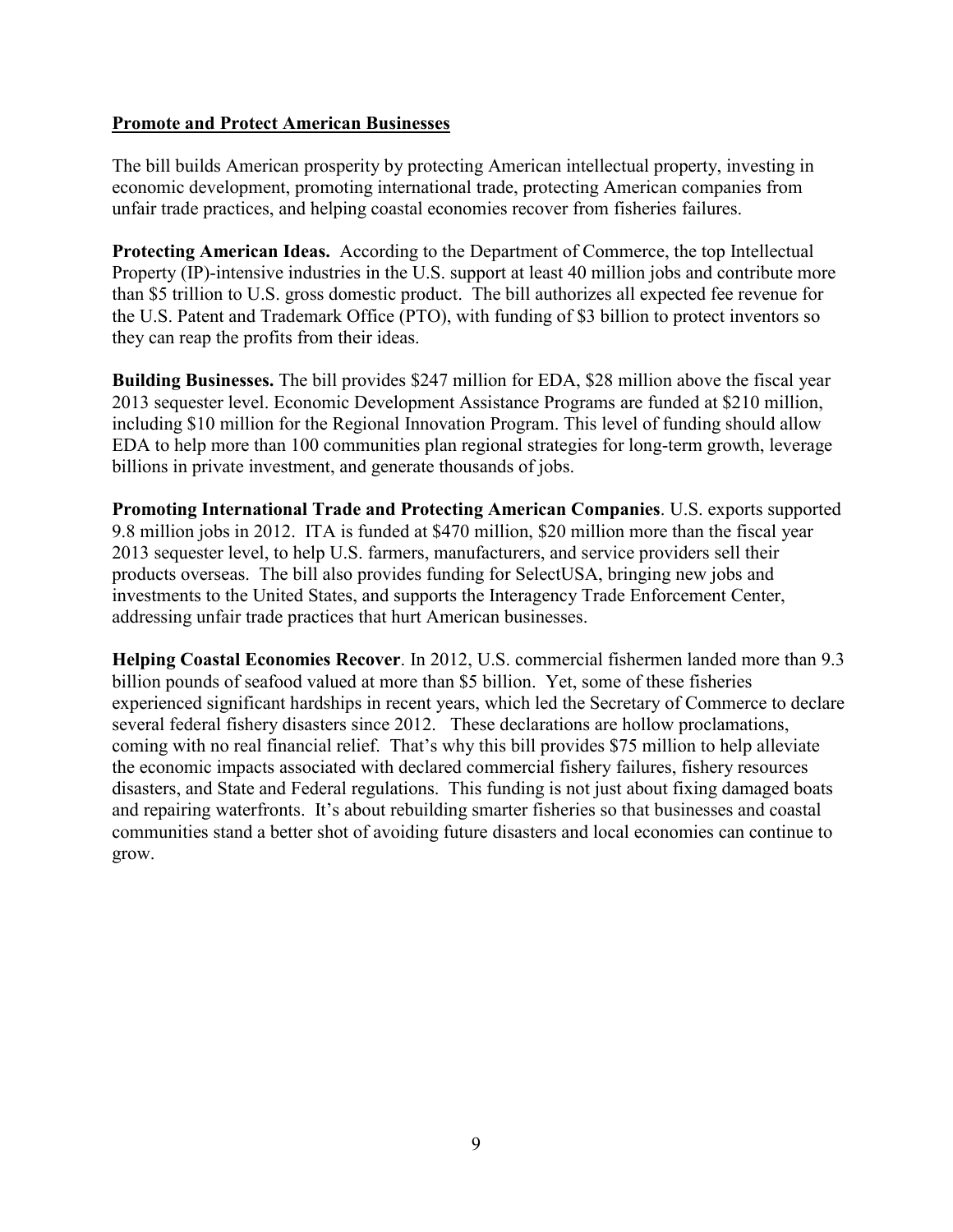## **Preventing Waste, Fraud, and Abuse**

All of the agencies funded under the bill are called on to be better stewards of taxpayers' dollars. The bill:

- Provides robust funding for Inspectors General [IG], the taxpayers' watchdogs, and directs agencies to implement IG and GAO report recommendations;
- Sustains or reduces reception and representation funds at the fiscal year 2013 level which was a cut of 25 percent, so agencies reduce costs of executive meetings, receptions, and conferences, or buying fewer promotional items like t-shirts, hats, and mugs;
- Requires all agencies to cut overhead costs by at least 10 percent, by reducing non-essential travel, supply, rent, and utility costs;
- Requires the IGs to do random audits of grant funding to find and stop waste and fraud;
- Bars grants and contracts to tax cheats and companies with criminal convictions;
- Establishes an early warning system on cost overruns and techno-boondoggles, which requires agencies to notify the Committee when costs of projects grow by more than 10 percent.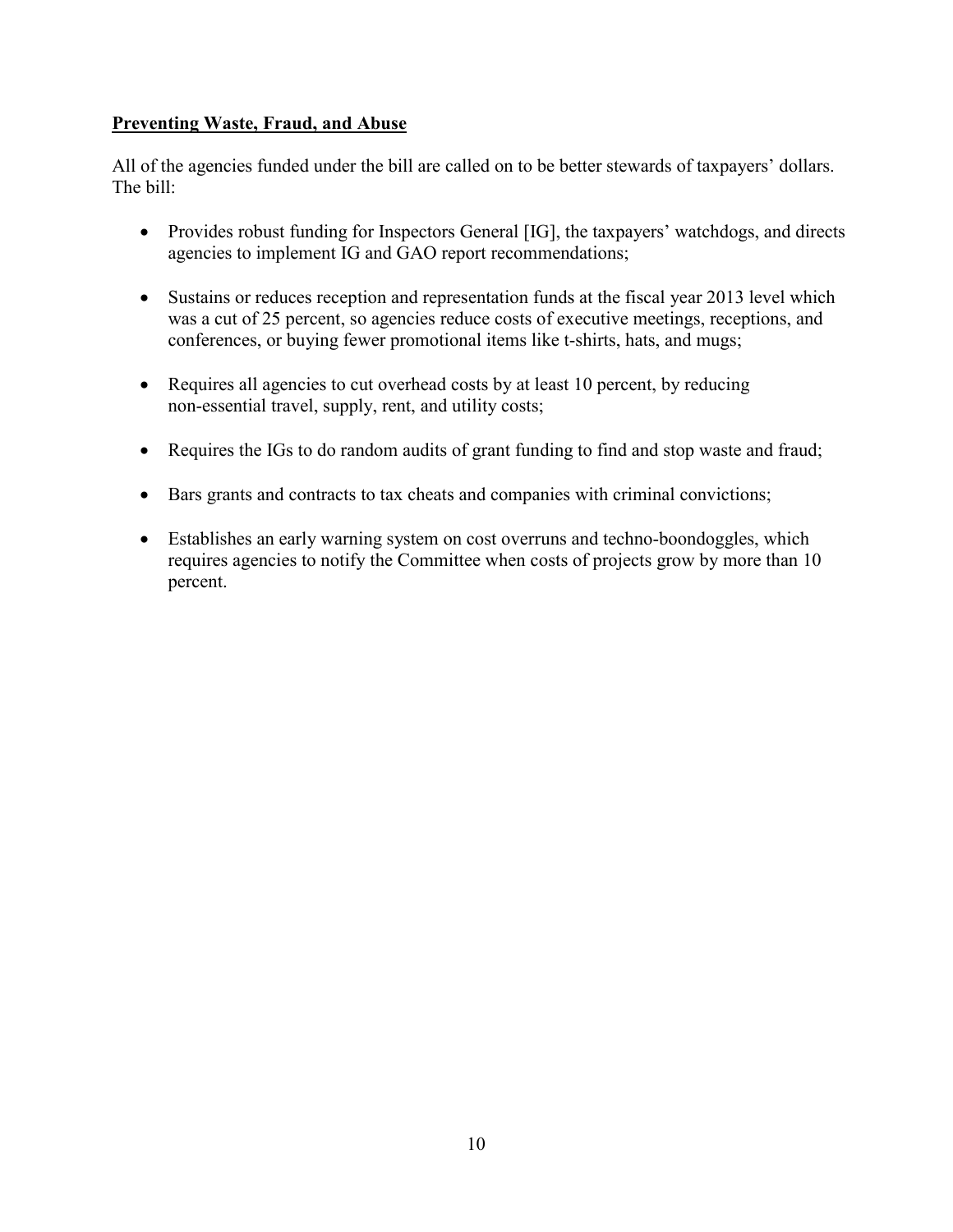#### **Defense**

The Department of Defense Appropriations Act, 2014 provides \$572.0 billion in base and overseas contingency operation funding, compared to \$604.7 billion in pre-sequester fiscal year 2013 funds. The base budget appropriation is \$486.6 billion. The defense bill also contains \$85.2 billion for Overseas Contingency Operations (OCO) of the Department of Defense.

The bill meets the funding caps established in the Bipartisan Budget Act of 2013 by taking targeted, line-by-line reductions to the Department of Defense budget instead of indiscriminate, across-the-board reductions required by sequestration or relying on last year's budget priorities if a full-year Continuing Resolution (CR) were enacted. The use of targeted reductions allows for the protection of high priority national security programs, while proposing savings by eliminating redundancies, cutting unnecessary funding requests, and curtailing lower priority items.

## **Major Initiatives**

The Department of Defense Appropriations Act, 2014 emphasizes the following priorities:

- **(1) Addressing Critical Shortfalls**
- **(2) Supporting our Troops, Veterans, and their Families**
- **(3) Improving Fiscal Accountability**

## **Addressing Critical Shortfalls:**

Sequestration in fiscal year 2013 had a major impact on the operations of the Department of Defense. Budget shortfalls threatened the readiness of combat units, caused an inefficient allocation of resources, delayed important modernization programs, and disrupted routine work by furloughing thousands of civilian personnel.

Within the funding limits imposed by the Bipartisan Budget Act, the bill provides a balanced approach to limit further risk to our forces and begins recovery from sequestration in targeted areas by:

- Protecting readiness with a robust level of operation and maintenance funding that is \$11 billion higher than would be provided under a full-year CR. The higher agreement amounts address a top priority of the Chiefs of the Military Services to safeguard the readiness of our troops. The provided funds will protect aircrew flying hours, ship steaming days, soldier training, and repair of needed equipment.
- Providing \$1 billion for the National Guard and Reserve Equipment Account to ensure Guard and Reserve units have the critical, dual-use equipment necessary for both homeland security and overseas missions.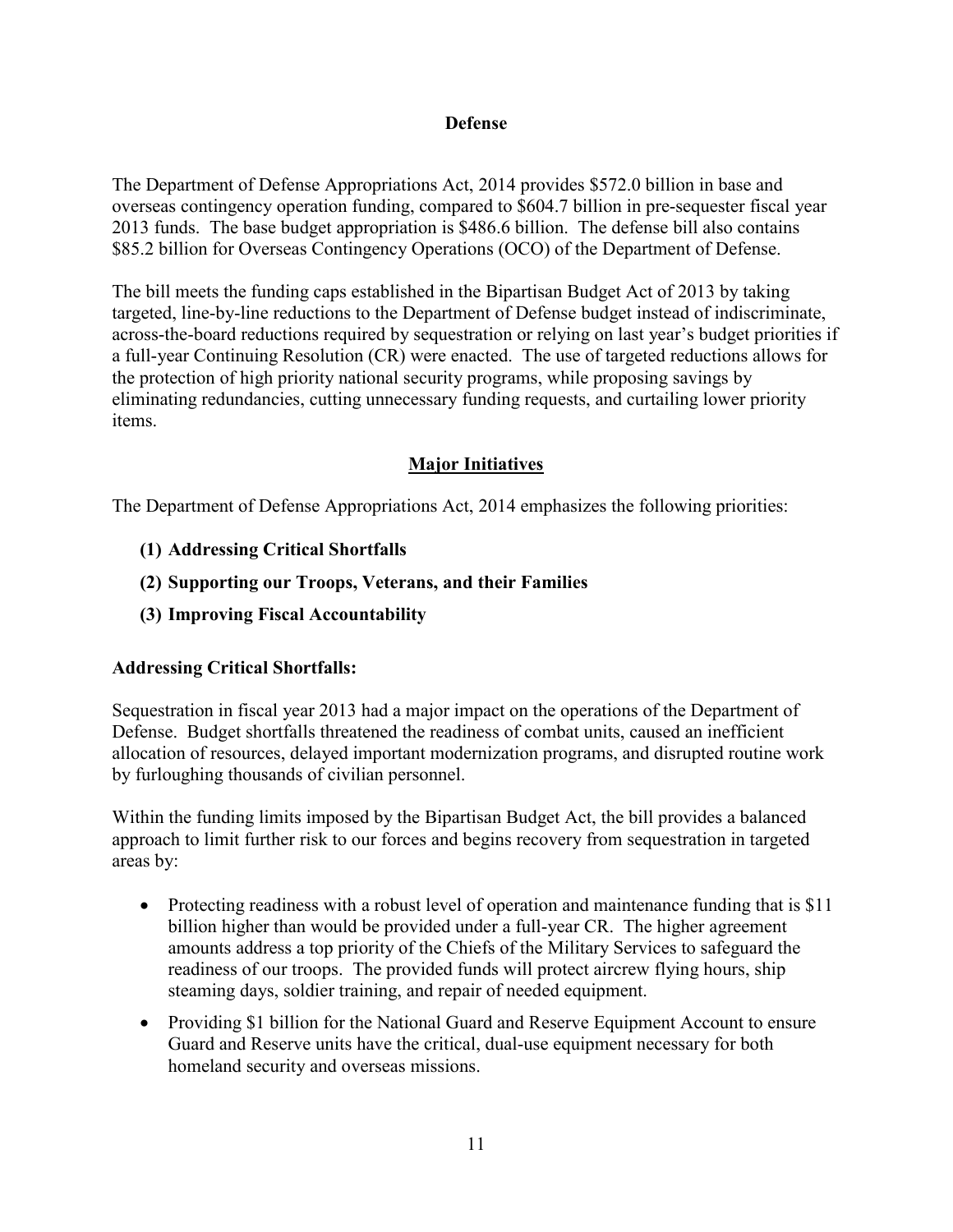- Increasing the Virginia-class submarine program by \$1.2 billion and the DDG-51 destroyer program by \$100 million to fund both ten-ship multi-year contract commitments. If sequester were to continue, the Navy may not be able to afford the additional submarine and destroyer.
- Including \$2.4 billion to continue operation and begin modernization of nine Navy ships which had been proposed for retirement due to budget constraints.
- Adding \$175 million for the Rapid Innovation Program and \$75 million for the Industrial Base Innovation Fund. These programs promote the development of new technologies and timely fielding of critical equipment, serving the immediate needs of our troops and sustaining the American technological advantage.
- Adding \$30 million for increased intelligence collection in support of operations against Joseph Kony and the Lord's Resistance Army.
- Including \$40 million to equip six Air National Guard squadrons for unmanned aerial vehicle operations, including the outfitting of operations centers and supporting units.
- Providing \$90.2 million to replace a CV-22 Osprey for Special Operations Forces that was destroyed during training.
- Adding \$55 million for a top Missile Defense Agency priority to develop an enhanced discrimination capability against ballistic missiles.
- Fully funding U.S.-Israeli cooperative missile defense programs adding an additional \$173 million for the Arrow programs and David's Sling. Also fully funds Iron Dome procurement and adds \$15 million, as authorized, to establish a U.S. production capacity for the system.
- \$24.5 million for the expansion of the Marine Security Guards program to increase protection at embassies abroad, and nearly \$92 million to increase Marine Corps response forces stationed around the globe.

## **Supporting our Troops, Veterans, and their Families:**

The 3 million active duty, reserve, and civilian employees are the Department of Defense's most valuable resource. The bill protects investments in, and makes targeted increases for, the members of the Armed Forces, their families, and the civilian employees of the Department of Defense including:

• The Bipartisan Budget Agreement reduced the cost of living adjustment to the pension for all military retirees under age 62 by 1 percentage point. This also applies to medically retired servicemembers and those receiving survivor benefit plan annuities. The agreement includes a provision that overturns the application of the BBA to medically retired servicemembers and recipients of survivor benefit plan annuities to ensure the protection of retirement pay to these individuals while Congress re-examines the impacts to other military retirees.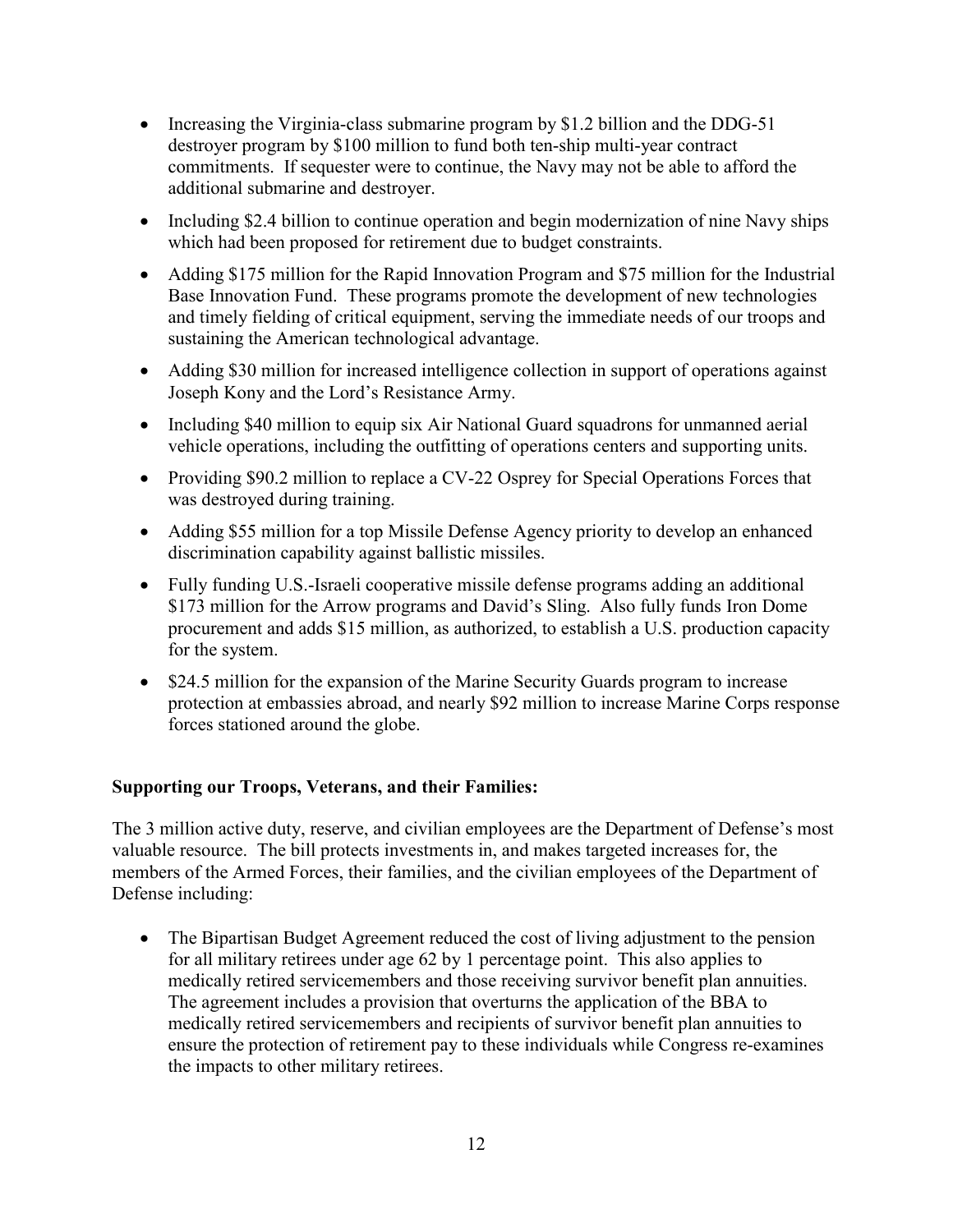- A one percent pay raise to members of the Armed Forces and the Department of Defense civilian workforce. This is the first pay raise for Department of Defense civilians in four years.
- Increases in funding to ease the Department of Veterans Affairs claims backlog by accelerating the transfer of DoD health care records.
- A \$218 million increase for TRICARE to ensure service members are not paying higher out-of-pocket costs for their health care.
- \$25 million for DoD to implement the Special Victims' Counsel Program across all Services to provide victims of sexual assault with legal assistance and support.
- Significant increases to DoD medical research efforts, including:
	- o \$200 million for the Peer-Reviewed Medical Research Program;
	- o \$125 million for Traumatic Brain Injury and Psychological Health;
	- o \$100 million for the Joint Warfighter Medical Research Program;
	- o \$120 million for breast cancer research;
	- o \$80 million for prostate cancer research;
	- o \$20 million for ovarian cancer research; and
	- o \$25 million for other cancer research.
- \$20 million for suicide prevention initiatives, including resilience programs to ensure service members and their families overcome risk factors such as depression, posttraumatic stress, failed relationships, and financial difficulties.
- Protection of voluntary military education program quality through increased oversight and third-party auditing. The bill also establishes reporting requirements for advertising and marketing practices by higher education institutions that accept education benefits from the Department of Defense.
- \$80 million for programs aimed at helping our youth, such as Impact Aid, STARBASE, and the National Guard Youth Challenge.
- \$10 million is provided to State Directors for Psychological Health programs to implement embedded mental health programs in states with high risk for suicides.
- \$13 million for Beyond Yellow Ribbon initiatives such as National Guard and Reserve outreach and reintegration activities, employment enhancement programs and peer-topeer hotline services for mental health and suicide prevention efforts.
- \$130 million for counter-drug state plans that fund the National Guard to train and support drug interdiction and counter-drug activities across the country.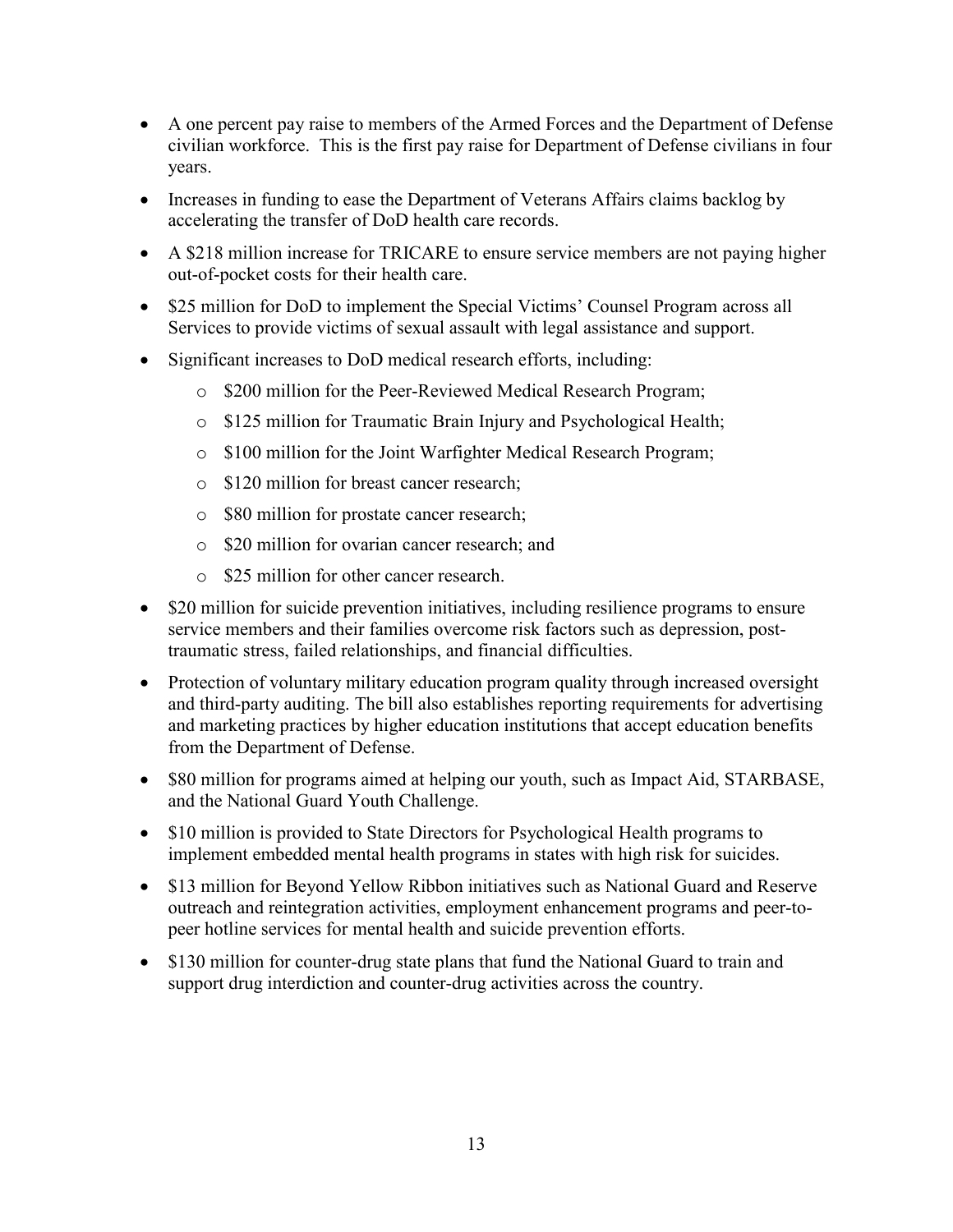## **Improving Fiscal Accountability:**

To meet the Bipartisan Budget Act spending caps, this bill eliminates billions in wasteful, unnecessary and duplicative funding across all branches of the military. Instead of indiscriminate across-the-board sequestration cuts, the bill proposes 1,065 specific cuts to programs and redirects some of those funds to higher priorities. The targeted reductions break down as follows:

- Improving Funds Management: Updated cost estimates and excess carryover of prior year funds result in billions of dollars that are not needed for defense programs this year.
- Restoring Acquisition Accountability: Detailed oversight of acquisition programs and practices show that programs can be reduced due to schedule delays, unwarranted unit cost growth, troubled acquisition strategies, or concurrency in test and production.
- Maintaining Program Affordability: Re-evaluation of defense strategies reveal unjustified growth in lower priority defense programs.
- Reducing Duplication: Cuts are proposed due to redundant programs, disparities found in budget justifications, or programs that have been terminated since the budget submission.

Specific examples include:

- Rescission of over \$2 billion in funding for delayed or terminated programs, some of which would be funded under a full-year CR, such as the Joint Cargo Aircraft.
- More than \$400 million in reductions from specific Navy programs as a result of GAO contract award protests. These protests resulted in delays for several programs, including the Air and Missile Defense Radar, Next Generation Enterprise Network, and the Next Generation Jammer.
- No funding for terminated programs that would otherwise be funded under a full-year CR, including the Army's MEADS air defense system and the LEMV airship.
- Delays in acquisition programs mean that requested funds can be deferred to future years. Significant reductions include: \$204 million from the Army's Warfighter Information Network-Tactical Increment II due to test issues; \$85 million from the Air Force's Space Fence radar system due to acquisition delays; and \$45 million from follow-on development of the Navy's E-2D Advanced Hawkeye aircraft due to contract delays.
- Reduction of \$40 million from Missile Defense Agency programs that lack approved requirements, schedules, or cost estimates.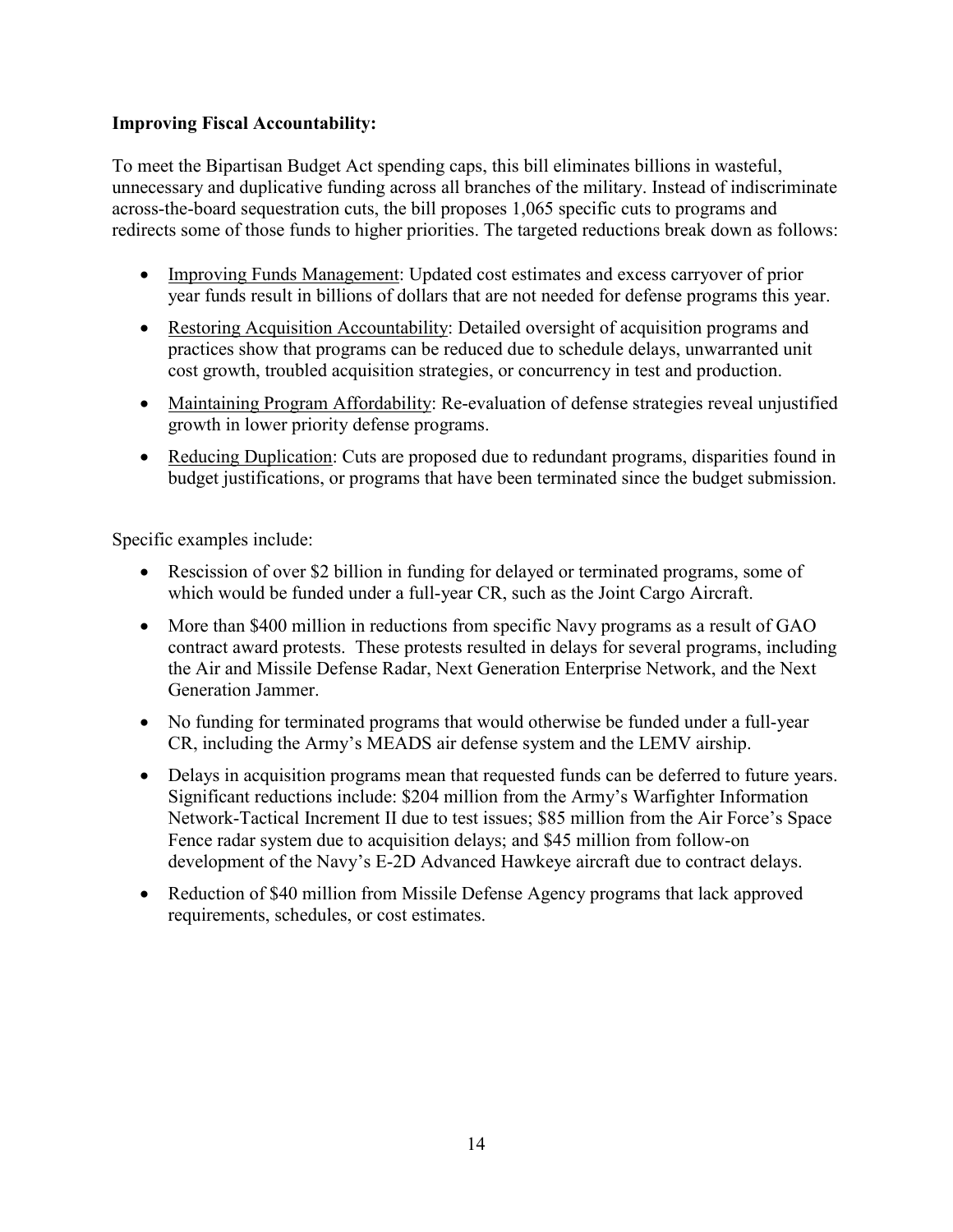# **Detailed Summary**

## **Military Personnel**

The bill provides \$128.8 billion in the base for military personnel. The recommended level fully supports the needed end strength and includes a 1 percent pay raise.

## **Operation and Maintenance**

The bill provides a total of \$221.3 billion in base and OCO funding for the military Services' operation and maintenance accounts. This is a reduction of less than 3 percent from the budget request, compared to a reduction of 7.8 percent in 2013 under sequestration. Full sequestration in 2014 would have reduced these accounts by at least 11 percent, further eroding the readiness of the force and potentially resulting in significant layoffs of civilian personnel.

Due to the challenges experienced by the military Services caused by sequestration in 2013, this bill protects readiness to the maximum extent possible and provides adequate resources to eliminate the need for civilian furloughs in 2014.

## **Procurement**

The bill provides \$92.9 billion for procurement. The bill also grants new start and multi-year procurement authority for programs to fill critical capability shortfalls, which would not occur under a full-year CR. Significant items include:

- Full funding for 29 Joint Strike Fighter aircraft and a production ramp to 39 aircraft in 2015. Under a full-year CR, DoD would be forced to procure fewer than the 29 aircraft in the President's request.
- Full funding for the Air Force CV-22 Osprey and C-130J Hercules. Also provides approval of the C-130J multi-year procurement contract which will result in at least 10 percent savings on aircraft purchases compared to single-year buys.
- Protection of the procurement quantities for Army CH-47 Chinook, AH-64 Apache, and UH-60 Black Hawk helicopters. Under full sequestration, the Army would be forced to procure as many as 15 fewer helicopters. The bill also provides an additional four UH-60 Black Hawk and ten UH-72 Lakota helicopters for the Army National Guard.
- Full funding for Navy EA-18G Growlers, P-8 Poseidons, E-2D Advanced Hawkeyes, MV-22 Ospreys, MH-60S/R helicopters, and Joint Primary Aircraft Training System aircraft. Also adds \$75 million for advance procurement of additional F/A-18E/F Navy fighter aircraft, and multi-year procurement authority for the E-2D Advanced Hawkeye, which will result in significant cost savings.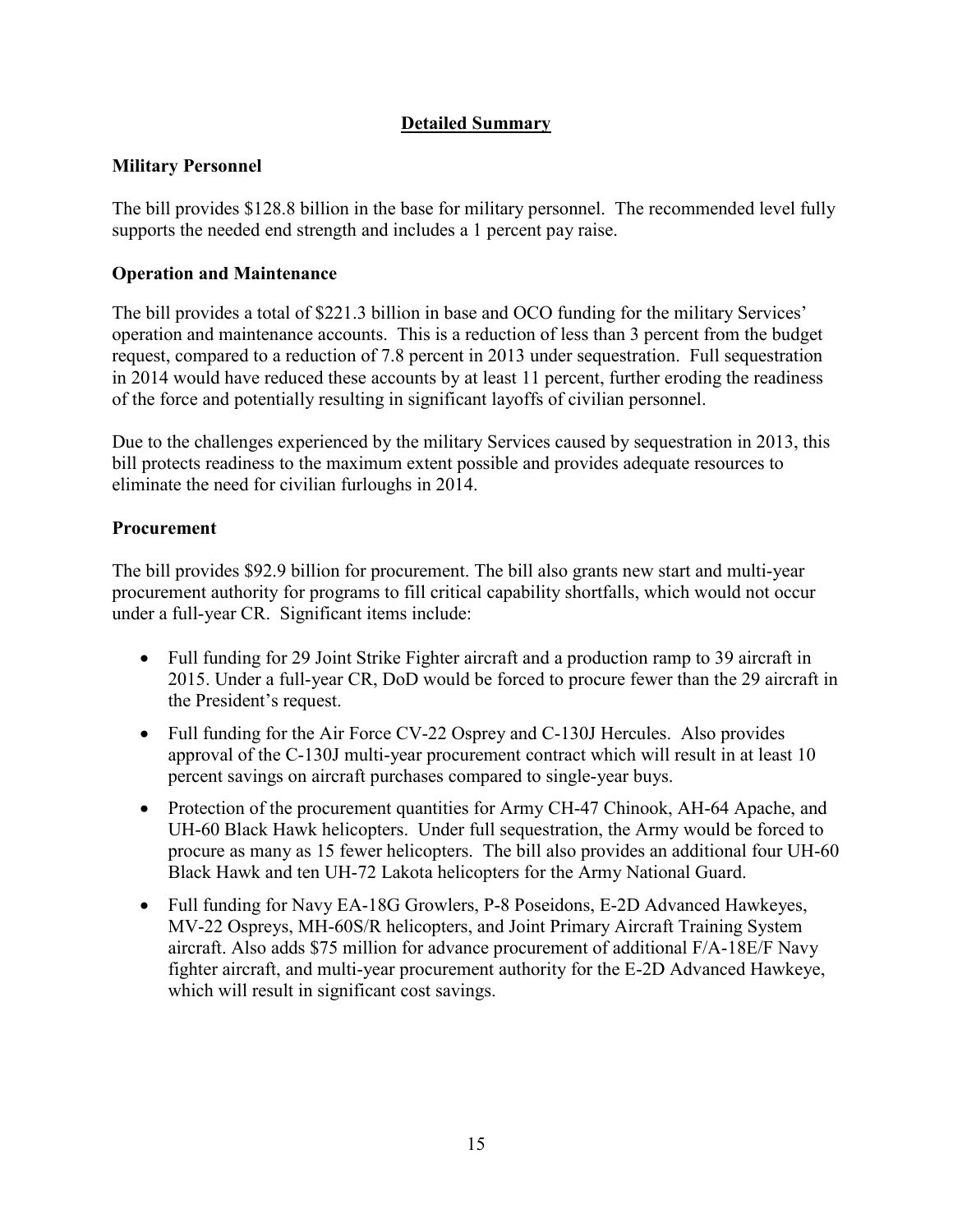- Full support of the Navy's shipbuilding plan by providing for new construction of eight ships, as requested, and ensuring that construction schedules will remain intact. Under a full-year CR, new aircraft carrier construction and renovations would be delayed, funding would be provided for the construction of the wrong types of ships, and there would be a \$700 million shortfall for the construction of new ships. Under the agreement, each of these problems is corrected.
- Full funding the Afloat Forward Staging Base (AFSB) and modifications for Special Operations Forces, neither of which would be funded under a full-year CR.
- \$90 million for the M1 Abrams tank program to maintain the industrial base for future tank production. Also adds \$45 million for the conversion of Stryker vehicles to the protective double "V" hull configuration for improved crew safety and survival.
- \$70 million to fully fund the requirement for Radar Digital Processors, a key element of upgrading the Patriot Missile Defense system and maximizing the capability of the MSE missile.
- Full funding of rocket motors for the Trident II (D5) missile program, \$32.9 million more than a full-year CR, supporting a critical component of our strategic deterrent.

# **Research, Development, Test and Evaluation**

The bill provides \$63.0 billion for research and development. The bill also provides new start authority for needed programs, which would not be allowed to proceed under a full-year CR. Significant items include:

- Increases to the Army, Navy and Air Force's science and technology investment programs by \$400 million over the request.
- A \$92 million increase to the Air Force's Long Range Strike bomber and full funding of the KC-46 tanker development. These programs are two of the top three priorities for the Air Force.
- Full funding for the Navy Ohio-class replacement submarine and MQ-4 Triton UAV development efforts. Under full sequestration, both efforts would have been delayed by at least one year.
- $\bullet$  Full funding for the development of the Army's top three modernization priorities: Armored Multi-Purpose Vehicle (AMPV); Joint Light Tactical Vehicle (JLTV); and Paladin PIM.
- \$334 million for the Combat Rescue Helicopter program to replace the aging Pave Hawk. These helicopters allow for the rescue of lost or stranded troops in enemy territory and humanitarian assistance at home and abroad. Replacement helicopters are needed due to the critically low readiness rate of the current fleet.
- Continuation of development funding for the Virginia-class submarine Payload Module.
- $\bullet$  Restoration of development funds for multiple C-130 aircraft modernization programs, including propulsion upgrades.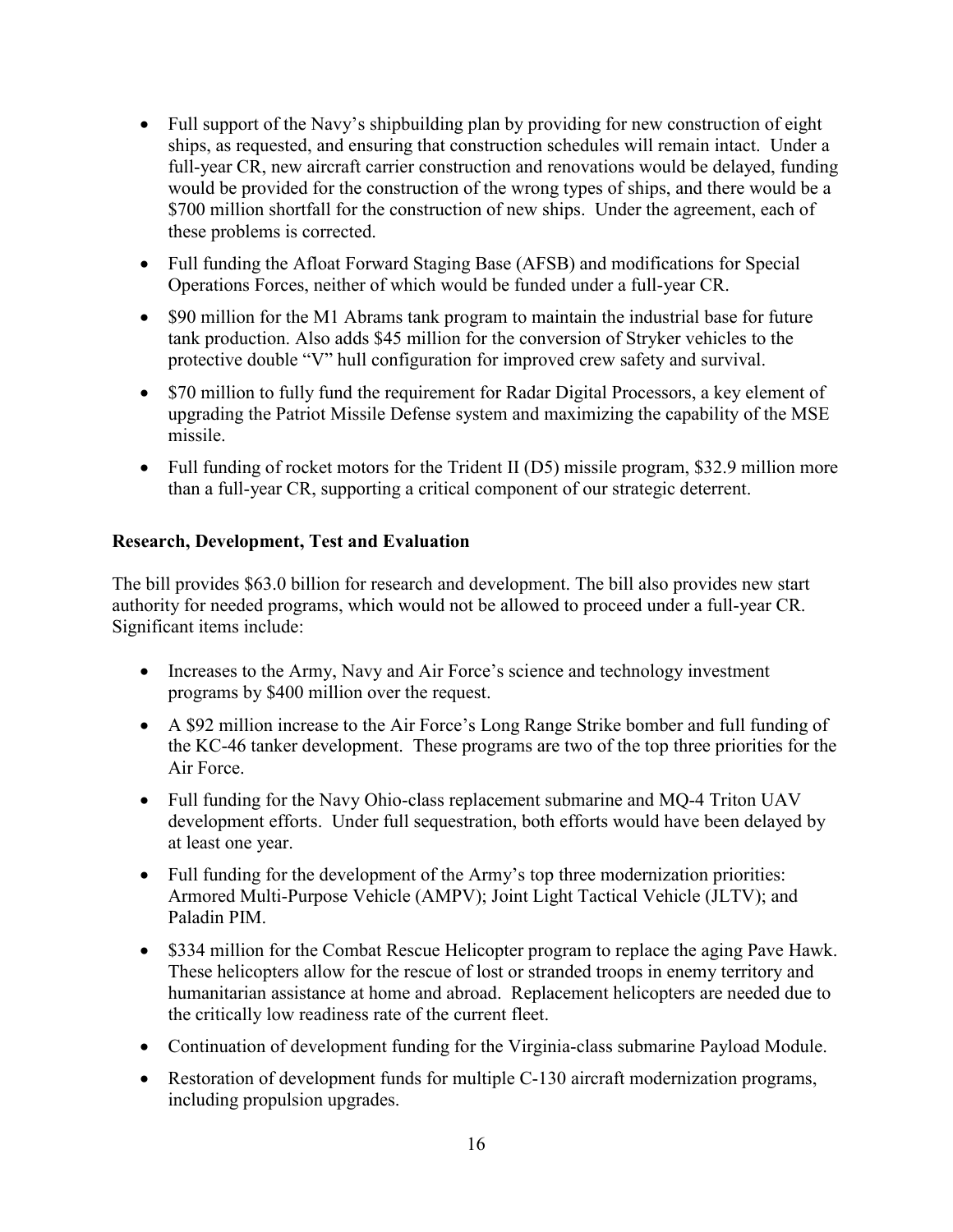# **Overseas Contingency Operations**

The bill provides \$85.2 billion for Overseas Contingency Operations. The bill:

- Supports the President's direction to draw down U.S. forces in Afghanistan to 34,000 by February 2014.
- Funds critical war supplies and equipment, to include: funds the Department's request for rockets, missiles, and ammunition; adds \$10 million for an Army shortfall in 105mm artillery ammunition; and adds \$50 million for continued modification of Mine-Resistant Ambush Protected (MRAP) vehicles returning from theater.
- Provides funding for the procurement of Army AH-64 Apache helicopters, CH-47 Chinook helicopters, and upgrades to OH-58 Kiowa Warrior helicopters.
- Reduces the Afghan Security Forces fund by \$3 billion to reflect DoD's revised requirements for Afghanistan, which includes a cut of \$365 million for Mi-17 helicopters. The bill includes restrictions on purchases from Rosoboronexport, the Russian arms export company.
- Includes transportation and retrograde costs as DoD prepares and ships thousands of cargo containers and pieces of equipment back to home stations. The bill also includes funding to repair and restore unit-level equipment to a condition that enables them to achieve required readiness levels and prepare for future deployments.

## **Other**

Transfer authority: The bill provides \$5 billion in transfer authority in the base budget, and \$4 billion in Overseas Contingency Operations.

Guantanamo: The bill retains previous restrictions on transferring detainees from Guantanamo to the United States, and prohibits funding to construct facilities in the United States to house detainees from Guantanamo. The agreement eases restrictions on transferring detainees to other countries by conforming to the National Defense Authorization Act for Fiscal Year 2014.

President of Afghanistan: The bill includes a general provision which prohibits funds from being used for the personal benefit of the President of Afghanistan.

Combat Uniforms: The bill restricts new development and fielding of service-unique camouflage combat uniforms in order to limit duplication and waste.

General and Flag Officers: The bill includes a reduction in funding for general and flag officers, to rein in expenditures for senior officers, their benefits, and staff.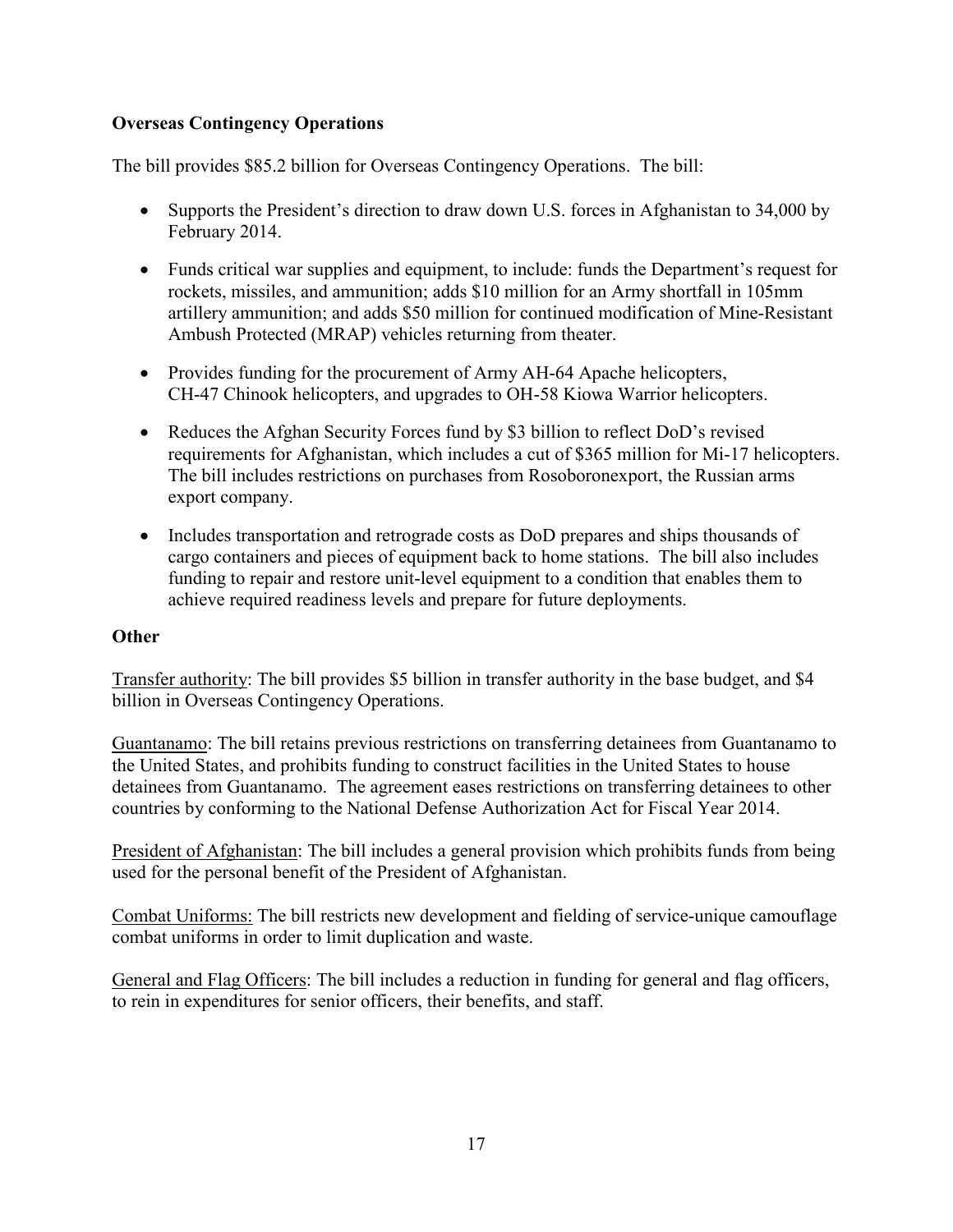#### **Energy and Water Development**

The Fiscal Year 2014 Energy and Water Development funding legislation addresses the energy, water infrastructure, and nuclear security challenges facing the nation. The bill provides critical investments that will help develop clean and alternative energy sources, and protect the nation from nuclear terrorism.

The fiscal year 2014 bill provides a total of \$34.060 billion for the Army Corps of Engineers, the Department of the Interior, and the Department of Energy (DOE). The legislation is \$3 billion above the fiscal year 2013 post sequester enacted level, excluding emergency and supplemental funding.

#### **DEPARTMENT OF ENERGY**

The legislation provides \$26.466 billion, an increase of \$1.317 billion above the fiscal year 2013 post sequester enacted level, for the Department of Energy.

- The Office of Science receives \$5.071 billion, \$450 million more than fiscal year 2013, to focus on breakthroughs in energy applications and develop the nextgeneration high performance computing systems.
- The Advanced Research Projects Agency-Energy (ARPA-E) receives \$280 million, \$29 million more than fiscal year 2013, to develop high-risk, but promising future energy technologies.
- Energy and Efficiency and Renewable Energy programs receives \$1.901 billion, \$182 million above fiscal year 2013, to advance biomass, electric vehicle, and energy efficient advanced manufacturing technologies.
- Defense Environmental Cleanup receives \$5 billion, \$381 million above fiscal year 2013.
- Weapons Activities receives  $$7.845$  billion,  $$874$  million above fiscal year 2013.
- Nuclear Nonproliferation receives \$1.954 billion, \$289 million below fiscal year 2013.
- Naval Reactors receives \$1.095 billion, \$101 million above fiscal year 2013.

## **ARMY CORPS OF ENGINEERS**

The legislation provides \$5.467 billion, an increase of \$748 million above the fiscal year 2013 post sequester enacted level, for the Army Corps of Engineers.

- General Investigations receives \$125 million, \$7 million above fiscal year 2013.
- Construction, General funding receives  $$1.656$  billion,  $$69$  million above fiscal year 2013.
- Operations and Maintenance receives  $$2.861$  billion, \$575 million above fiscal year 2013.
- The Mississippi River and Tributaries receives \$307 million, \$68 million above fiscal year 2013.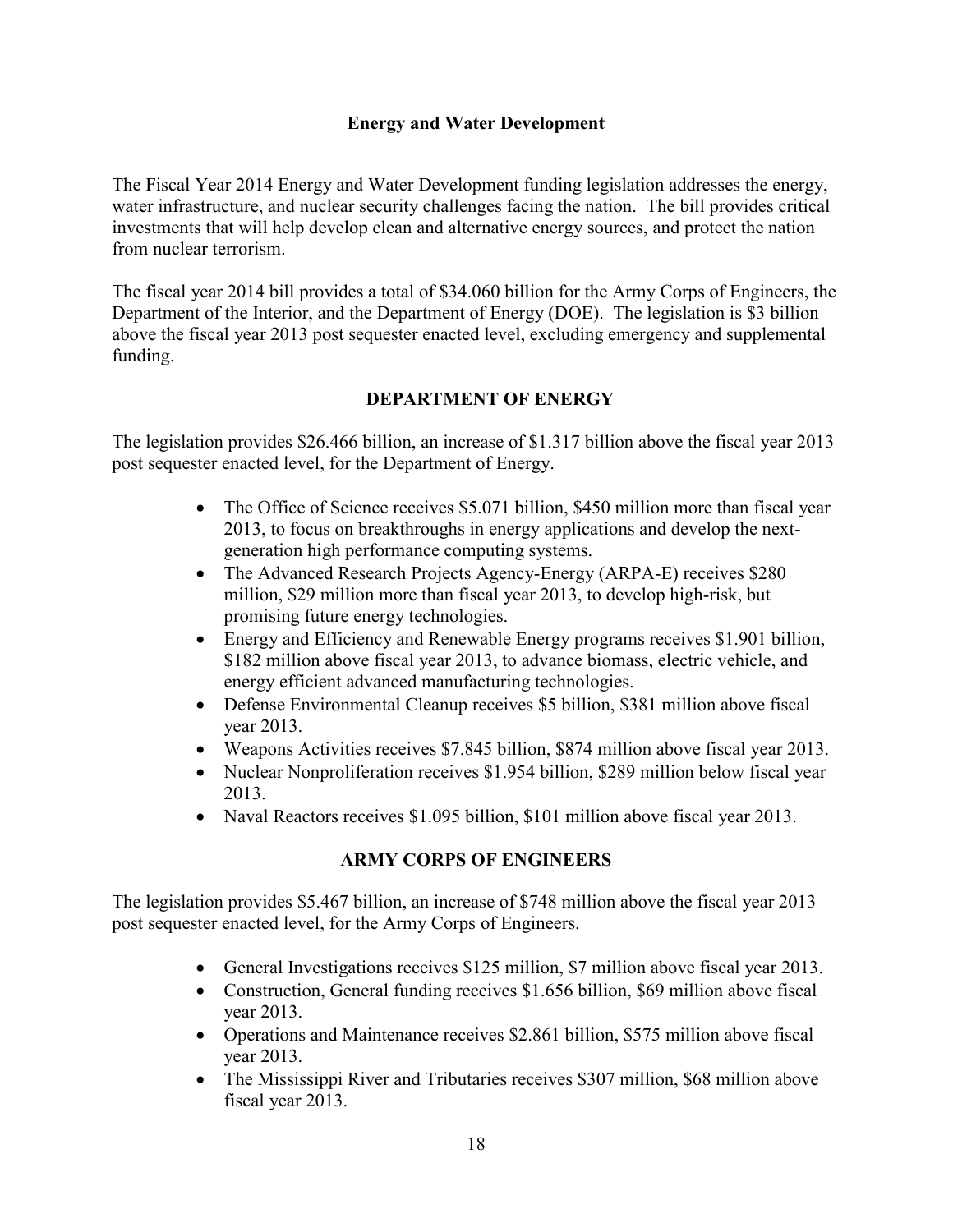• Formerly Utilized Sited Remedial Action Program receives \$103 million, \$3 million above fiscal year 2013.

# **DEPARTMENT OF THE INTERIOR**

The legislation provides \$1.113 billion, which is \$99 million above the fiscal year 2013 post sequester enacted level, for the Department of the Interior.

- The Bureau of Reclamation's Water and Related Resources account receives \$954 million, \$106 million above fiscal year 2013.
- The Bureau of Reclamation's Central Valley Project Restoration Fund account receives \$53 million, \$3 million above fiscal year 2013.
- The Bureau of Reclamation's California Bay-Delta Restoration account receives \$37 million, \$1 million below fiscal year 2013.

# **INDEPENDENT AGENCIES**

The legislation provides \$265 million, which is \$25 million above the fiscal year 2013 post sequester enacted level, for independent agencies under Title IV of the bill.

- The Nuclear Regulatory Commission receives \$129 million, \$3 million above fiscal year 2013.
- The Defense Nuclear Facilities Safety Board receives \$28 million, \$1 million above fiscal year 2013.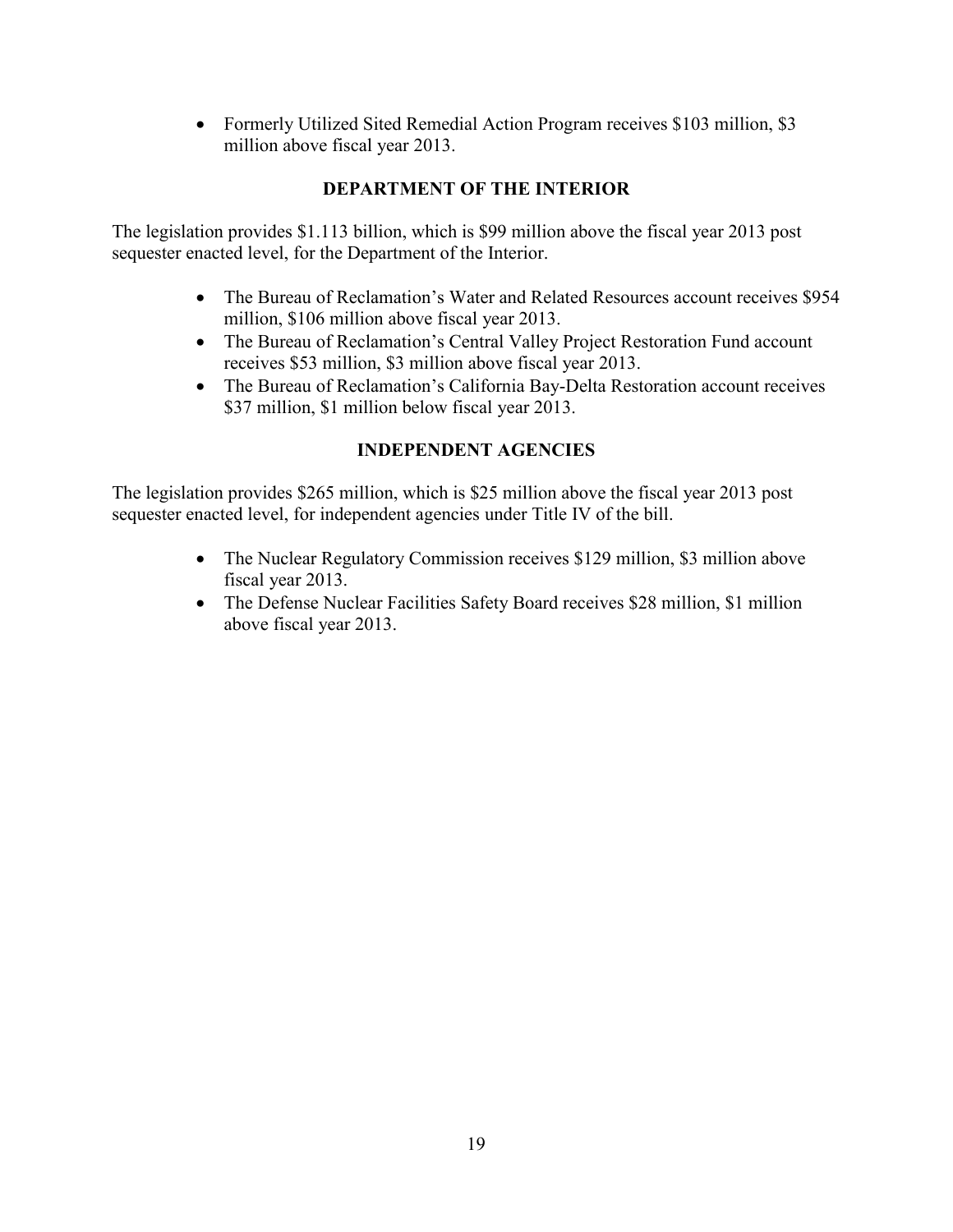#### **Financial Services and General Government**

Overall, the fiscal year 2014 Financial Services and General Government Appropriations bill includes discretionary budget authority of \$21.851 billion, \$1.909 billion more than what these agencies would have received under a 2014 full-year continuing resolution.

#### **The bill protects the public and consumers in three key ways:**

- Safeguarding our financial system from abusive and illicit practices such as money laundering;
- Promoting a fair, safe, and robust marketplace by preventing and enforcing against fraud, unfair business practices, and unreasonable risks of injury or death from consumer products and by promoting rapid a communications network; and
- Creating jobs by supporting Americans in starting, building, and growing small businesses and by providing seed financing for community development.

#### *Safeguarding our Financial System*

**Financial Crimes Enforcement Network (FinCEN):** The battle against terrorism and crime must be fought on all fronts, including by tracking and disrupting illicit financial activity and preventing terrorists, criminals, and rogue nations from accessing the U.S. financial system to launder proceeds from crimes that threaten our national security. The bill provides \$112 million for the FinCEN, which plays a critical role in safeguarding our financial system by collecting and disseminating financial data; creating and enforcing regulations to promote safety and security in U.S. financial institutions; and supporting federal, state, and local law enforcement efforts to fight and stop terrorist financing, money laundering, narcotics trafficking, and other illicit financial activity. This funding level is \$7 million above a FY 2014 full-year CR level.

## *Protecting the Public and Consumers*

**Consumer Product Safety Commission (CPSC):** To help protect the public against risks of injury from consumer products, the bill provides \$118 million, for the CPSC. This level is \$9.5 million (or 9%) above a FY 2014 full-year CR level. With this funding, CPSC will continue to enhance import surveillance activities at the nation's ports of entry to prevent hazardous products from entering the U.S. consumer marketplace. The CPSC will continue development of mandatory product safety rules for durable infant and toddler products. It will expand global outreach efforts to help safer products enter the United States. In addition, CPSC will be able to continue interagency research on nanotechnology to study exposure and potential health risks of nanomaterials in consumer products. Finally, with the \$1 million increase and the language included, CPSC will be able to implement provisions of the Virginia Graeme Baker Pool and Spa Safety Act.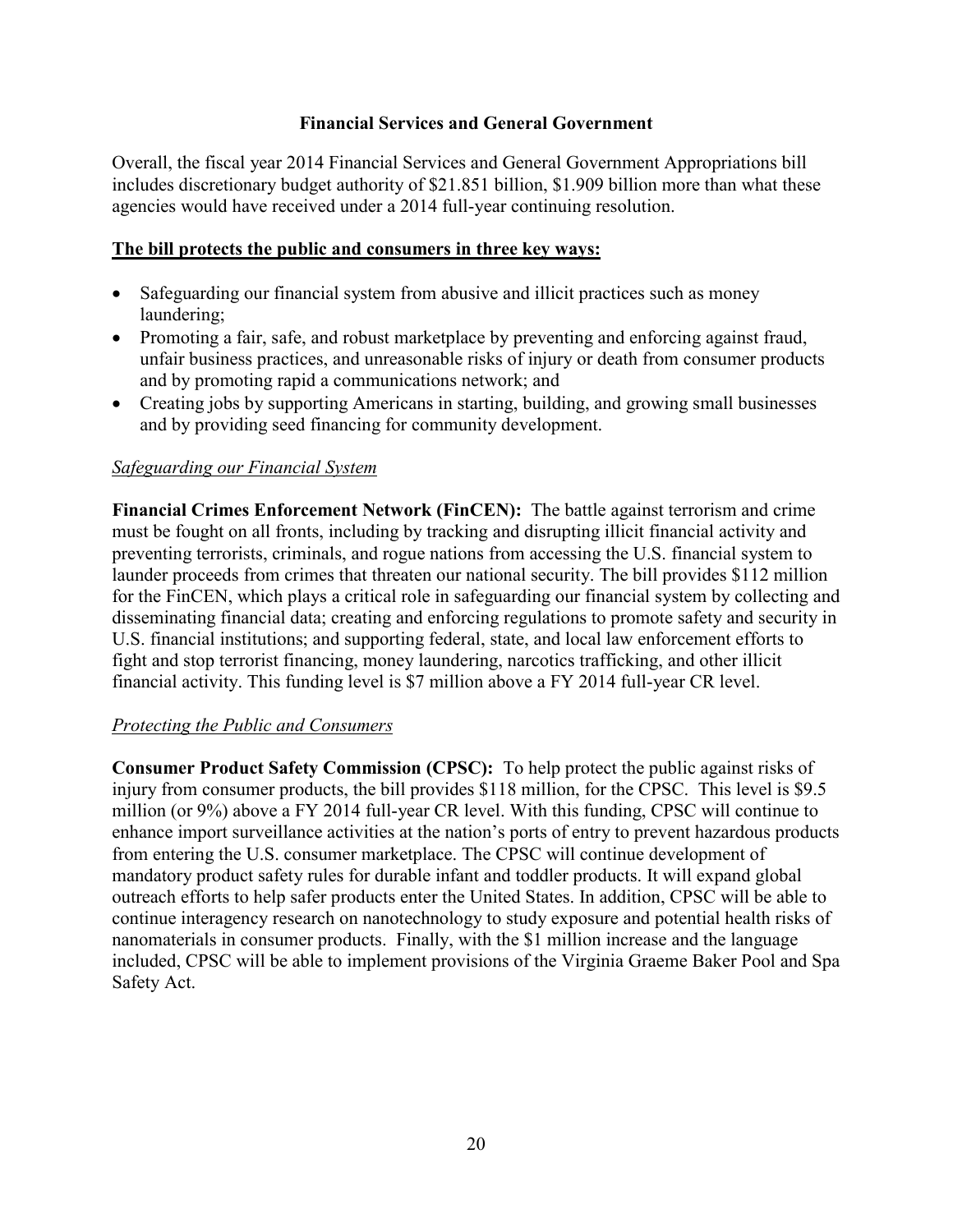**Federal Trade Commission (FTC):** A marketplace can only thrive if consumers can count on robust, open competition and trustworthy information about products and services. The bill provides \$298 million for the FTC to detect and eliminate illegal collusion, prevent anticompetitive mergers, combat consumer fraud, fight identity theft, and promote consumer privacy. Since the financial crisis, the FTC has been particularly diligent about working to protect consumers from mortgage and debt reduction scams. The bill enables the FTC to continue to protect consumers and markets, and represents a \$3 million increase above a FY 2014 full-year CR level.

**Federal Communications Commission (FCC)**: Promoting and maintaining a robust yet adaptable communications network is critical to our daily lives – from communicating during emergencies, to promoting economic growth, to fostering political debate and individual expression. The bill provides \$339 million for the FCC, an increase of \$17 million above a FY 2014 full-year CR level, to carry out this mission, while at the same time, ensuring all Americans have access to the system by promoting competition and protecting consumers.

#### *Supporting Job Creation*

**Small Business Administration (SBA):** Ensuring small businesses have the tools to grow is critical for our nation's fragile economic recovery. Over the last two decades, small and new businesses created two out of every three net new jobs in the U.S., and today over half of all working Americans own or work for a small business. To ensure that small businesses have access to credit and critical technical assistance, the bill includes \$929 million for the SBA. The bill also provides \$196 million for entrepreneurial development grants that provide technical assistance, training, and business planning guidance for starting and growing small businesses. Finally, the bill includes \$192 million to support disaster lending to businesses of all sizes, homeowners, and renters recovering after major disasters, such as Hurricane Sandy.

**Community Development Financial Institutions Fund (CDFI)**: Investing in our communities is more critical than ever as our economy works to recover. The CDFI Fund has a unique ability to leverage private sector investment in community development projects like affordable housing, retail development, and lending to small businesses, filling some of the gap left by private sector investment after the financial crisis. The bill supports community development in underserved areas, including in Tribal nations, by providing \$226 million for the CDFI Fund. This level of funding is \$17 million above a FY 2014 full-year CR level and will support Treasury's efforts to promote CDFI expansion into underserved communities, especially in rural areas. The bill also authorizes Treasury to guarantee \$750 billion in bonds to CDFIs, at no cost to the taxpayer, by providing long-term, low-rate financing for community development in our nation's communities hardest hit by the economic downturn.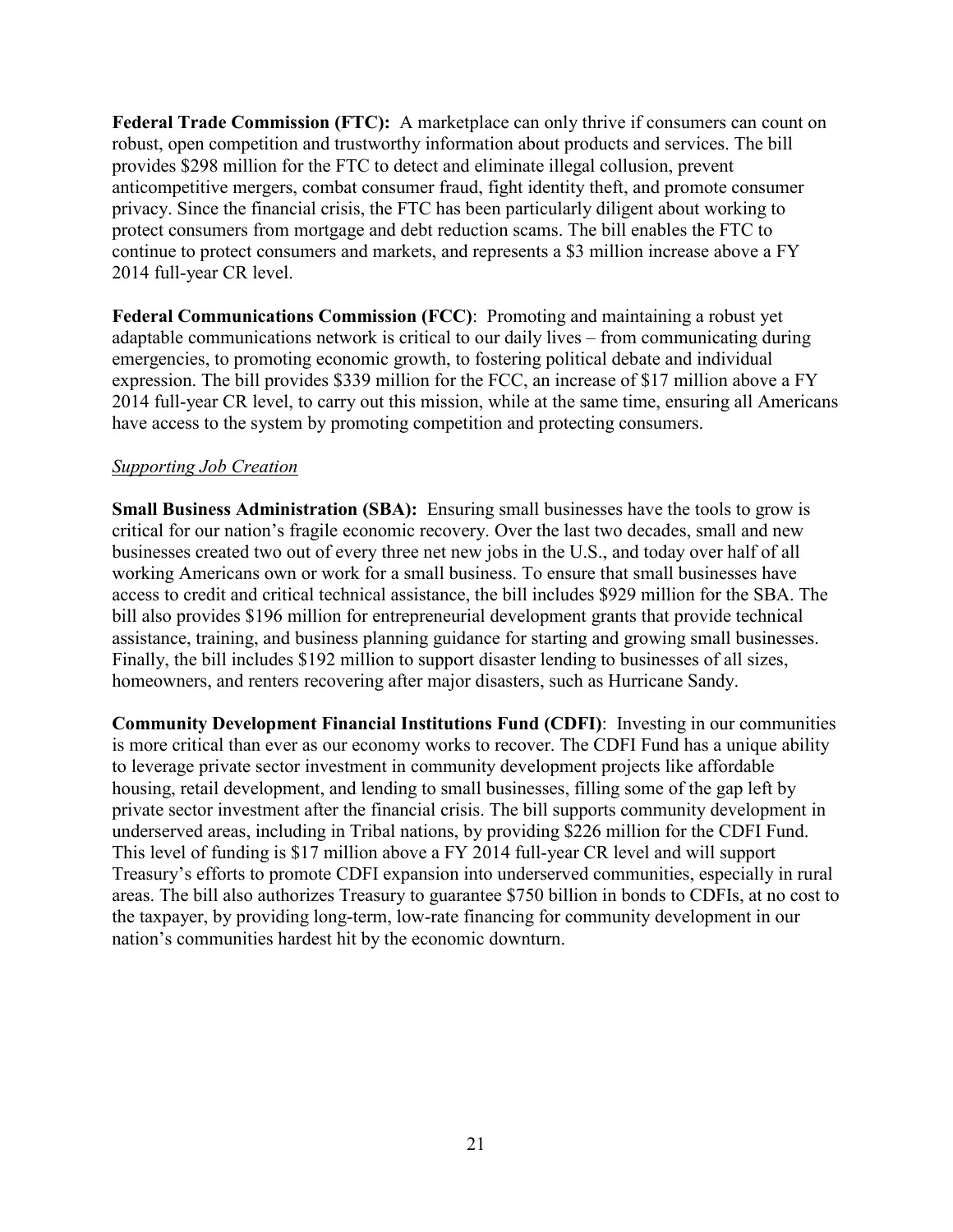## **HIGHLIGHTS OF OTHER KEY FUNDING ITEMS**

**Internal Revenue Service**: The bill provides \$11.199 billion in base funding for the Internal Revenue Service. In addition, the bill provides \$92 million to help address identity theft and refund fraud, combat offshore tax evasion, and improve delivery of services to taxpayers. The bill directs the IRS to intensify its scrutiny of questionable practices of payroll service providers and continue to inform taxpayers of their responsibility for payment of all Federal and State employment taxes notwithstanding any contractual relationship with a payroll service provider. The bill requires the IRS to issue to both the employer's former and new address a notice of confirmation of any address change relating to employment tax payments, and to give special consideration to an offer-in-compromise from a taxpayer who has been the victim of fraud by a third party payroll tax preparer.

**The Federal Judiciary**: Our citizens rely on a federal court system that guarantees the rights of all Americans, ensures the right to a defense, and secures public safety through the use of probation officers supervising offenders living in our communities. The bill provides \$6.516 billion in discretionary funding, an increase of \$316.4 million or 5% above a FY 2014 full-year CR level. Since July 2011, the courts have been forced to downsize by nearly 2,100 employees due to budget constraints, a 10 percent loss of staff. This funding level is based upon the latest estimates of the Judiciary's needs and ensures that staffing and resources will be available for court offices, probation, and pretrial services offices. It restores severe cuts to Federal Defender offices and ensures that they are adequately staffed.

**General Services Administration:** The bill allows for significant investments in the government's capital projects, providing a total of \$1.65 billion for construction and repair of federal buildings and courthouses. For the past 3 years, funding levels for construction and repair of buildings have been drastically reduced, causing a backlog and disadvantaging federal tenant agencies that have been paying rent but not receiving needed building repairs or improved buildings.

**Inspectors General:** Throughout the Federal Government agency Inspectors General serve as instrumental watchdogs of government operations, programs, and use of resources to prevent and detect waste, fraud and abuse, and promote economy, effectiveness and efficiency. Inspectors General, while independent, are expected to keep the agency head and Congress fully and currently informed of weaknesses, egregious and flagrant problems, and recommendations for corrective action. The bill provides funding for various Inspectors General as follows:

- Treasury Inspector General: \$35 million, an increase of \$7 million;
- Treasury Inspector General for Tax Administration: \$156.4 million, an increase of \$12.6 million above a FY 2014 full-year CR level;
- General Services Administration Inspector General: \$62.9 million, an increase of \$5 million;
- National Archives Inspector General: \$4 million, an increase of \$244,000; and
- Office of Personnel Management Inspector General: \$26 million, an increase of \$1.7 million.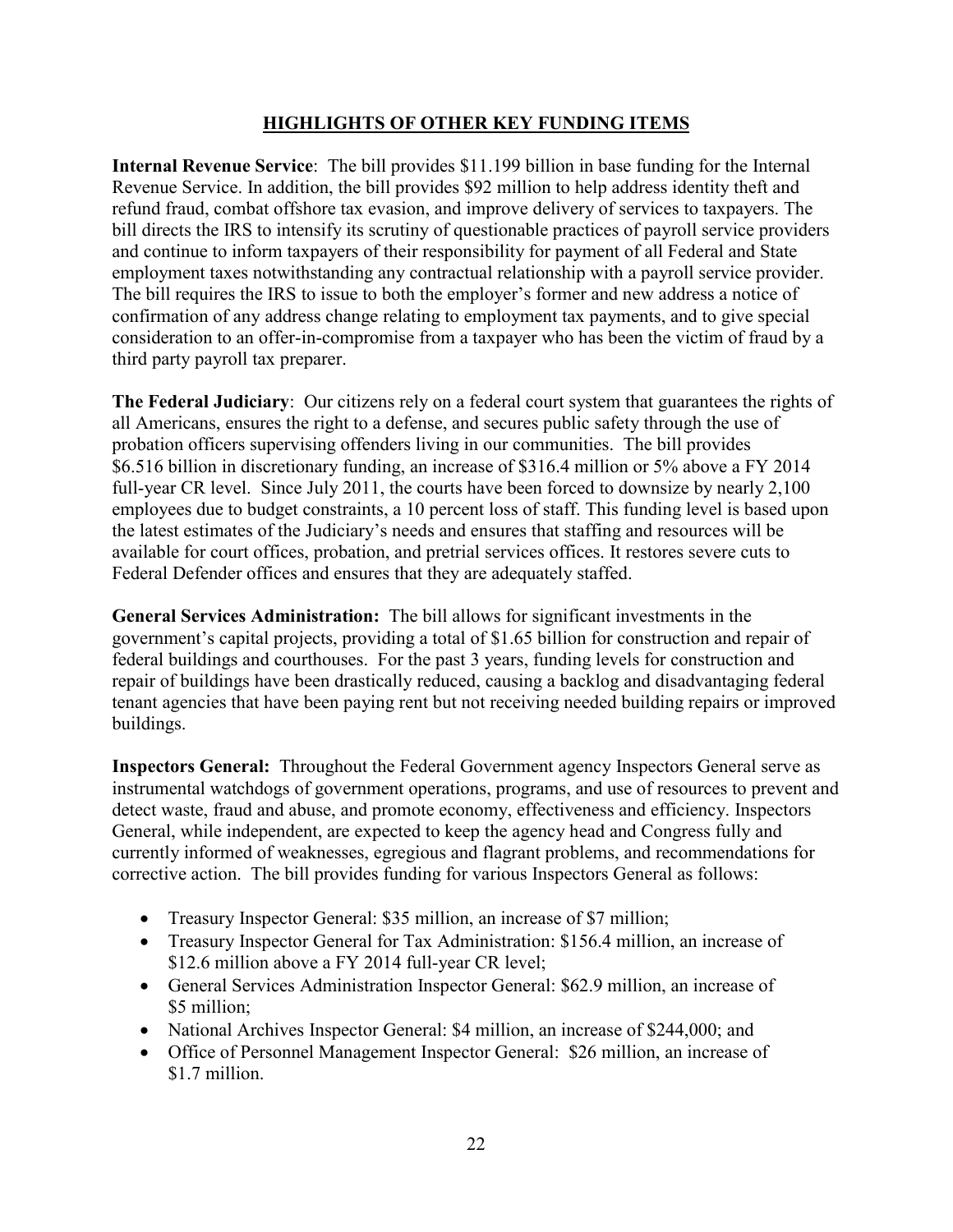Agencies funded in the bill are directed to submit, as part of their FY 2015 Congressional budget justifications, an explanation of how proposed agency spending addresses the top management challenges identified by the agency's Inspector General.

**National Archives and Records Administration:** The bill includes \$369 million for the national record keeper tasked with managing the Government's archives and records, operating the Presidential libraries, administering the Information Security Oversight Office, publishing the Federal Register, making grants for historical documentation, mediating FOIA disputes, and coordinating controlled unclassified information. This is \$15 million above a FY 2014 full-year CR level. The bill designates \$4.5 million for the National Historical Publications and Records Commission, a grant-making agency whose only focus is the documentary heritage of the United States.

**Office of Special Counsel (OSC):** The bill provides \$20.64 million to support the work of the OSC, the independent investigative and prosecutorial agency responsible for safeguarding the merit system by protecting federal employees and applicants from prohibited personnel practices, especially reprisal for whistleblowing. The funding level is an increase of \$2.7 million (15%) above a FY 2014 full-year CR level. The bill also allows the OSC to use certain expired fund balances to address other needs. OSC administers the Hatch Act, pursues prohibited personnel practices, and handles claims of service members under the Uniformed Services Employment & Reemployment Rights Act. The increased resources will help the OSC address its expanded responsibilities under the Whistleblower Protection Enhancement Act of 2012.

**District of Columbia:** The bill provides \$673 million in special Federal payments for over a dozen distinct accounts relating to the operations of the District of Columbia. The total level represents an increase of \$33 million (5%) above a FY 2014 full-year CR level. Approximately \$550 million (82%) of the total funds are designated for operations of the local courts (\$232 million), public defender services (\$91 million) and pre-trial and post-conviction offender supervision services (\$226 million) that are entirely dependent on Federal funds for their operations and independent of the local government. The remaining \$123 million (18%) are designated for an array of District government purposes, including \$78 million for several education-related functions, \$14 million for the Clean Rivers Project to remediate combined sewer overflow, and \$24 million for emergency planning and security, of which \$8.9 million is for reimbursement of expenses of the 57th Presidential Inauguration. The agreement also approves the District's annual \$12 billion local operating budget, and includes a one-year provision that would prevent a shutdown of the District of Columbia by allowing the District to spend its FY 2015 local funds on and after October 1, 2014 in the event of a lapse in federal appropriations.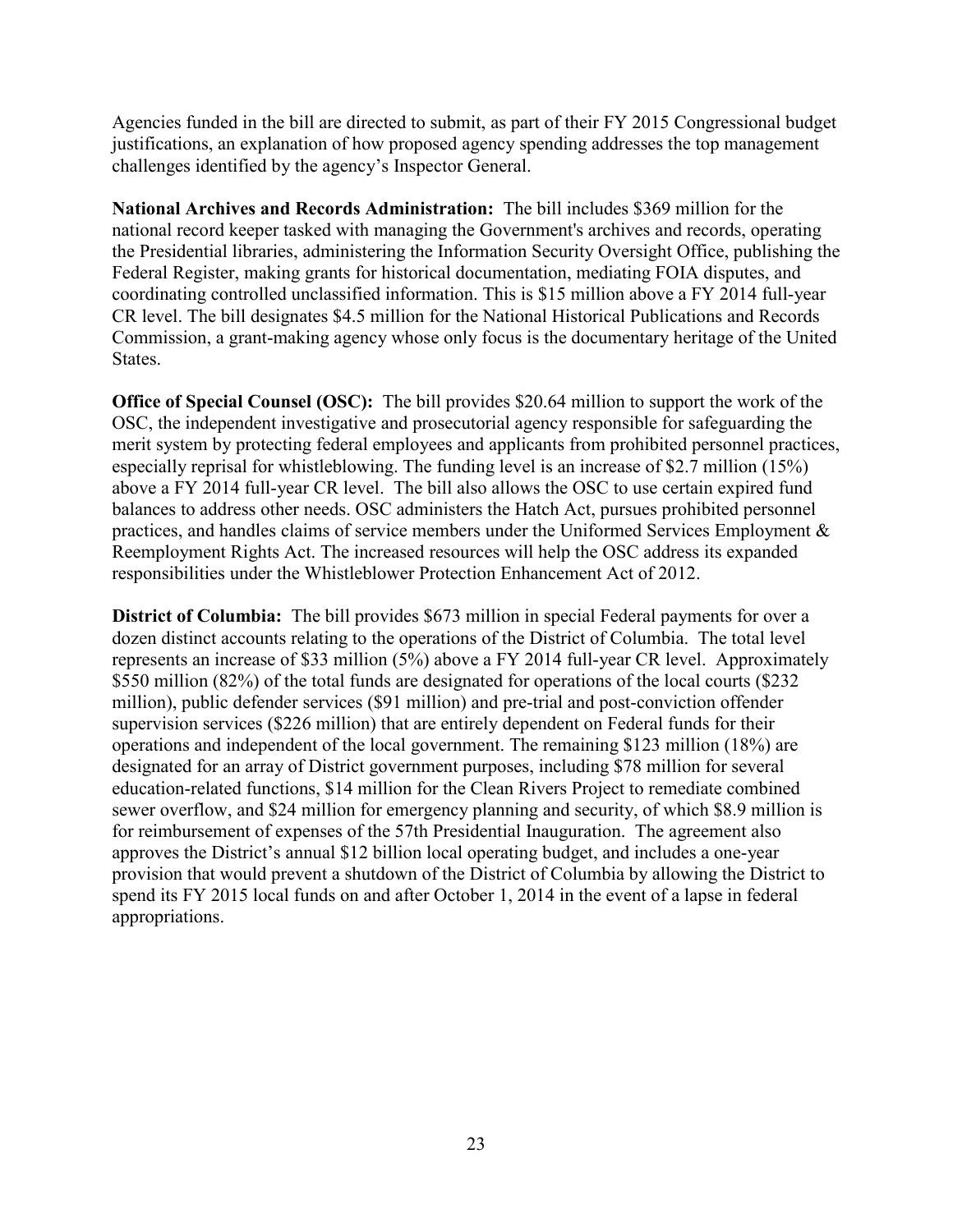#### **Homeland Security**

As part of the omnibus appropriations bill, the fiscal year 2014 funding legislation totals \$46.6 billion for the Department of Homeland Security. This is an increase of \$1.14 billion above the post-sequestration funding level for fiscal year 2013 and \$242 million above the President's request, after factoring out emergency supplemental appropriations, disaster relief cap adjustments, and funding for overseas contingency operations. The appropriation includes \$45 billion for discretionary programs, including \$227 million for the Coast Guard's overseas contingency operations and \$5.626 billion for FEMA through a disaster relief cap adjustment to the Budget Control Act.

#### **Bill Summary**

Within the past year, our Nation has witnessed a substantial rise in attempts and attacks on our country from homegrown terrorists. At the same time, threats from individuals and terrorists abroad have not abated. We also face dire consequences from natural disasters, which can have devastating impacts on our cities, coastlines, and rural areas. This bill addresses these risks, while at the same time ensuring that other vital missions of the Department, such as enforcing our immigration laws, facilitating legitimate trade and travel, protecting our currency, securing our cyber networks, interdicting illegal drugs and migrants, and rescuing mariners in distress, are adequately funded. This bill supports DHS' efforts to secure the Nation from many threats by funding five core mission areas:

- $\bullet$  preventing terrorism and enhancing security,
- securing and managing U.S. borders,
- $\bullet$  enforcing and administering our immigration laws,
- safeguarding and securing cyberspace, and
- ensuring resilience to disasters.

## **Preventing Terrorism and Enhancing Security:**

Guarding the United States against terrorism is the cornerstone of homeland security. To do so, the Department focuses on: preventing terrorist attacks; addressing evolving threats to our maritime and transportation systems as well as to the global supply chain; preventing the unauthorized acquisition, importation, or use of chemical, biological, radiological, and explosive materials; investing in cutting edge research to address chemical, biological, explosive and nuclear threats; and reducing the vulnerability of critical U.S. infrastructure and resources to terrorist attacks and other hazards. Every agency within DHS has an important role in these efforts.

The bill provides \$10.2 billion to the **Coast Guard**, of which \$8.74 billion is discretionary spending and \$1.460 billion is mandatory spending. The Coast Guard is responsible for securing our maritime safety security and is the only military organization within the Department. Unlike military services in the Department of Defense, the Coast Guard is also a law enforcement and regulatory agency with broad domestic authorities. Funding provided in this bill supports over 41,000 military employees, 250 cutters, 1,800 boats, and 190 aircraft protecting over 95,000 miles of shoreline.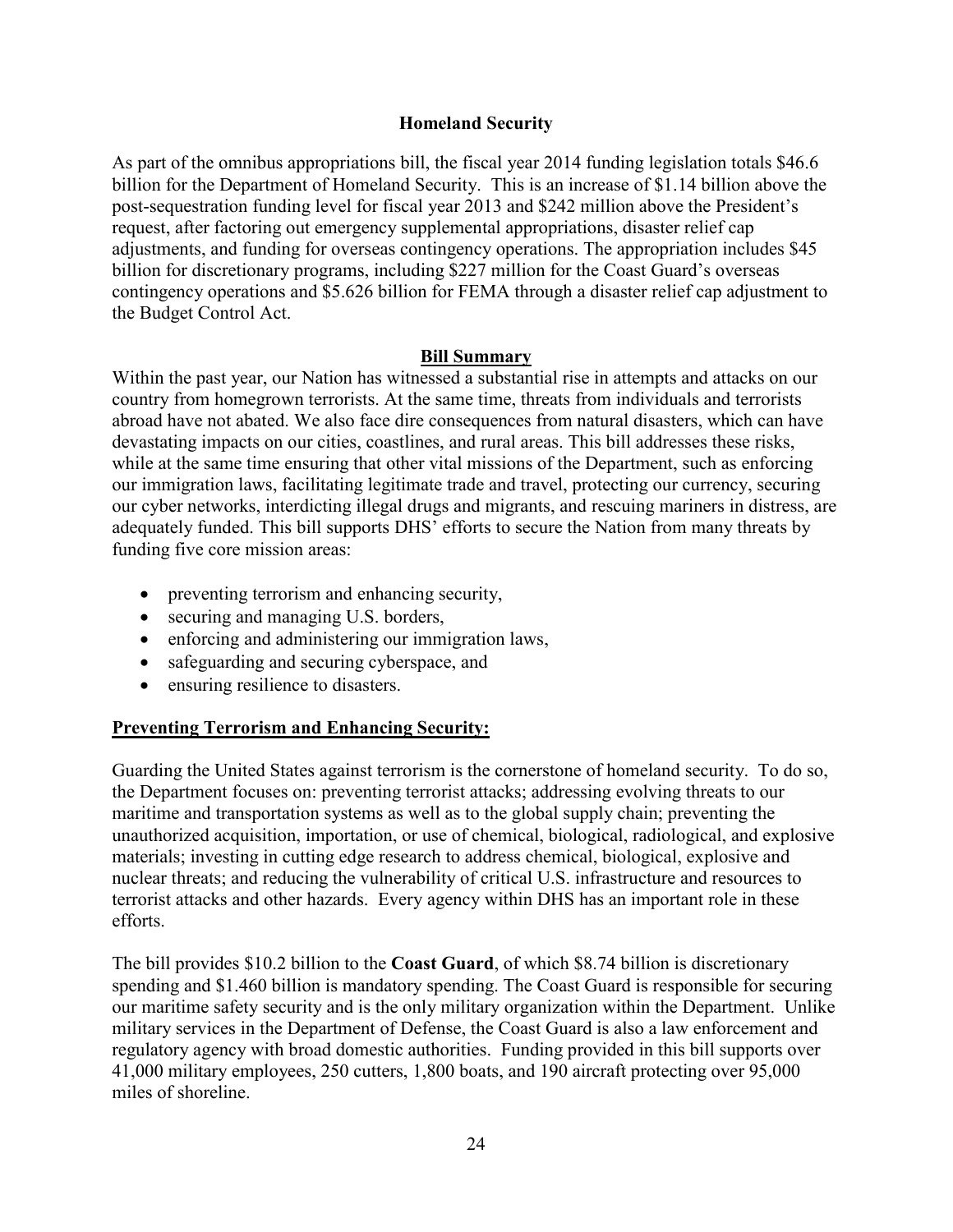The bill includes a total of \$1.376 billion for capital expenditures, \$425 million above the request.

The following key capital investments are included:

- \$629 million for the National Security Cutter, including acquisition of the seventh cutter and long-lead time material for the eighth cutter;
- \$310 million for six Fast Response Cutters (four above the request);
- \$92 million for a C-130J aircraft;
- \$23 million for the pre-acquisition design work of the Offshore Patrol Cutter;
- \$10 million for four Response Boat Mediums;
- \$2 million for acquisition planning and design of a new polar icebreaker; and
- $\bullet$  \$18 million for military housing.

The bill provides \$7.365 billion for the **Transportation Security Administration** (TSA), \$152 million above fiscal year 2013 post sequestration. This amount is reduced by offsetting collections and fees totaling \$2.12 billion. TSA is responsible for protecting all modes of transportation through a security system that permits for the free of movement for people and commerce. The bill includes funding to support approximately 47,000 Transportation Security Officer FTEs, 37 Visible Intermodal Prevention and Response Teams, 931 canine teams, and continues funding Federal screening of airport exit lanes.

The bill includes \$177.2 million for technologies to screen air passengers and their belongings for explosives and other prohibited items; \$93.2 million for Secure Flight, which matches passenger data against records contained in portions of the Terrorist Screening Database; \$83.3 million for Other Vetting programs, including funds to expand the number of lower-risk passengers eligible for expedited screening; and \$24.7 million for the Federal Flight Deck Officer and Flight Crew Training program, instead of requiring the airline industry to pay for this activity as proposed in the budget request.

The bill provides \$263 million for **Infrastructure Protection** within the National Protection and Programs Directorate, \$24 million above fiscal year 2013 post sequestration. Within this total is:

- \$63 million for infrastructure analysis to support decision making and prevent cascading effects from man-made and natural threats such as those perpetrated by the bombings in Boston, caused by the explosion of the chemical facility in West, TX, or produced by Hurricane Sandy; and
- \$81 million to implement standards to prevent terrorists from gaining access to chemicals that can be converted into weapons of mass destruction.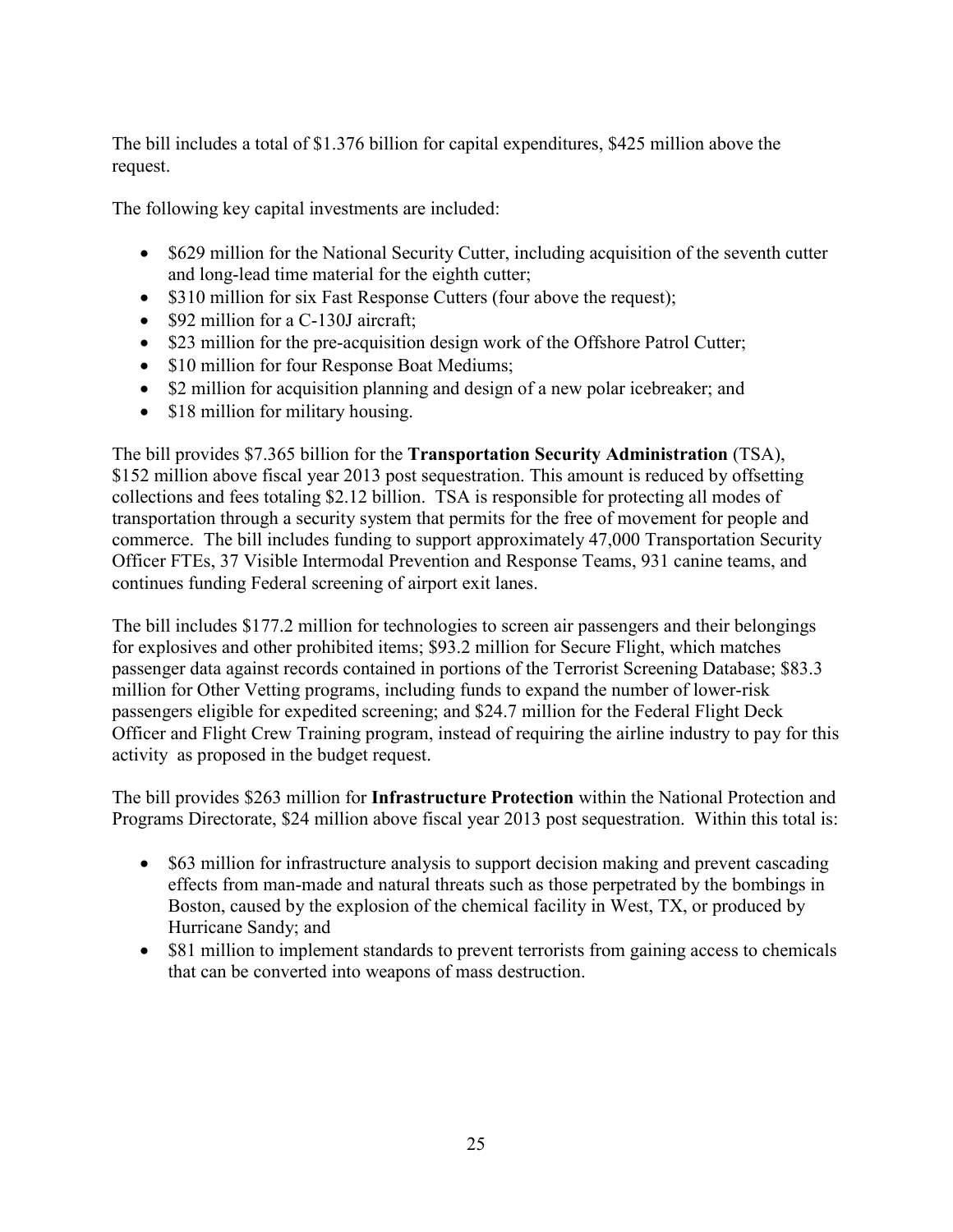The bill provides \$127 million for the **Office of Health Affairs**, which is \$6 million below fiscal year 2013 post sequestration. Included in the total is \$85 million for the BioWatch program, to sustain current operations of the biological threat detection system deployed throughout the United States. While the agreement supports ongoing efforts to improve the Nation's biological detection capabilities, no funding is recommended for acquisition of the Generation 3 technology until the Secretary provides a clear path forward for this development.

The bill provides a total of \$404 million for the **National Bio and Agro Defense Facility**, \$366.5 million above fiscal year 2013. This facility will house research to prevent the accidental or intentional introduction of deadly animal diseases into the United States.

A total of \$21 million above the fiscal year 2013 level is provided to strengthen the Department's ability to **safeguard and share classified information** with its federal, state, and local partners, and to help deter the unauthorized release of such information. In the wake of past and recent public disclosures of critical national security information, such safeguards are vital to ensuring effective controls are in place to prevent the illicit removal and dissemination of classified information.

The bill provides \$3 million for the "If You See Something, Say Something" campaign to prevent, mitigate, and respond to mass casualty events, including those involving active shooters and improvised explosive devices.

The bill provides \$2 million for efforts to counter domestic violent extremism, \$135,000 above fiscal year 2013, within the Office for Civil Rights and Civil Liberties. Given the terrorist attacks in Boston, the Department should be strengthening and expanding its activities to counter violent extremism in the coming months and year.

The bill fully funds the Federal Law Enforcement Training Center's active shooter threat program, enabling them to expand their training for State, local and tribal police agencies.

## **Securing and Managing Our Borders:**

The protection of our Nation's land, air, and sea borders from the illegal entry of people, weapons, drugs, and other contraband while facilitating lawful travel and trade is a vital mission of the Department of Homeland Security because our Nation's economic prosperity depends on it. To do so, the Department focuses on three interrelated areas: effectively securing U.S. air, land, and sea borders; safeguarding and streamlining lawful trade and travel; and disrupting and dismantling transnational criminal and terrorist organizations. Examples of how this bill funds these efforts follow: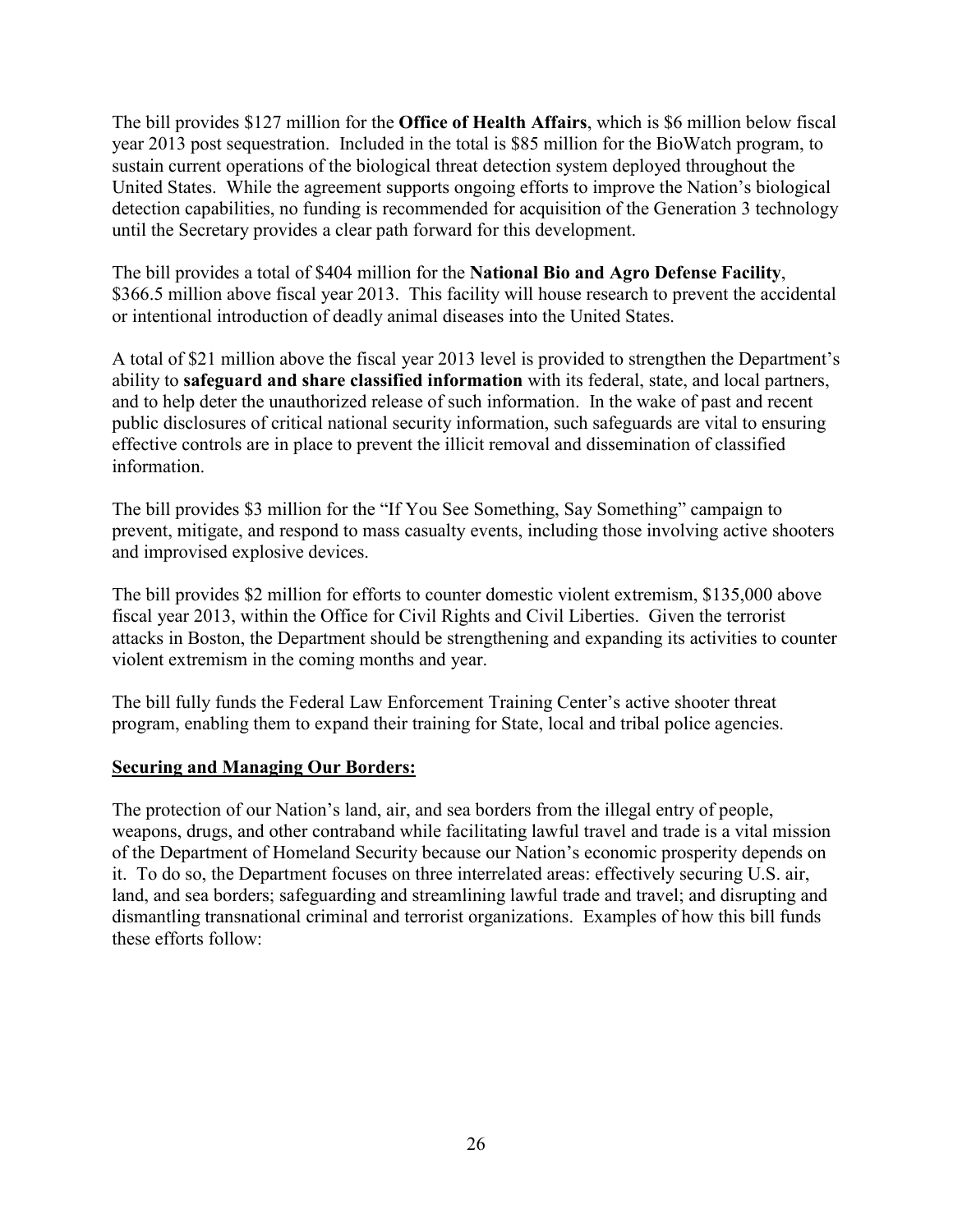The bill provides \$10.58 billion in appropriations for **Customs and Border Protection** (CBP), \$715 million above fiscal year 2013 post sequestration. This level:

- $\bullet$  Funds 21,370 Border Patrol agents, sustaining the increased levels approved in the fiscal year 2010 Border Security Supplemental Appropriations Act, sustains 21,775 CBP officers currently working at our 329 ports of entry today, and funds 2,000 new CBP officers to be hired through fiscal year 2015. These additional CBP officers will expedite the processing of tourists and trade so vital to our economy;
- Adds \$90.6 million above the request for Air and Marine operations and procurement of critical assets to defend our borders, including enhanced radar for unmanned aircraft systems. This increase will restore the 29 percent cut to flight hours proposed in the budget, restoring critical counterdrug, alien smuggling and disaster response missions; and
- Adds \$10 million above the request for trusted traveler programs such as additional Global Entry kiosks, more mobile document readers, expanding the integrated traveler process, and expanding activities at existing preclearance locations, as well as for border transformation programs such as the land border integration effort and the port runner/absconder program.

The bill provides \$227 million for the **Office of Biometric Identity Management,** essentially the same level as fiscal year 2013. This funding helps assure national security, public safety, and the integrity of our immigration laws by sharing real-time biometric and identity data between the Departments of Homeland Security, Justice, Defense, and State so we can monitor who legally enters and exits our country. The bill transfers the Arrival Departure Information System to CBP, as it is in charge of entry and exit policy and operations.

The bill provides \$285 million for the **Domestic Nuclear Detection Office** (DNDO), \$21 million below fiscal year 2013 post sequestration. This amount includes \$14 million for the purchase of human portable radiation detectors for DHS personnel, \$22 million for the Securing the Cities program, and \$71 million for research and development of next-generation detection technologies.

# **Enforcing and Administering our Immigration Laws:**

In the area of immigration, the Department of Homeland Security is focused on ensuring enforcement of U.S. immigration laws while streamlining and facilitating the legal immigration process. To do so, the Department identifies and removes criminal aliens who pose a threat to public safety and targets employers who knowingly and repeatedly break the law. This bill provides resources for these enforcement efforts while also providing resources to promote adherence to worksite-related laws and for immigrant integration. Specifically:

The bill provides \$5.614 billion for **Immigration and Customs Enforcement** (ICE), \$171 million above fiscal year 2013 post sequestration. This funding: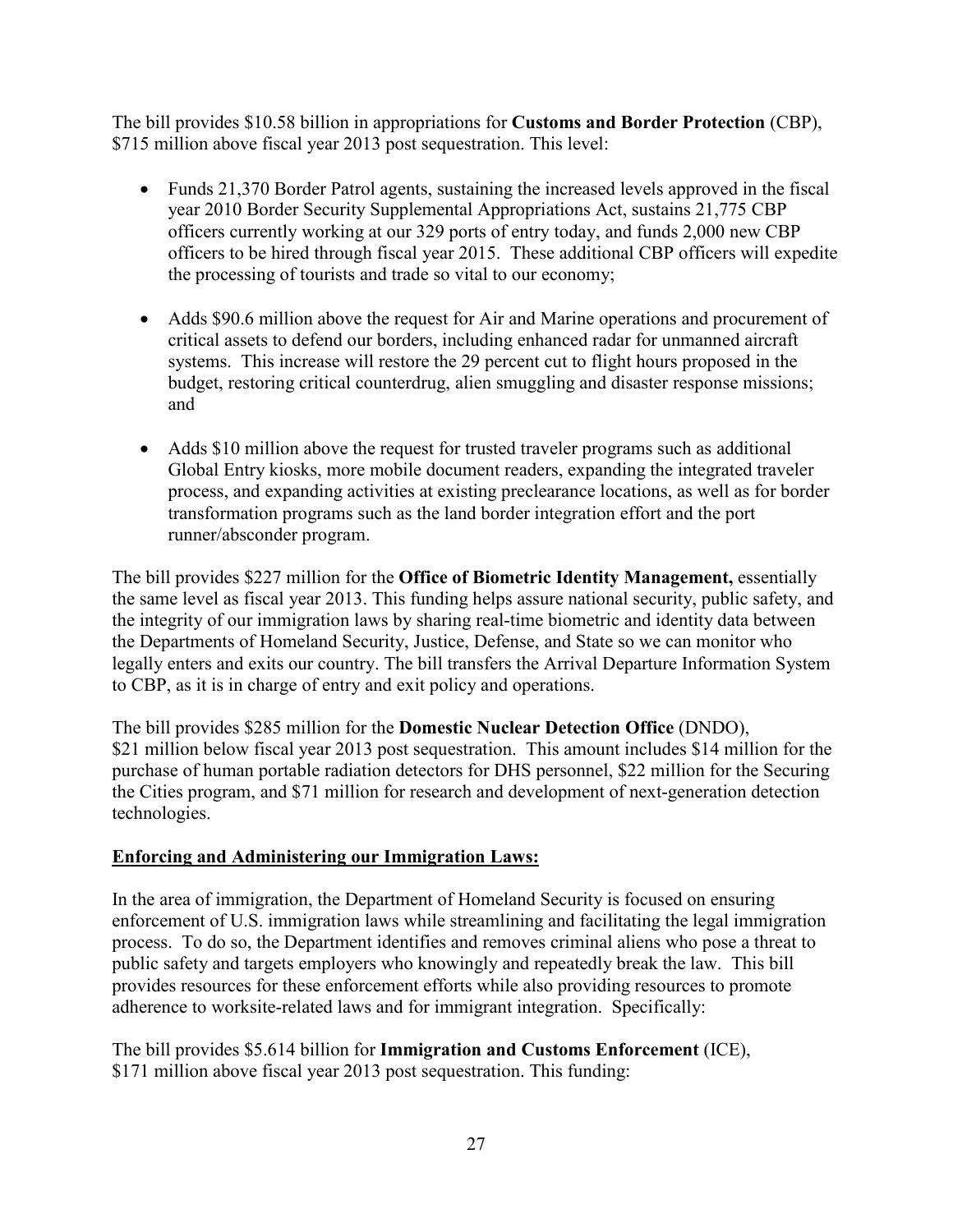- Provides a total of \$2.785 billion for detention and removal operations, \$194 million above the request. This level provides an appropriate immigration enforcement balance between detention beds, alternatives to detention, and transportation and removals;
- Continues funding for ICE to conduct analysis of people who overstay their visas, an activity begun in 2013 with a transfer from the US-VISIT program;
- Provides funding above the request to restore current staffing levels for Special Agents, immigration officials, intelligence analysts, and support staff performing critical ICE missions; and
- Provides \$15 million above the request for human trafficking, smuggling, child exploitation, and overstay investigations as well as investigations into trade compliance and commercial trade fraud - rewarding recent successes that ICE special agents have had with more than \$1 billion in currency seizures and more than 6,000 criminal arrests.

The bill provides \$116.4 million in direct appropriations to **United States Citizenship and Immigration Services** (USCIS), \$10 million above fiscal year 2013 post sequestration. This level:

- $\bullet$  Fully funds the \$113.9 million request to maintain and improve the employment eligibility verification system known as E-Verify; and
- Provides \$10 million for immigrant integration grants, \$2.5 million through appropriations and an additional \$7.5 million through fees.

# **Safeguarding and Securing Cyberspace:**

The Department of Homeland Security is responsible for securing unclassified Federal civilian government networks and working with owners and operators of critical infrastructure to secure their networks through risk assessment, mitigation, and incident response capabilities. To combat cybercrime, the Department leverages the skills and resources of its law enforcement agencies to investigate and prosecute cyber criminals. With cybersecurity threats evolving at an alarming rate, resources are provided to identify cyber attacks or probes, remediate against these threats, and make our systems harder to strike. Funding in this critical area is as follows:

Of the \$1.187 billion recommended for the **National Protection and Programs Directorate's Infrastructure Protection and Information Security Program**, a total of \$792 million is provided for cybersecurity protection of Federal networks and incident response, \$96 million above fiscal year 2013 post sequestration. Included within this amount is:

- \$382 million for intrusion detection on civilian Federal networks;
- \$200 million to build on a new monitoring and diagnostics program begun in 2013 to better protect civilian Federal networks against threats through real time analysis of dayto-day activity; and
- \$15.8 million for cybersecurity education to train future cyber warriors.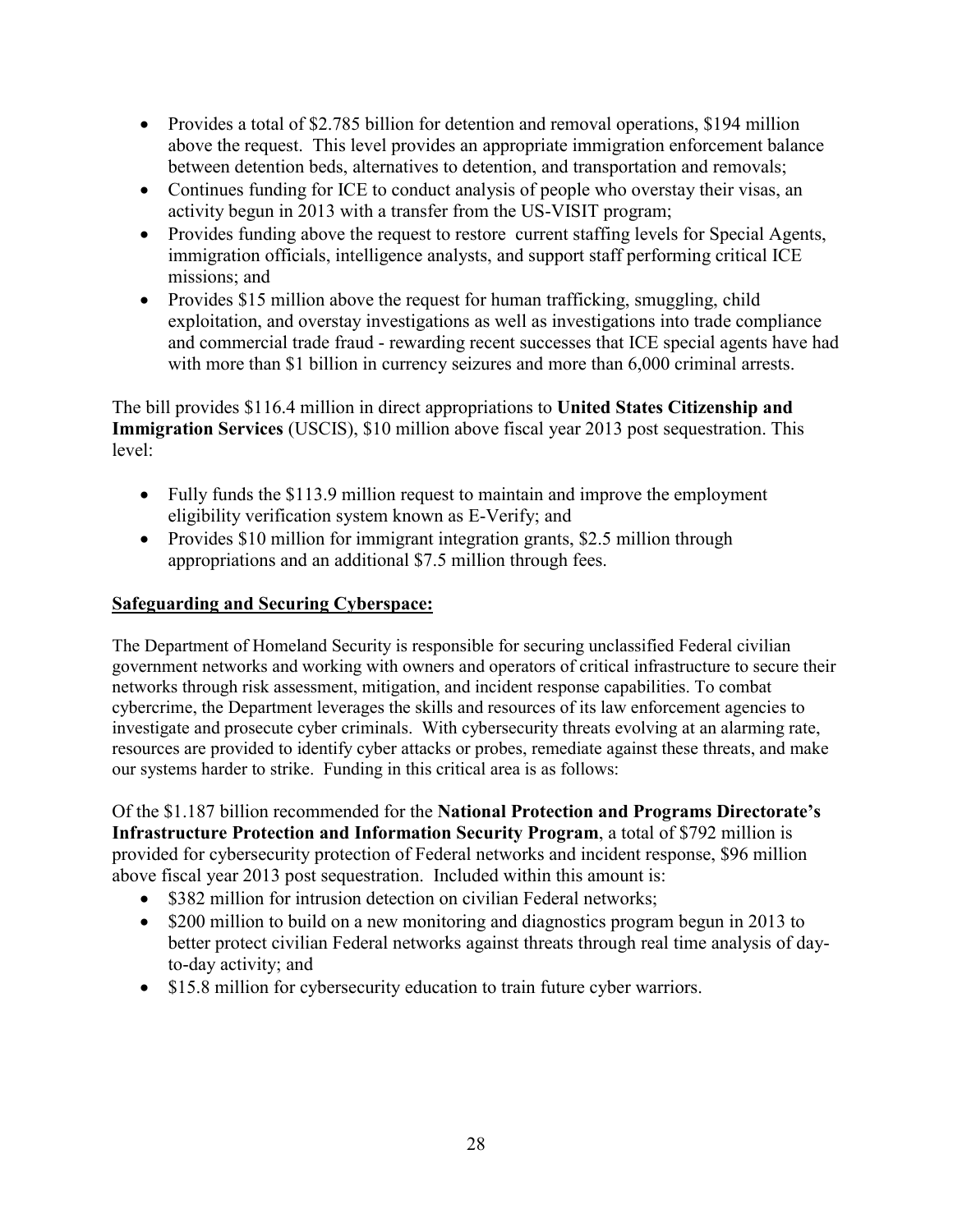Within the \$1.58 billion provided for the **Secret Service**, the bill expands the amount of cyber training provided by the Secret Service to state and local law enforcement officials, including judges; continues the growing cooperation between the Secret Service and the FBI in cybersecurity; and maintains the Secret Service's primary role in protecting U.S. financial systems in cyberspace.

# **Ensuring Disaster Resilience:**

The Department of Homeland Security is responsible for coordinating a comprehensive Federal effort to prepare for, protect against, respond to, recover from, and mitigate a terrorist attack, natural disaster, or other large-scale emergency. To accomplish this it must work with individuals; communities; the private and nonprofit sectors; faith-based organizations; and Federal, state, and local partners to ensure a swift and effective recovery. Key efforts focus on building a ready Nation, building the Nation's capacity to stabilize and recover from a catastrophic event, providing training to our homeland security partners, and leading and coordinating national partnerships to foster resilience across the private sector.

The bill provides \$6.22 billion for the **Disaster Relief Fund**, of which \$5.626 billion is provided pursuant to the Budget Control Act disaster relief adjustment as requested. The fiscal year 2014 funding will support the estimated costs associated with an average disaster year as well as the costs of recovery from previous major disasters such as Hurricanes Sandy, Irene, Katrina, Rita, Gustav and Ike; the Colorado wildfires; the Oklahoma tornadoes; and other previous disasters.

The bill provides \$947 million for **FEMA Salaries and Expenses**, \$17 million above fiscal year 2013 post sequestration. Included in the amount is \$35.2 million for Urban Search and Rescue Teams used for rescue and initial medical care of victims in large scale disasters. Further, it continues funding for modernization of information technology systems which are critical to sustaining FEMA's reforms since the Post-Katrina Emergency Management and Reform Act.

The bill provides \$1.5 billion for **State and Local preparedness grant programs**, \$100.4 million above the comparable fiscal year 2013 level post sequestration. The bill does not include grant reform as proposed in the President's budget request, as a complete legislative proposal has not been submitted to the authorizing Committees of jurisdiction. Instead, this bill continues to allocate funding in the same manner as in fiscal year 2013. Included in the total is:

- \$411.4 million for State Homeland Security Grants;
- \$55 million for Operation Stonegarden;
- \$587 million for the Urban Area Security Initiative;
- \$13 million for Non-profit Security Grants;
- \$90 million for Transit and Rail Security Grants;
- $\bullet$  \$10 million for Amtrak security;
- \$100 million for Port Security grants; and
- \$233.7 million for Education, Training, and Exercises including
	- o \$29 million for continuing training grants to include hazardous materials training as a result of the incidents at chemical facilities in West Texas and Geismar, Louisiana;
	- o \$20.6 million for the Emergency Management Institute; and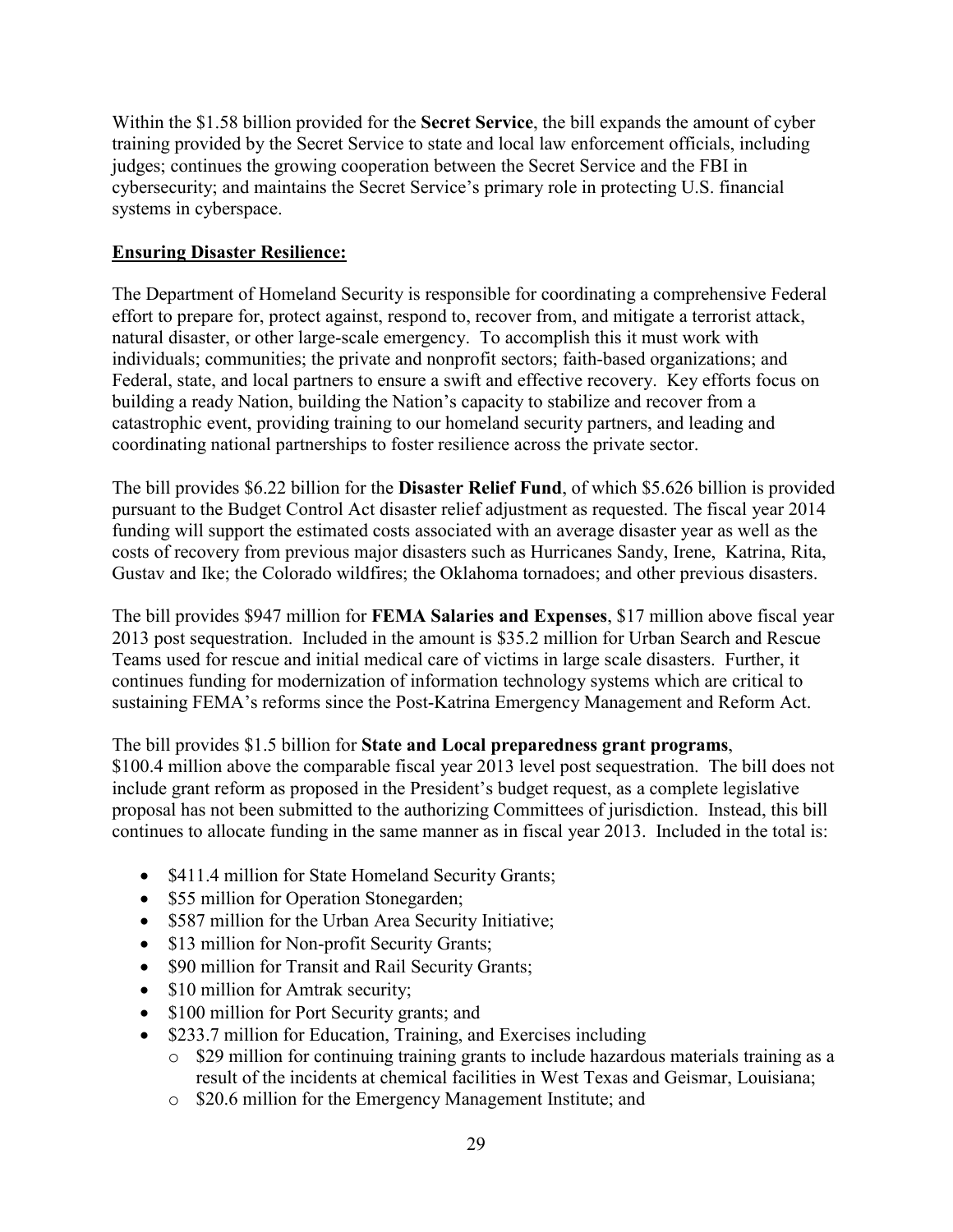o \$98 million for the National Domestic Preparedness Consortium.

The bill also provides funding for the following programs:

- \$340 million each for the fire equipment grant program and the firefighter hiring grant program (\$680 million total), additionally, the Secretary may waive certain provisions of the firefighter hiring program, if conditions warrant;
- \$350 million for Emergency Management Performance Grants;
- \$25 million for Predisaster Mitigation grants;
- \$95.2 million for Flood Mapping and Risk Analysis;
- \$44 million for the United States Fire Administration; and
- \$120 million for the Emergency Food and Shelter Program.

# **Other Initiatives:**

- $\bullet$  To deal with the troubling growth in sexual assaults in the military, the bill adds funding for six regional coordinators to strengthen the Coast Guard's sexual assault prevention and response program.
- Requires the TSA Administrator to certify that one in four members of the traveling public is eligible for expedited screening and requires a strategy to expand the eligibility of the traveling public to 50 percent by the end of calendar year 2014.
- Requires TSA to provide specialized customer service training to all airport screeners in order to aid passengers who need extra assistance at the checkpoint.
- Authorizes CBP to create a pilot program to test the validity of partnering with private and public entities to meet the growing demand for new facilities, ongoing modernization needs at ports of entry, and certain services. This authority enables CBP to enter into reimbursable agreements for additional CBP services at ports of entry, including agreements at no more than five airports, and enables CBP to accept donations under certain circumstances.
- Requires CBP to evaluate the effectiveness of its existing passenger processing methods.
- Delays implementation of flood insurance increases for one year. This delay is for properties that were built in compliance with an effective flood insurance rate map but have since been remapped into a different flood risk zone or base flood elevation.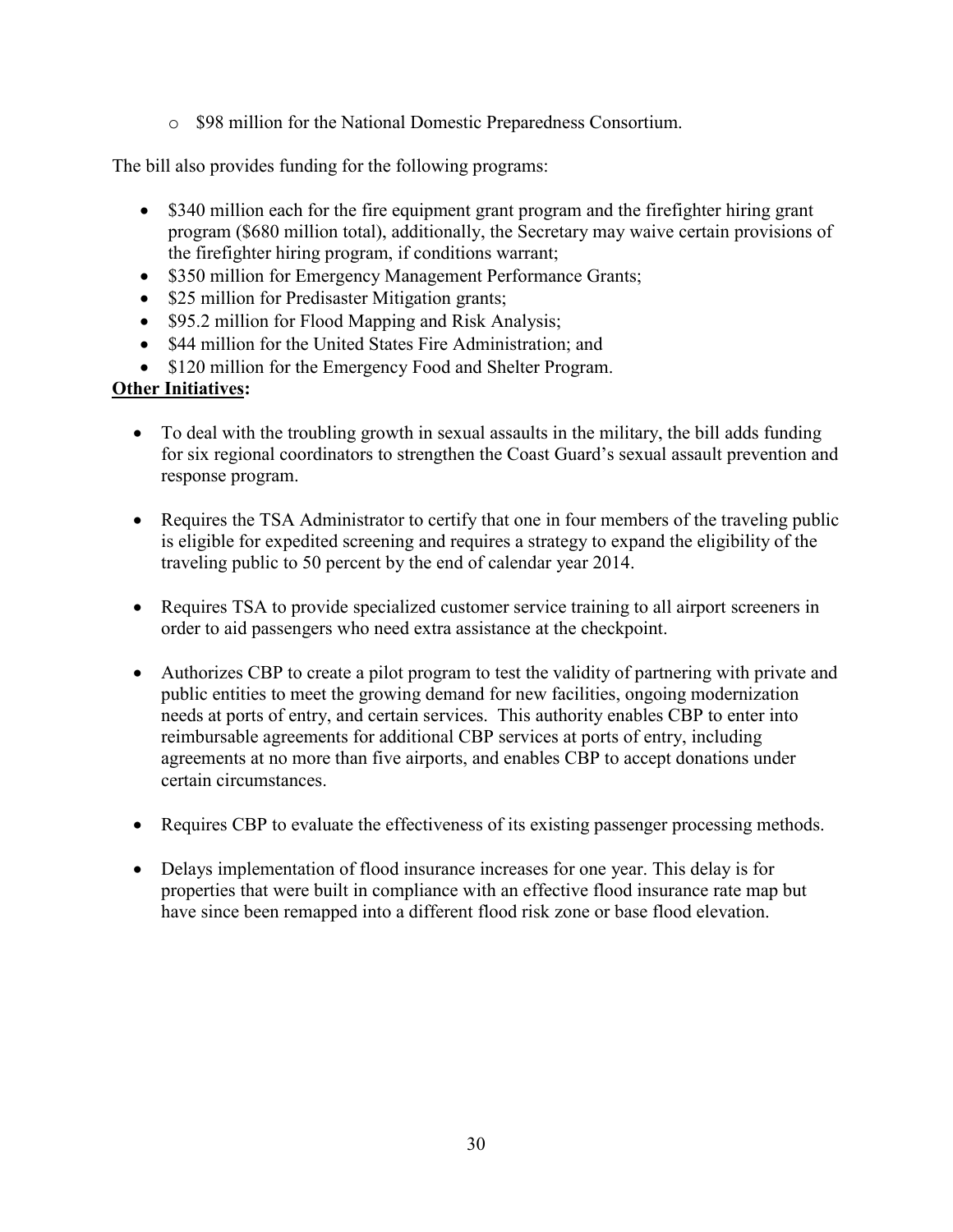#### **Administrative Savings and Reforms:**

In an effort to maximize resources for front line missions, the bill: approves \$1.3 billion of administrative savings; rescinds \$693 million from low priority programs; requires the Inspector General to report on non-competitive contracts; limits travel to international conferences; requires an Inspector General Review of travel booking expenditures; requires FEMA and the Inspector General to develop improvements to prevent misuse of disaster recovery funding; allows for the decommissioning of four Coast Guard patrol boats that have become too expensive to maintain, saving \$4.5 million; and statutorily mandates 31 expenditure plans to promote congressional oversight and effective execution of appropriated funds. These cuts come on top of over \$800 million in similar savings and \$307 million of rescissions in the FY 2013 DHS Act.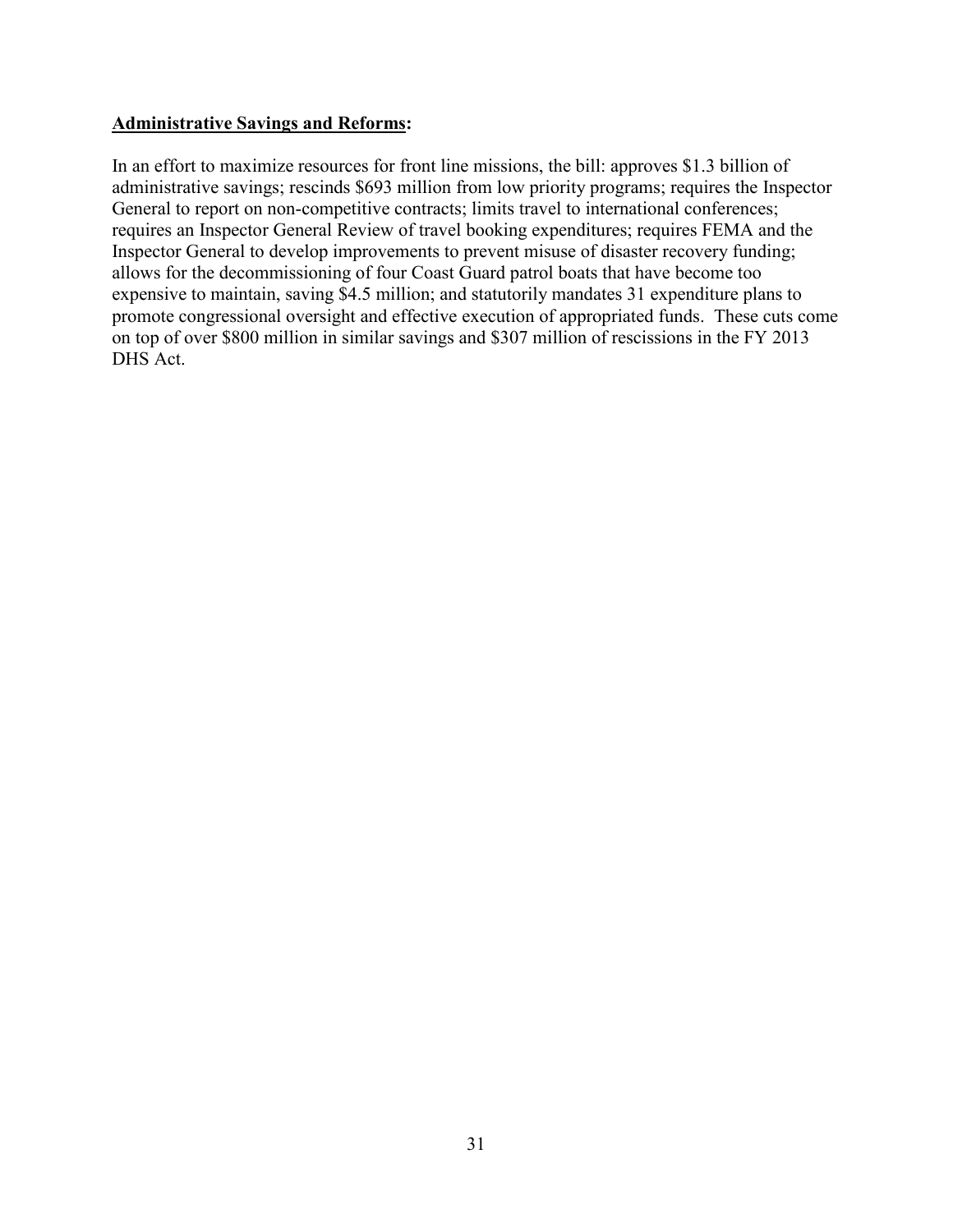#### **Interior, Environment, and Related Agencies**

The FY 2014 agreement for the Interior bill includes \$30.058 billion in funding for the Department of the Interior, Environmental Protection Agency (EPA), Forest Service, Indian Health Service and other related agencies, an increase of \$1.786 billion above the FY 2013 postsequestration level.

The agreement includes the following priorities:

- **EPA furlough relief.** Within EPA, \$86 million additional funds above sequestration are provided to avert the continuation of furloughs experienced in FY13.
- Water infrastructure investments. The Clean Water State Revolving Fund is funded at the Senate level of \$1.45 billion, an increase of \$73 million above the post-sequestration level and \$354 million above the request. The Drinking Water State Revolving Fund is funded at the Senate level of \$907 million, an increase of \$46 million above the postsequestration level and \$90 million above the request. The agreement includes language applying a Buy America preference to iron and steel products used in projects that utilize the Clean Water and Drinking Water State Revolving Funds.
- Sequester relief for State environmental programs. Within the EPA budget, \$1.054 billion will be distributed to the states. This level is \$22 million above the postsequestration level.
- Support for the Land and Water Conservation Fund. Provides \$306 million to the Department of the Interior and the Forest Service for the purchase and protection of lands through the Land and Water Conservation Fund.
- **Smithsonian Institution.** The agreement provides \$805 million for Smithsonian Institution programs and facilities construction, an increase of \$32 million above the post-sequestration level. This amount includes \$55 million to continue the federal funding commitment for construction of the National Museum of African American History and Culture. An additional \$15 million has been included to expand staff for curatorial work and other programmatic and operational activities required for the museum's opening in 2015.
- **National Endowments for the Arts & Humanities.** The agreement provides \$146 million each for the NEA and NEH to support arts and humanities programs, a total of \$16 million above the post-sequestration level.
- **Department of the Interior.** Provides \$10.4 billion for the Interior Department, an increase of \$492 million above the FY13 post-sequestration level.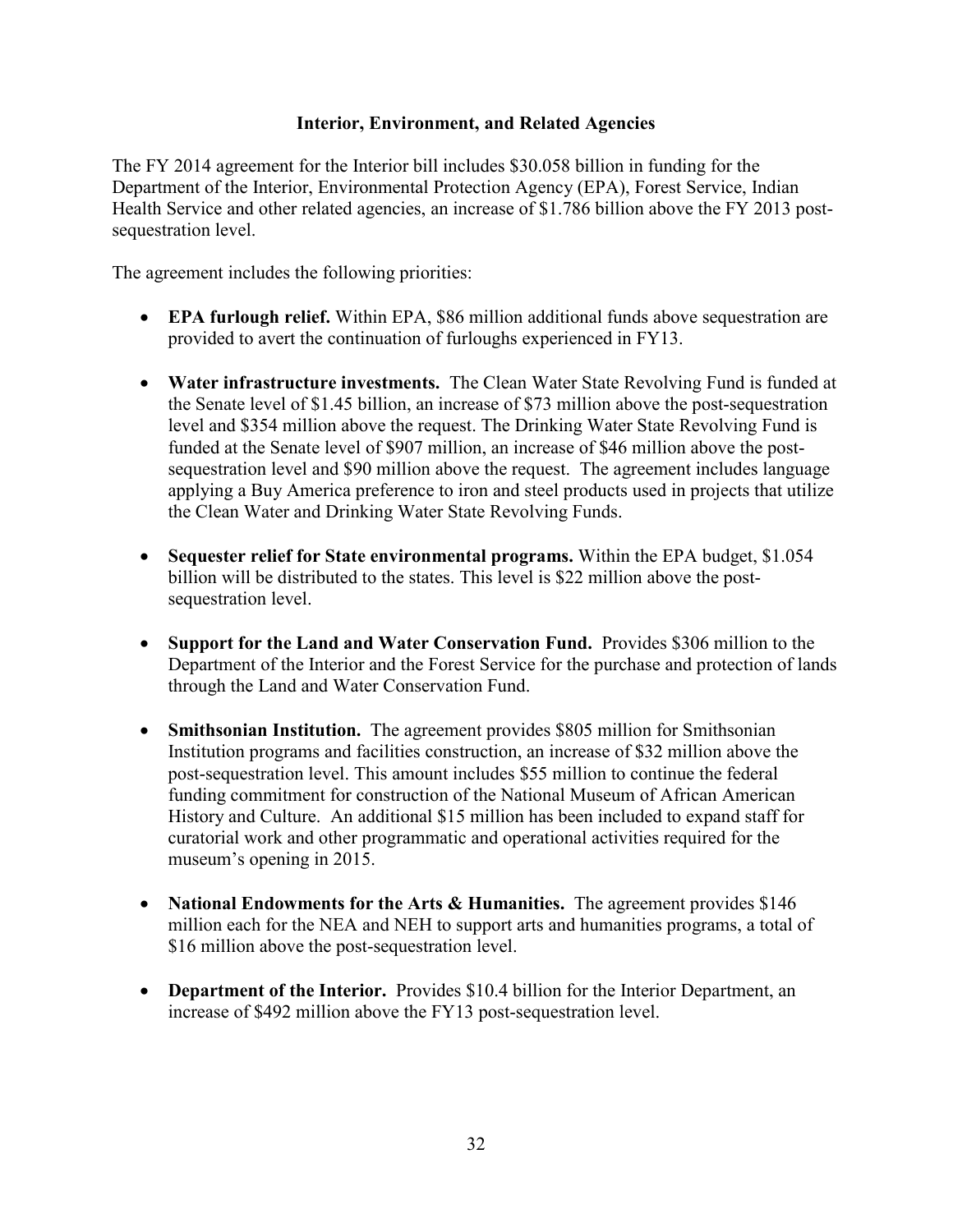- National Park Service. The agreement includes \$2.5 billion for the National Park Service**,** \$163.9 million above the 2013 post-sequestration level. The total amount includes \$2.3 billion for the Operation of the National Park System of which \$238.9 million is for Visitor Services to enhance the visitor's park experience. The agreement also provides \$18.3 million for National Heritage Areas and extends the authorization of 12 National Heritage Areas through 2015.
- Woodrow Wilson International Center for Scholars. The agreement includes a total of \$10.5 million for the Wilson Center, \$87,000 over the post-sequestration level.
- **Increased funding for national wildlife refuges.** \$472 million for the operations of national wildlife refuges, an increase of \$20 million above the FY 2013 sequester level.
- x **Geographic Programs.** EPA Geographic Programs are funded at \$416 million, an increase of \$28 million above the post-sequestration level and \$5 million above the request. Within Geographic Programs, the Great Lakes Restoration Agreement receives \$300 million, an increase of \$16 million above post-sequestration.
- Indian Affairs and Indian Health Service. The agreement includes \$2.5 billion for the Bureaus of Indian Affairs and Education, \$142.2 million above the 2013 postsequestration level. This funding supports public safety, education, resource management and tribal government programs in Indian communities. It also provides \$4.4 billion for the Indian Health Service, including \$3.7 billion for health services and \$451.6 million for health facilities, a total increase of \$304 million above the postsequestration level. The agreement provides funding for contract support costs in accordance with the *Salazar* v. *Ramah Navajo Chapter* Supreme Court decision.
- **Critical firefighting funding.** Makes available more than \$3.9 billion for firefighting and hazardous fuels reduction activities on Federal lands, including the President's request to meet the U.S. Forest Service and Department of the Interior ten-year average of fire suppression costs and \$629 million provided in the Continuing Appropriations Act, 2014 (P.L. 113-46) for fire transfer reimbursements in fiscal year 2013.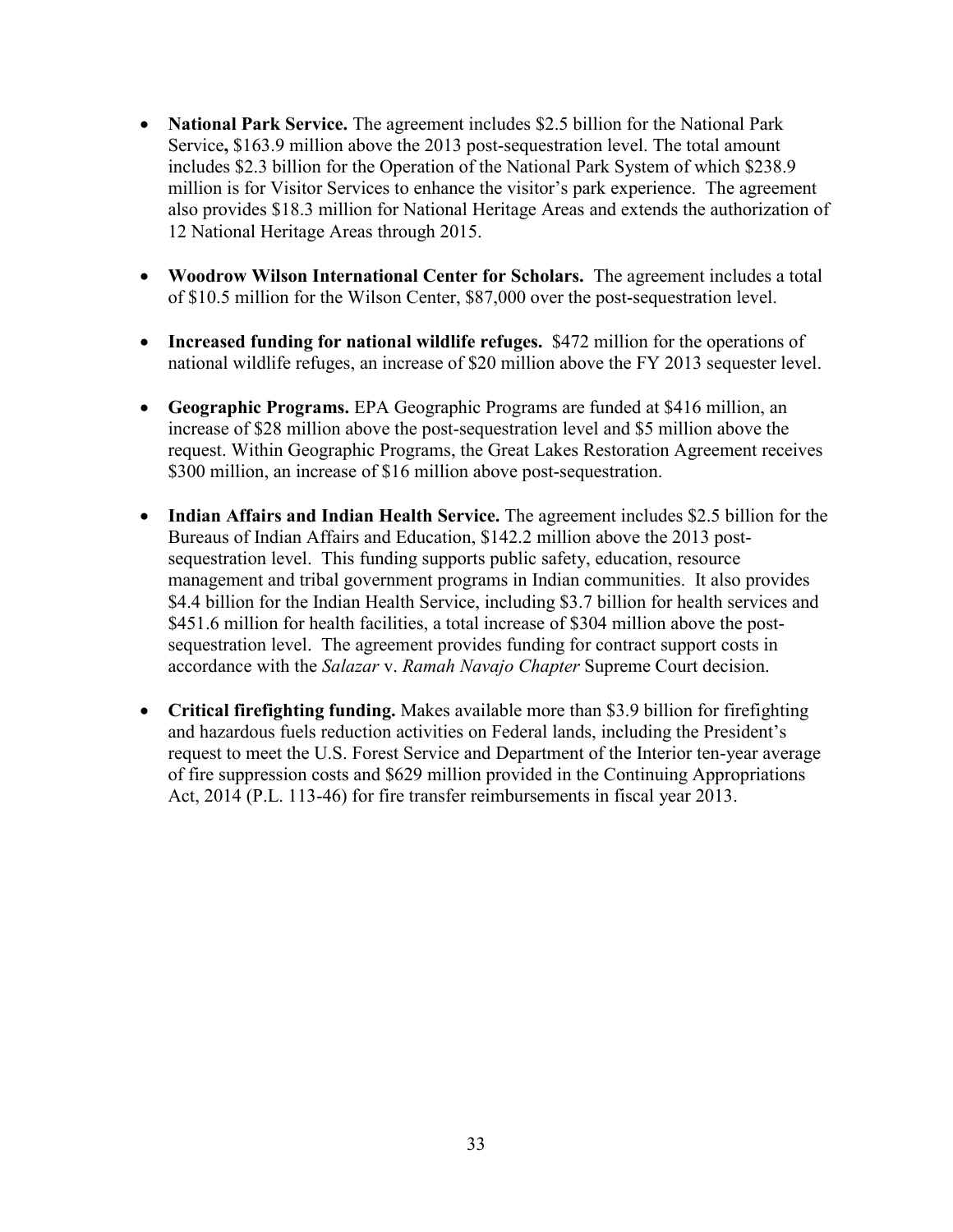#### **Labor, Health and Human Services, Education, and Related Agencies**

**National Institutes of Health –** The bill includes a \$1 billion increase to the NIH compared to fiscal year 2013 post-sequester. This amount should allow the NIH to continue all current research programs and begin approximately 385 additional research studies and trials.

The agreement includes new funding for the Brain Research through Application of Innovative Neurotechnologies [BRAIN] Initiative, a multi-agency effort that also involves the National Science Foundation and the Defense Advanced Research Projects Agency as well as several private sector partners. The BRAIN Initiative will help catalyze work to accelerate the development and application of new technologies that will help explain how the brain records, processes, uses, stores, and retrieves information.

In addition, the bill includes sufficient funding for the proposed initiative to study new ways to prevent and cure Alzheimer's disease. The total payments for healthcare, long-term care, and hospice for people with Alzheimer's and other dementias are projected to increase from \$203 billion in 2013 to a staggering \$1.2 trillion in 2050. Without a medical breakthrough to prevent, slow, or stop the disease, Medicare and Medicaid costs related to Alzheimer's could rise an estimated 500 percent. Research is desperately needed to bring those costs under control.

**Early childhood care and education:** The bill includes significant new investments that support high quality early learning programs. Together these investments address programs for children from before birth through age five, and across settings.

**Head Start** – Includes \$8.6 billion, a \$1.025 billion increase, for Head Start, which provides comprehensive early childhood services to children and families from before birth through age five. This increase restores cuts from sequestration and on top of that supports an approximately 1.3% cost of living adjustment for all current grantees. This will help restore slots lost because of sequestration, allow grantees to retain and recruit highly qualified staff, and otherwise keep pace with rising costs in order to maintain high quality services.

The increase for Head Start includes \$500 million to expand Early Head Start, for children and families from before birth through age 3, including the establishment of new Early Head Start-Child Care Partnerships. This increase will provide high quality Early Head Start services to approximately 40,000 additional children, a more than one-third increase. Through new Early Head Start-Child Care Partnerships, Early Head Start providers will partner with local center and home-based child care programs to improve the quality of those programs to meet Early Head Start standards. This leverages investments through the Child Care and Development Fund, and will further improve the quality of early childhood care and education options for infants and toddlers.

**Child Care and Development Block Grant –** Includes \$2.36 billion for the Child Care and Development Block Grant, which provides grants to states for child care assistance to working families, and to otherwise improve the quality of child care programs. This is a \$154 million increase over the fiscal year 2013 level, which will support child care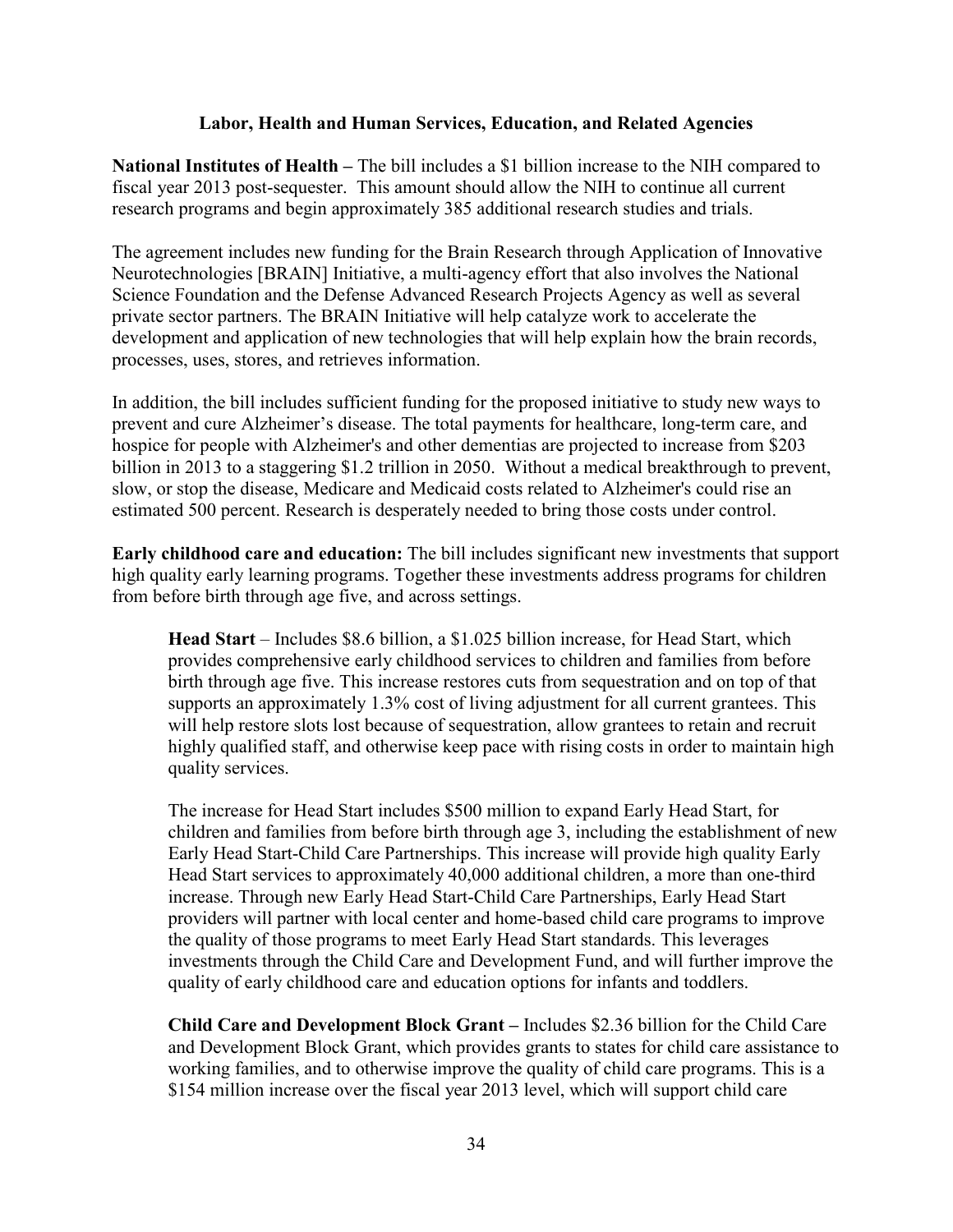assistance for an estimated 22,000 additional children and their working families. These are families who are working, or looking for work, and depend on quality, affordable child care in order to do so.

**Race to the Top—Preschool Development.** The bill allows \$250 million to be used for grants to States to help them develop, enhance or expand high quality preschool programs for children ages 4 and over and from low- and moderate income families or for other State early learning activities that improve the quality of such programs.

**Community Health Centers (CHCs).** The bill includes \$3.6 billion, a \$700 million increase, to provide comprehensive, quality health care services to medically underserved communities and vulnerable populations. This includes \$350 million to create over 450 new community health centers across the nation and expand clinical services at existing health centers. These facilities provide crucial and effective health care for families in need, while at the same time creating good jobs in our communities. Programs supported by this funding include community health centers, migrant health centers, healthcare for the homeless, and public housing health service grants.

**HIV/AIDs Programs.** The bill includes \$2.3 billion, a \$70 million increase, to provide HIVrelated services to more than half a million people each year. This includes \$900 million for the AIDS Drug Assistance program (ADAP), a \$38 million increase, which continues the \$24 million World AIDS transfer and adds an increase of \$14 million. This increase will provide approximately 2,300 additional patients with access to life-saving HIV medications and help to shorten ADAP wait lists.

**Mental Health**. The bill includes \$1.088 billion for mental health programs, an increase of \$173 million. The bill provides \$115 million for the Now is the Time violence prevention initiative: mental health first aid grants, allowing teachers to reach 750,000 students with the goal of recognizing those with mental illness early and referring them to treatment; 20 grants to State Education Authorities (SEAs) to promote comprehensive programs in 1,000-1,500 schools to refer students with mental health issues to needed services; mental health workforce training which will add an estimated 4,375 social workers, psychologists, therapists and other mental health professionals to the behavioral health workforce; and \$20 million for programs targeting young adults at high risk of mental illness. The bill also provides a \$47 million increase for the Mental Health Block Grant, along with a new set-aside for early intervention programs for those with serious mental illness such as psychosis.

**IDEA/Special Education –** The bill provides \$498 million more for Special Education State Grants than the fiscal year 2013 level – enough to cover the costs of employing roughly 6,000 additional special education staff. Without this increase, state and local taxpayers would foot the bill for supporting services needed by special education students. The bill provides \$11.473 billion for this program.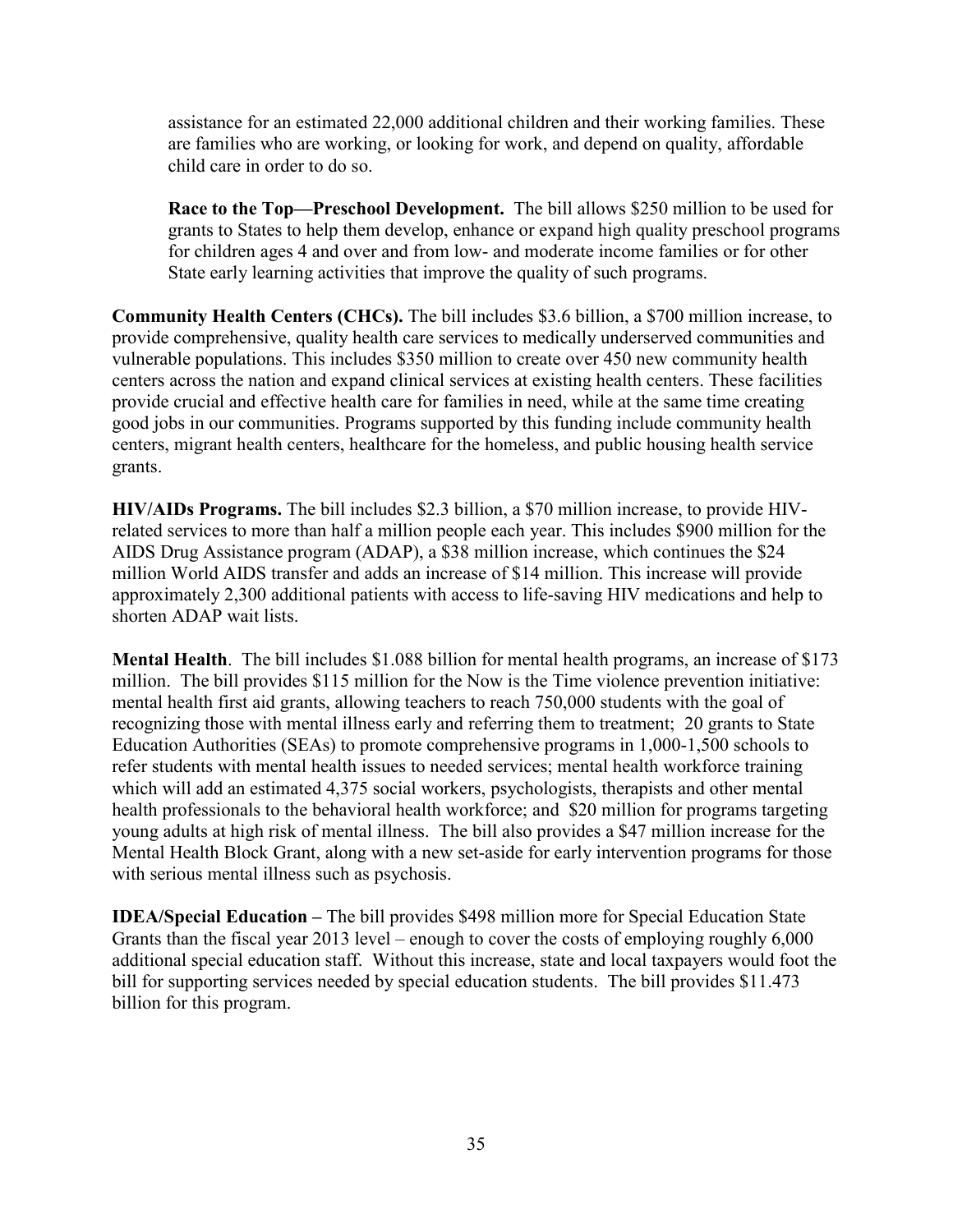**Title I/Disadvantaged Schools –** The bill provides \$14.4 billion for Title I funding. These funds help schools, particularly those with concentrations of economically disadvantaged students, meet high academic achievement standards. This increase of \$625 million will support services to an estimated 1 million additional students. Roughly 90 percent of the nation's school districts receive title I funding.

**Safe Schools** – The bill includes \$140 million, an increase of \$29 million, for activities that support safe school environments. Funds may be used to develop or upgrade emergency management plans, create positive school climates and address issues of pervasive violence in some of our communities. Safe, positive school environments can help reduce unhealthy student behavior, increase academic achievement, and counter the effects that violence can have on students.

**21st Century Community Learning Centers –** The bill provides \$1.149 billion, an increase of \$58 million, to support additional learning time programs in communities throughout our nation.

**Impact Aid.** The bill provides \$1.3 billion, an increase of \$65 million, for impact aid education programs. These funds help school districts make up for lost revenue or address increased costs associated with a federal activity, such as a military base.

**Pell Grants –** The bill maintains level funding for the Pell Grant program at \$22.8 billion. Combined with mandatory funding, the total maximum award is estimated to rise by \$85 to a total of \$5,730. The Department of Education will announce the actual mandatory increase, which is based on calendar year 2013 Consumer Price Index data, next month. The number of recipients is estimated to increase by 186,000, from 9,125,000 in 2013-14 to 9,311,000 in 2014- 15.

**First in the World –** The bill includes \$75 million to create the First in the World Initiative in the Department of Education. This initiative will provide grants to colleges and universities to implement innovative and effective strategies that improve outcomes and reduce the net price paid by students.

**TRIO Programs -** The bill includes \$838 million, an increase of \$42 million, to help lowincome and first generation college students plan, prepare for, and succeed in college through the TRIO programs.

**Family Violence Prevention and Services.—**The bill includes \$138 million, a \$14 million increase, for family violence prevention and services programs, including \$4.5 million, a \$1.5 million increase, for the National Domestic Violence Hotline. This increase will improve access to emergency shelter and related services for victims of domestic violence, and programs to prevent family violence. On any given day approximately 65,000 domestic violence victims receive such services, while over 10,000 additional requests for services go unmet because of a lack of resources.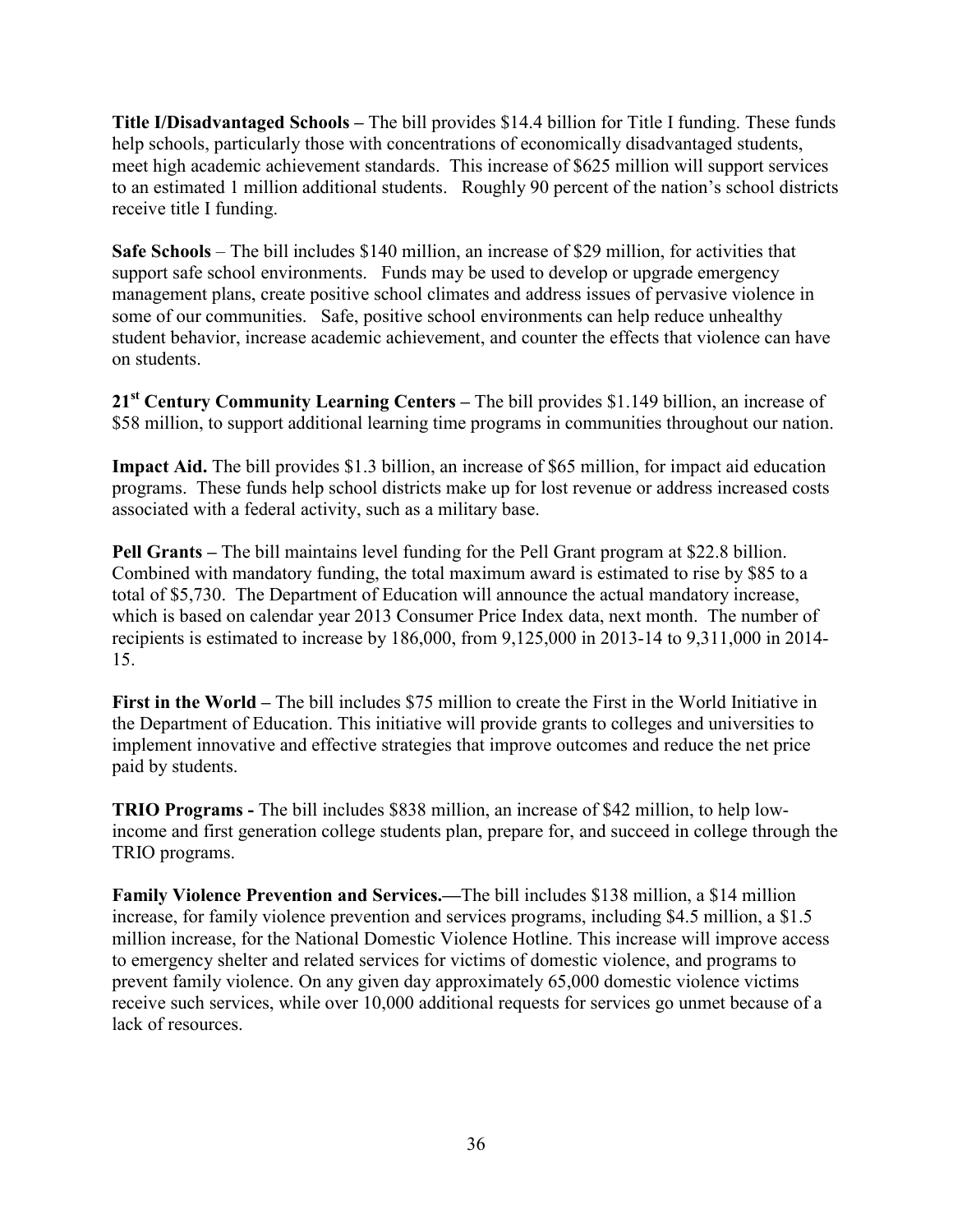**Low Income Home Energy Assistance Program (LIHEAP).—**The bill includes \$3.425 billion for LIHEAP, a \$169 million increase. This will allow states to provide home energy assistance to approximately 415,000 additional low-income households this winter and coming summer, increase assistance to the approximately 7.7 million households currently receiving such assistance, or some combination of the two.

**Protecting Whistleblowers.--** The bill includes \$552 million, a \$17 million increase, for the Occupational Health and Safety Administration and targets a \$2 million increase for its enforcement of whistleblower laws. These laws provide important protections for workers who raise issues in their workplace about practices that could impact fellow employees or the public.

**Wage and Hour Division.--** The bill includes \$224 million, an increase of \$9 million for the Wage and Hour Division. These funds will help address the misclassification of workers as independent contractors and other labor law violations. Misclassifications deny workers their rights to unemployment benefits, overtime pay, and other benefits, and also reduce revenue to the UI, Social Security, and Medicare trust funds, as well as to the Treasury. An additional \$10 million in new funding is provided for misclassification activities in State Unemployment Insurance Operations.

**Job Training:** The bill includes \$2.6 billion, an increase of \$121 million, for Workforce Investment Act Grants to States to provide job training skills and assistance to low-skilled adults, dislocated workers, and low-income youth with barriers to employment.

**Veterans Employment and Training:** The bill includes \$270 million, an increase of \$19 million, to expand employment services to transitioning servicemembers, veterans with disabilities, and their spouses and caregivers.

**Unemployment Insurance (UI) Program Integrity:** The bill includes a minimum of \$80 million, an increase of \$16 million, to conduct reemployment and eligibility assessments and UI improper payment reviews. This level is projected to save State UI trust funds an estimated \$315 million by helping claimants exit the UI program faster and avoid exhausting their benefits.

**Social Security Administration (SSA)**.—The bill includes \$11.7 billion for SSA's administrative expenses, a \$651 million increase. This will allow SSA to begin to restore staffing lost due to budget cuts in recent years, improve service to the American public, and increase program integrity activities that reduce improper payments and save taxpayer dollars in the longrun.

The bill launches or continues several initiatives that will leverage policy reform and transform key federal services.

**Performance Partnership Pilots.**—The bill includes language allowing up to 10 communities to develop and implement cost-effective solutions that lead to improved outcomes for disadvantaged youth.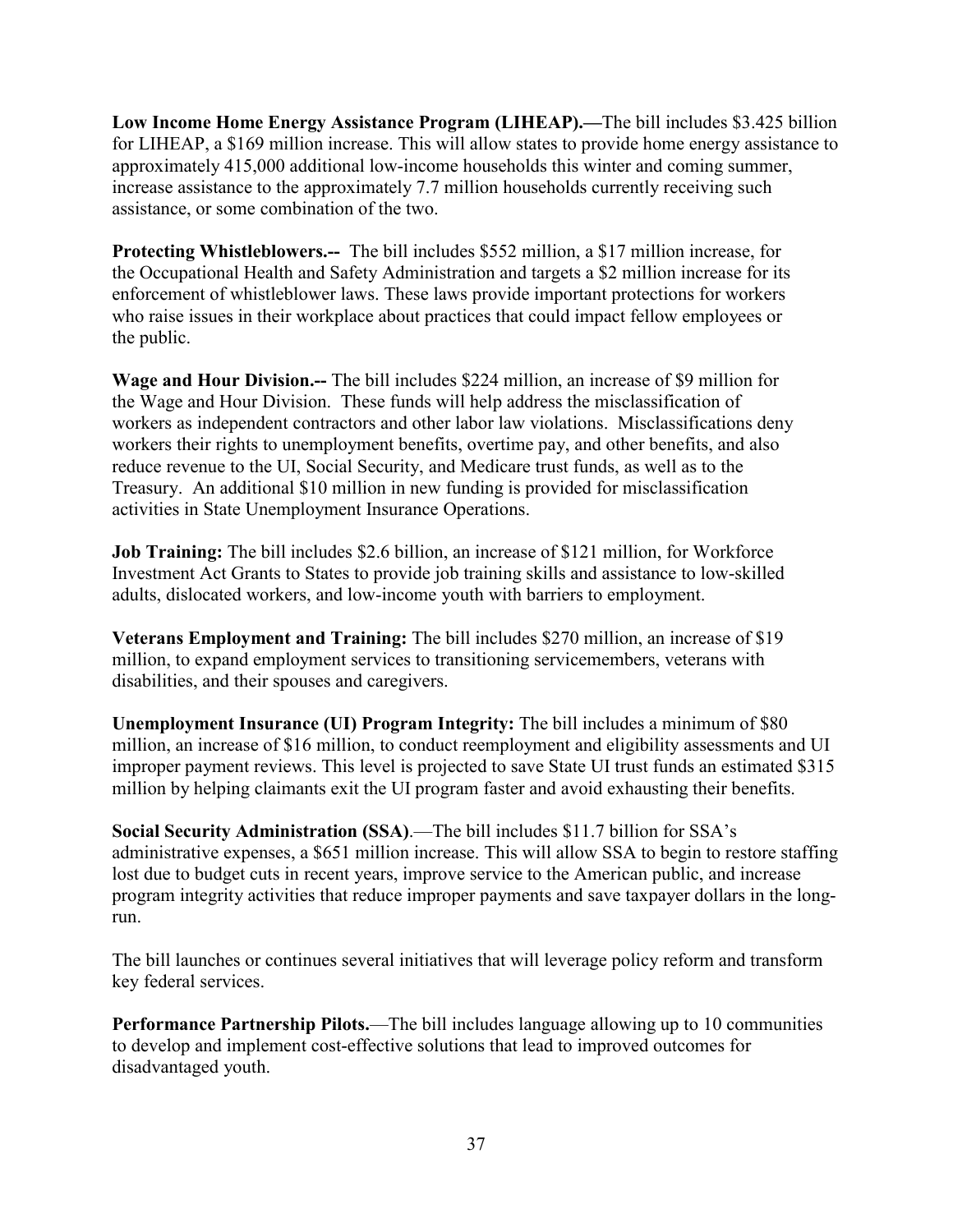Pay For Success Demonstration.-- The bill includes new authority and \$14 million in funding for the Corporation for National and Community Service to test models of financing that pay for outcomes, rather than activities. Modeled after Social Impact Bonds, which were developed in the U.K., Pay For Success pilots will leverage private resources by reimbursing entities for accomplishing the desired outcome rather than the current system of awarding a grant to an entity for future activities that are believed to accomplish the same outcome.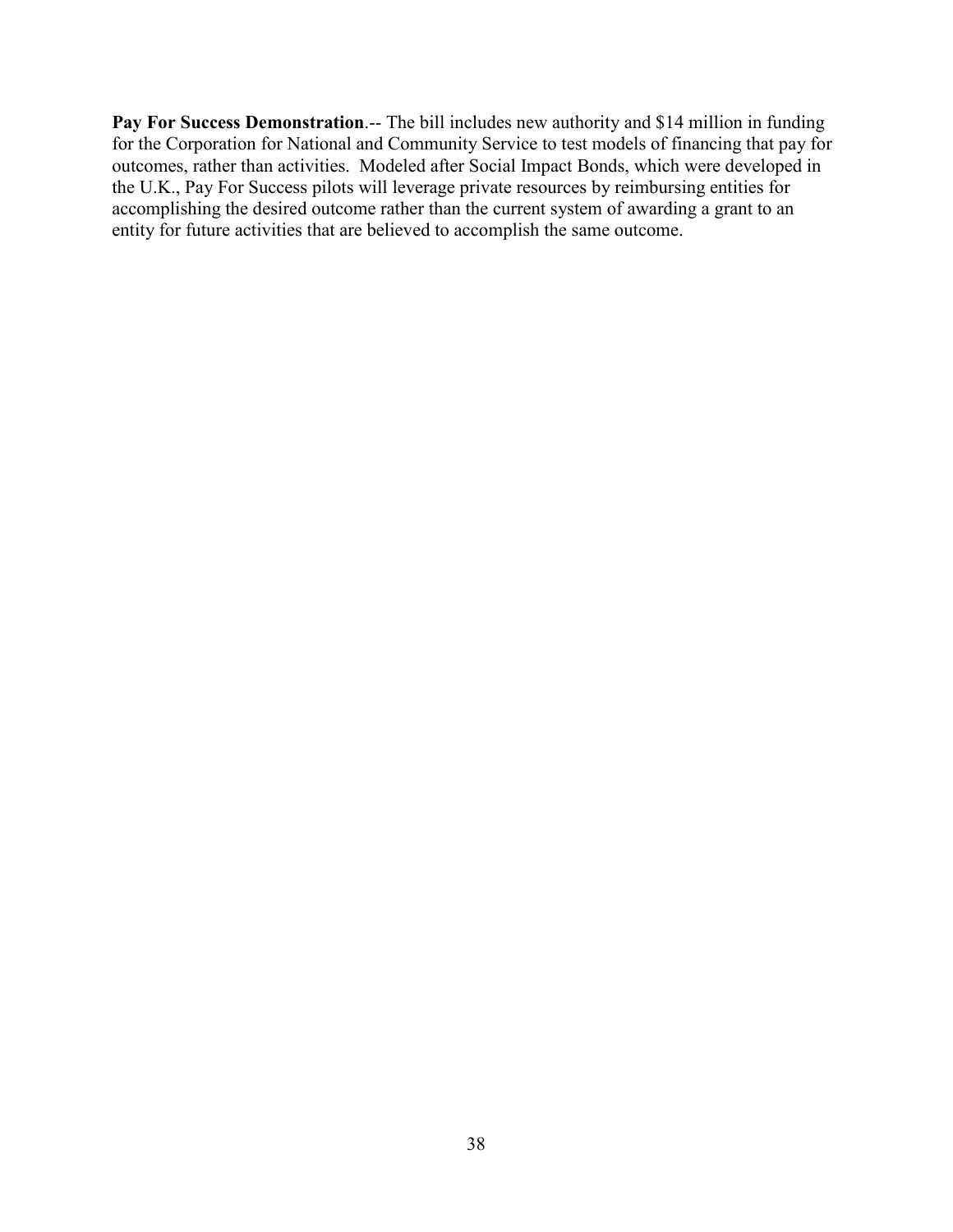#### **Legislative Branch**

The Legislative Branch division of the omnibus bill provides \$4.258 billion for the operations of Congress and related agencies. Total funding is \$192 million above the fiscal year 2013 sequester level and \$254 million below the fiscal year 2014 request. Agencies and offices funded in the bill support accountability, transparency, and continuity of the legislative process by: (1) conducting critical oversight of Federal spending and programs; (2) preserving and ensuring public access to government documents; and (3) protecting people visiting and working in the Capitol complex.

## **Oversight & Accountability**

Conducting oversight of Federal spending and programs is a fundamental responsibility of Congress. The Legislative Branch bill supports the Congressional oversight process, including nonpartisan, independent agencies that conduct audits, research, and analysis of Federal spending and programs.

**Government Accountability Office (GAO)** is an independent, nonpartisan agency that functions as the audit and investigative arm of Congress. The bill provides \$505 million for GAO, which is \$26 million above the fiscal year 2013 sequester level and equal to GAO's fiscal year 2014 request. Over the last three years, budget pressures resulted in a loss of about 500 positions, or 15% of GAO's staff, hampering the agency's ability to deliver audits and evaluations in a timely manner to Congress and the American people. The funding level in the bill enables GAO to begin to replace staff losses by restoring 100 positions, including re-starting entry level hiring that was suspended.

**Congressional Research Service (CRS)** provides timely, objective, authoritative, and confidential research and analysis to support Congress in drafting legislation and conducting oversight. The bill provides \$105.4 million for CRS, which is \$4.1 million above the fiscal year 2013 sequester level, fully supporting CRS's research and analysis responsibilities.

**Congressional Budget Office (CBO)** provides Congress with objective, nonpartisan analyses of budgetary and economic issues. Every year, CBO provides Congress dozens of reports and hundreds of cost estimates to Congress. CBO also makes much of that information publicly available to the American people. The bill provides \$45.7 million for CBO, which is \$4.2 million above the fiscal year 2013 sequester level. This funding level allows CBO to hire staff positions that were left vacant due to sequestration.

#### **Preservation of and Public Access to Government Documents**

The Legislative Branch bill provides funding for the preservation of the world's largest collection of recorded works and for production, distribution and preservation of information products for all three branches of government. Funding provided also ensures that information products of the Federal Government are secure and authenticated.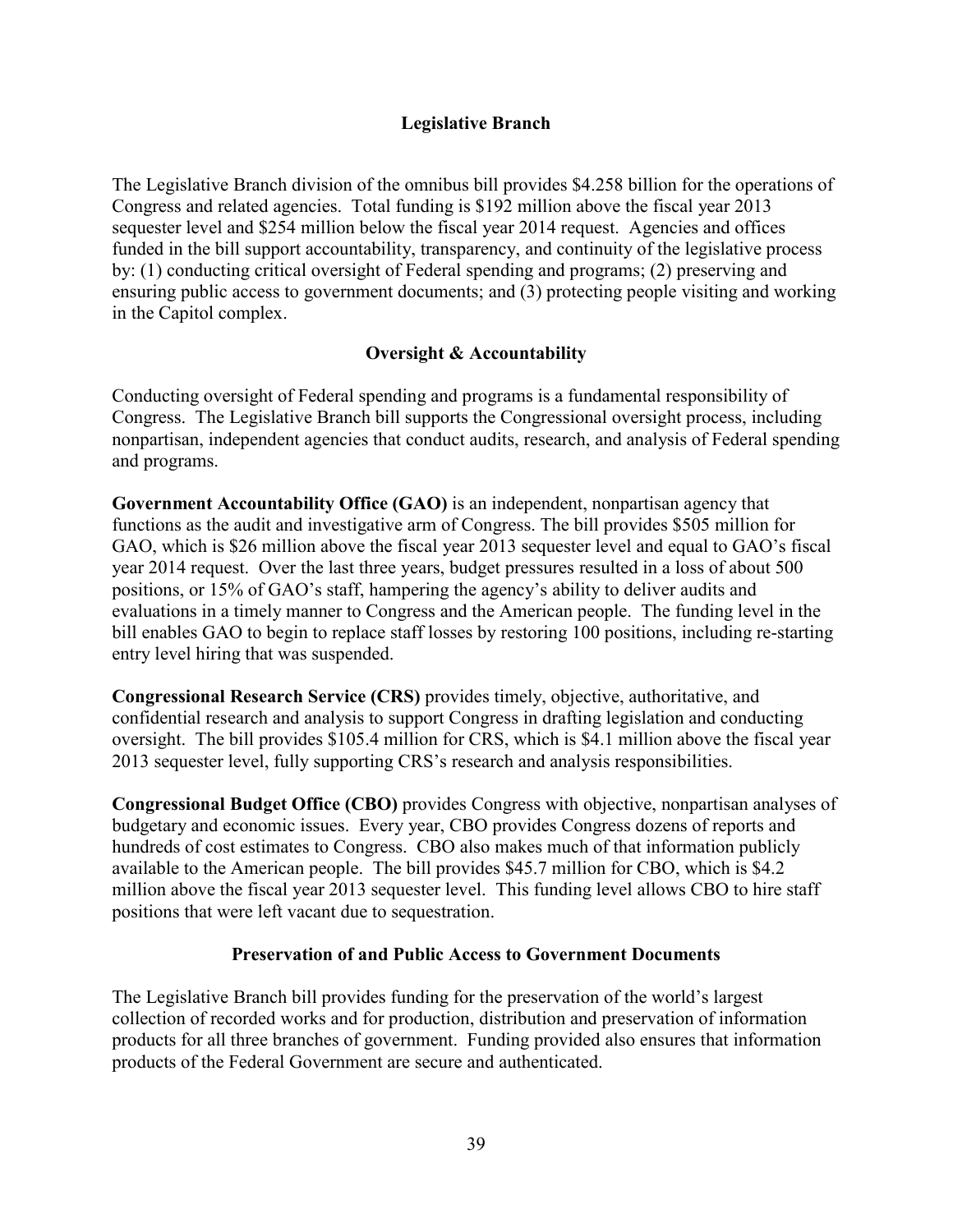**Library of Congress (LOC)** is the oldest Federal cultural institution and largest repository of the world's recorded knowledge in existence. LOC houses the Copyright Office, which administers U.S. copyright law to legally document ownership of American works. According to the LOC, the work of the Copyright office impacts about an \$890 billion segment of the U.S. economy. The LOC's Books for the Blind and Physically Handicapped program supports a national reading program for eligible blind and physically handicapped residents of the United States and U.S. citizens living overseas. In addition to funding provided for CRS, which is also housed within LOC, the bill provides \$473.6 million for LOC responsibilities. This amount is \$17 million above the fiscal year 2013 sequester level and \$25 million below the LOC's fiscal year 2014 request.

**Government Printing Office (GPO) promotes transparency of Federal government activities** provides open access to all three branches of government for all Americans. The agreement provides \$119.3 million, which is \$1.7 million above the fiscal year 2013 sequester level and equal to GPO's fiscal year 2014 request. Of this funding, \$8 million is provided for the GPO Revolving Fund for digital production and dissemination projects to further enable electronic availability of government documents.

# **Safety of the Capitol Complex**

Each year, over 2 million people visit the Capitol complex through the Capitol Visitors Center and over 1 million people visit the Library of Congress. The Legislative Branch bill provides funding for the safety of visitors as well for as the health and safety of the workplace for employees.

**Capitol Police** provides security and law enforcement for the Capitol complex, ensuring the safety of staff and visitors as well as the unobstructed continuity of the legislative process. The bill provides \$338.5 million for the Capitol Police, which is \$17 million above the fiscal year 2013 sequester level. This funding level enables the Capitol Police to resume new officer training and restore the number of sworn officers to the level maintained before the fiscal year 2013 sequester. This will reduce the need for overtime pay once new officers are fully trained, saving taxpayer dollars in future years.

**Architect of the Capitol (AOC)** is responsible for the maintenance, operation, and preservation of 16.5 million square feet of buildings and more than 450 acres of land throughout the Capitol complex. The bill provides \$608 million for the AOC, including funding for both Senate-only and House-only facilities. This amount is \$68.6 million above the fiscal year 2013 sequester level and \$79.6 million below the fiscal year 2014 request. In addition to supporting the daily upkeep of the Capitol complex, the bill funds major projects that address fire and safety needs and ensure proper preservation and longevity of the historic buildings in the Capitol complex. The bill also fully funds the third phase of a major project to restore and preserve the Capitol Dome.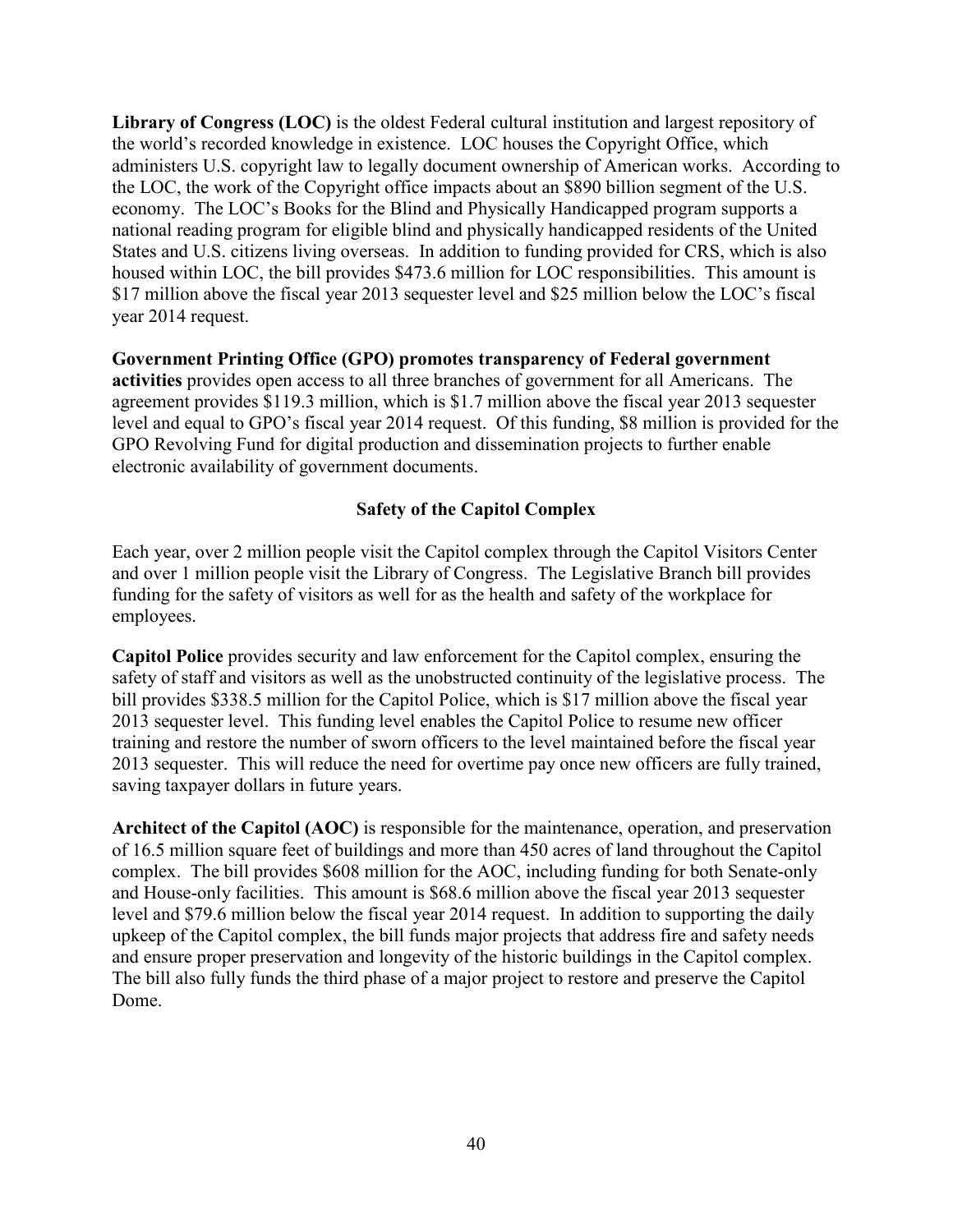#### **Military Construction, Veterans Affairs, and Related Agencies**

The Military Construction, Veterans Affairs (VA) and Related Agencies Appropriations bill provides funding for the construction of mission critical and quality-of-life facilities for U.S. military personnel and their families serving around the world, including schools, hospitals, child care centers and family housing. The bill also provides funding for veterans medical care and benefits, and for VA facilities throughout the country. The Related Agencies funded in the bill include Arlington National Cemetery, The American Battle Monuments Commission, the U.S. Court of Appeals for Veterans Claims, and the Armed Forces Retirement Homes.

The agreement provides \$157.99 billion for Military Construction, Veterans Affairs and Related Agencies for fiscal year 2014. (This figure includes \$54.46 billion in previously appropriated FY14 advance funding for veterans medical care.)

The agreement provides \$73.3 billion in discretionary funding, a \$2 billion increase over fiscal year 2013, and \$84.7 billion in mandatory VA funding. The agreement also includes \$55.6 billion in fiscal year 2015 advance appropriations for veterans medical services.

Military Construction is funded at \$9.8 billion, \$226 million below fiscal year 2013; VA at \$63.2 billion in discretionary funding, \$2.3 billion above fiscal year 2013; and Related Agencies at an aggregate of \$246.3 million, \$85 million below fiscal year 2013.

# **Major Accomplishments**

## **Tackling the VA Claims Processing Backlog**

In 2013, the backlog of veterans compensation claims for service-related disabilities soared to record levels. In March of 2013, the VA reported that the claims backlog (claims pending for more than 125 days) grew to over 630,000 claims - over 70 percent of the total claims pending. On May 22, 2013 Chairwoman Mikulski and Subcommittee Chairman Tim Johnson convened a roundtable bringing together the Secretary of Veterans Affairs, the Secretary of Defense, the Acting Commissioner of the Social Security Administration, and the Deputy Commissioner of the Internal Revenue Service to discuss actions needed to eliminate the current backlog and put the VA and its partner agencies on a path that would ensure that this kind of backlog is not seen again. By the end of December, the backlog had fallen to 395,139.

The Department and its partners have made substantial progress over the past several months, but thousands of veterans continue to face lengthy delays in having their claims processed. To ensure that the VA has all the necessary resources to achieve timely and accurate processing of current and future disability claims, the agreement fully funds the President's budget request for claims processing operations (an increase of \$294 million over fiscal year 2013), and provides an additional \$42.9 million for critical unmet needs. The agreement also incorporates the Senateproposed 10-Point Action Plan to give the VA additional tools to address the claims backlog and to strengthen training, oversight, and accountability. The plan includes the following elements: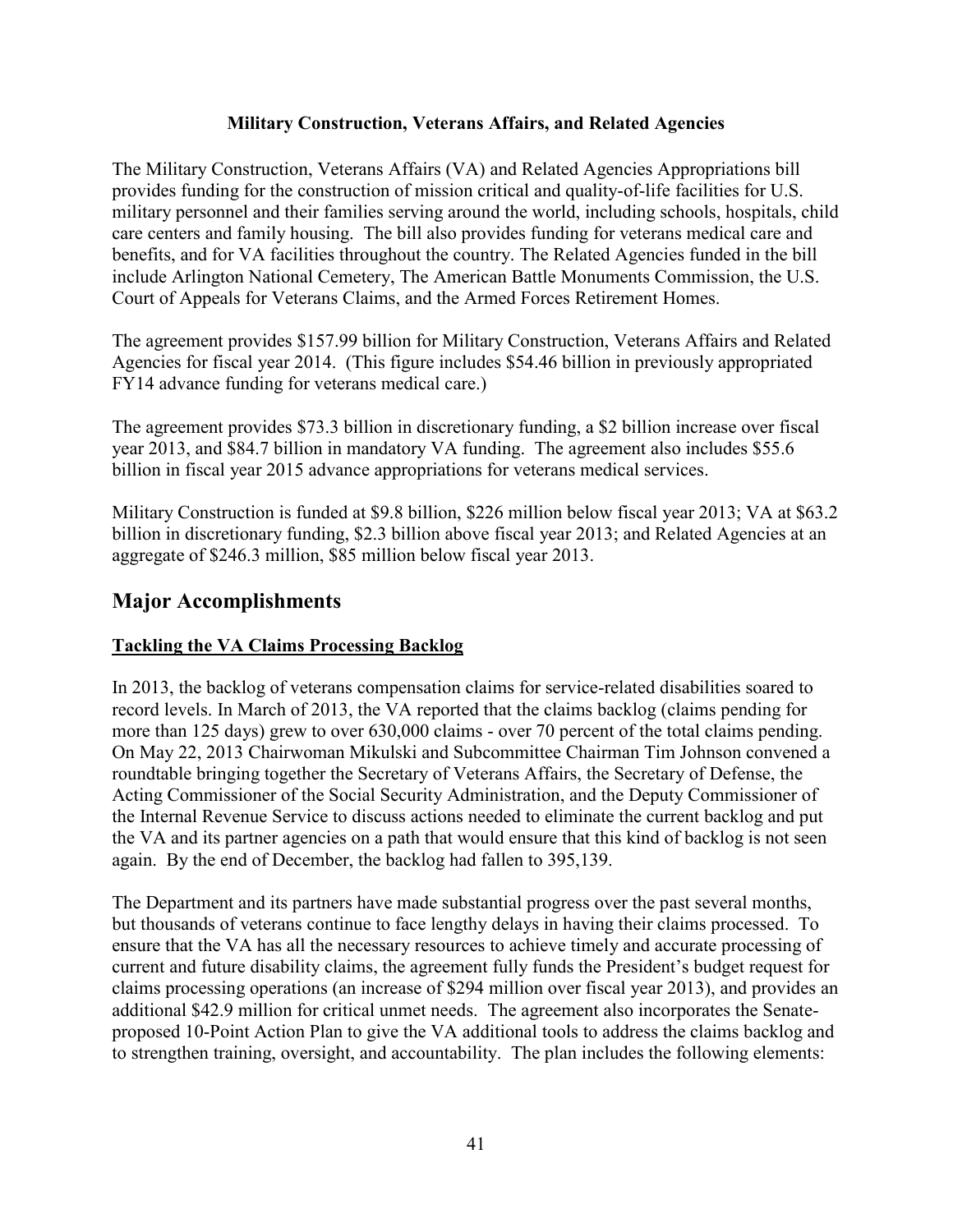- Upgrades to Computer Hardware: Provides \$20 million above the budget request to upgrade computer hardware, such as servers, in VA Regional Offices to handle the advanced program requirements of the Veterans Benefits Management System – the new paperless claims processing system. With the VA moving to a paperless claims processing system, field offices must have computers and servers that can operate in this environment.
- Training and Overtime: Provides the budgeted amount of \$90 million for overtime and an additional \$10 million for training of claims processors and resources to maintain office functions during periods of training.
- Quality and Accuracy Training: Directs the VA to increase training of claims processors to achieve not only expedited production but also to ensure quality and accuracy to reduce claims appeals. Additionally, training programs are to be accompanied by regular testing and monitoring of poorly performing Regional Offices to identify and remediate performance problems.
- Quality Review Teams and Spot Audits: Directs the VA to provide Quality Review Teams and spot audits at Regional Offices to assess the performance of the claims processing operations and flag any management or operational weaknesses.
- Centers of Excellence: Directs the VA to create specialized staff functions at selected regional offices for certain types of complex claims, such as claims for PTSD or traumatic brain injury compensation.
- Digital Data Management Capability: Directs the VA to have the data management capability to receive all Department of Defense (DOD) health records in an electronic format by February 2014.
- Performance Measures: Requires the VA to provide monthly reports to the Appropriations Committee on performance measures for each Regional Office, including the number of backlogged claims, the average number of days to complete a claim, and error rates.
- Quarterly Reports on Regional Office Performance: Requires the VA to submit quarterly reports that include the number of claims personnel in each Regional Office, corrective action taken to remedy any problems at poorly performing offices, training programs undertaken by Regional Offices, and Quality Review Team audits performed during the quarter.
- Inspector General Review of Records Transmission: Provides an additional \$5 million for the VA Office of Inspector General, and directs the VA Inspector General, in coordination with the DOD Inspector General, to examine the processes and procedures involved in the transmission of medical and personnel records from DOD to VA to identify any problem areas and provide recommendations for improvements.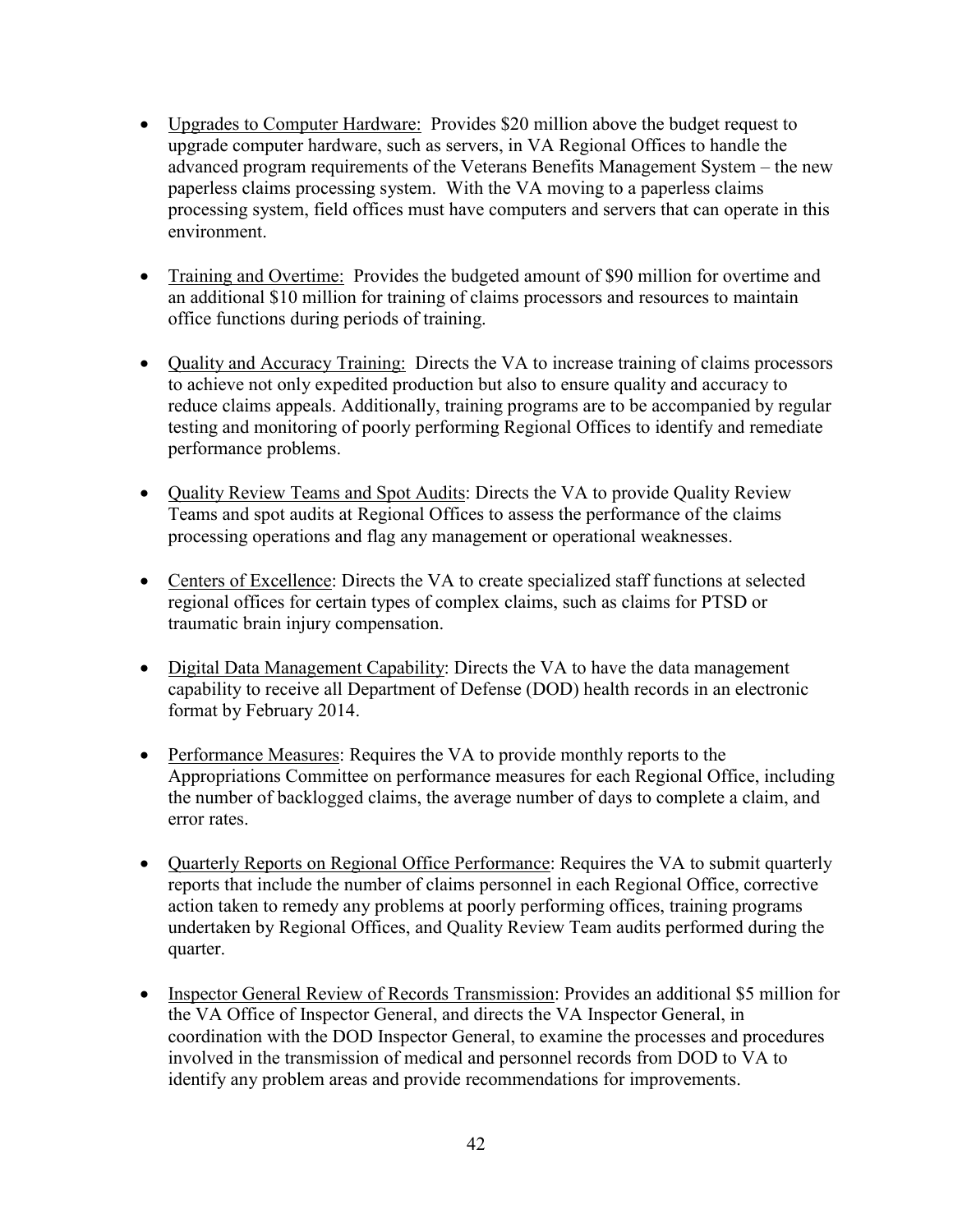• Board of Veterans Appeal: Provides an additional \$12.9 million for the Board of Veterans Appeals to hire additional personnel to expedite the processing of appeals.

#### **Strengthening Oversight of the VA-DOD Joint Health Record initiative**

Consolidating access to military and veteran health records to provide a seamless transition from military health care to veterans health care is a top priority of both the Defense Department and the VA. But there are many inter-agency obstacles to overcome, and the effort has gotten off to a rocky start. Last year, the agencies agreed to pursue separate but interoperable electronic health record systems instead of pursuing a single, joint system. To ensure that the VA, which plans to modernize and upgrade its current system, moves forward on a parallel and compatible track with DOD, which plans to procure a new system, the agreement imposes a number of checkpoints and oversight requirements on the VA. Similar restrictions are being placed on DOD.

#### **Helping homeless veterans**

According to the 2013 Housing and Urban Development (HUD)Annual Homeless Assessment Report, homelessness among veterans has fallen by 24 percent since 2010. Much of this success is directly attributed to the investments Congress has made over the past several years in VA programs aimed at eliminating homelessness among the Nation's veterans. The agreement provides \$1.39 billion for the VA, as requested by the President, for programs specifically targeted to eliminate veteran homelessness, including \$278 million to support the joint HUD-VA Supportive Housing program, which is one of the most successful cross-Department programs aimed at assisting veterans.

#### **Expanding VA health care accessibility to rural veterans**

There are approximately 22 million living veterans today with over 6.1 million residing in rural or highly rural areas. Of the 9 million veterans that are enrolled in the veterans healthcare system, about 3.1 million or 34 percent reside in rural or highly rural areas. About 30 percent of the Iraq and Afghanistan war veterans who use the VA's healthcare system live in rural or highly rural areas. Nearly 30 percent of America's veterans live in rural areas that are often far from major VA medical centers or clinics. Building on the Rural Health Initiative launched by Senate Subcommittee Chairman Tim Johnson in fiscal year 2009 to close gaps in VA medical care in rural and remote areas, the agreement provides \$250 million for rural health care, including telehealth and mobile clinics, for veterans in rural and highly rural areas, including Native American populations.

#### **Enhancing resources for veterans suicide prevention outreach**

Veterans continue to have a higher than average rate of suicide. Based on a recent VA study, an estimated 22 veterans take their own lives every day. In order to build stronger prevention outreach programs at the VA, the agreement includes an additional \$20 million in fiscal year 2014 for suicide prevention programs and initiatives.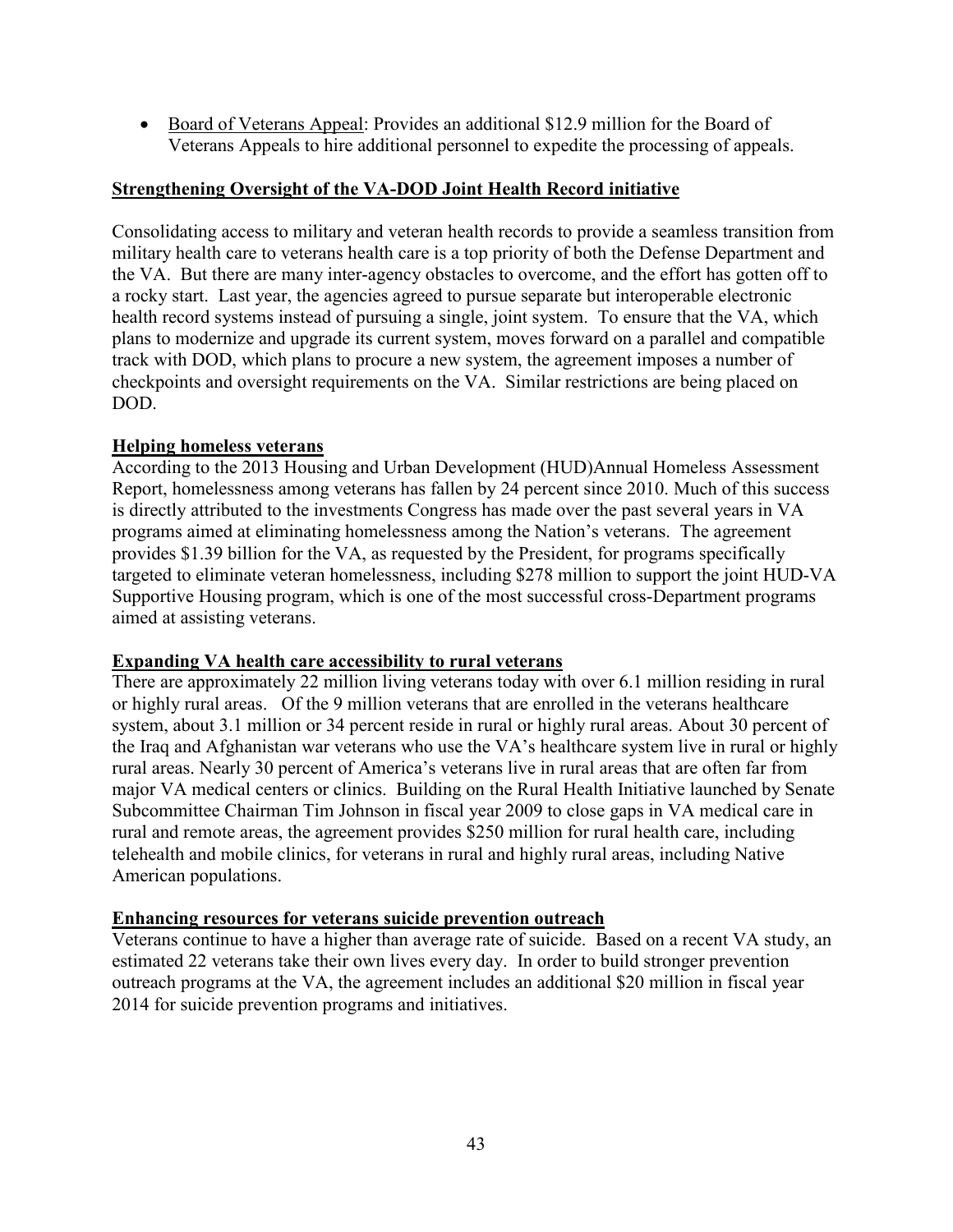# **Ensuring the stability of future funding for veterans medical care**

The VA needs a stable and reliable stream of funding to meet the health care needs of the Nation's veterans. The agreement ensures that stability by providing \$55.6 billion in fiscal year 2015 advance appropriations for veterans medical care, as requested by the President.

# **Supporting our Troops and Their Families**

Infrastructure is the backbone of the Nation's military. Infrastructure projects funded through the military construction program include both the facilities in which America's military forces work and train and live, and the myriad facilities that support their families, including family housing, schools, hospitals, and childcare centers. The agreement funds more than 200 major construction projects in 39 states, as well as dozens of projects overseas to support American military personnel and their families stationed outside the country.

# **Major Reforms**

# **VA/DOD electronic health record interoperability oversight**

The agreement mandates several requirements before the VA can obligate more than 25 percent of the funding for the modernization of its Vista electronic health record to ensure the wise investment of funding to achieve both effective modernization and compatibility with DOD's electronic health record development. These requirements include:

- Submission to Congress of the full budget and operating cost of the project;
- $\bullet$  A deployment timeline including defined benchmarks upon which success can be measured;
- $\bullet$  How modernization will adhere to standards developed in conjunction with the DOD;
- How testing will be conducted to ensure interoperability with current and future DOD systems; and
- Submission of these requirements to Government Accountability Office for review.

# **VA claims processing training and oversight**

The following are key elements of the new oversight and reforms contained in the 10-point plan.

- Directs the VA to not only have quality review teams at VBA Regional Offices, but also to perform spot audits throughout the year to assess performance and to flag management or operational weaknesses;
- Requires that the VA submit quarterly reports detailing the audits of quality review teams and what corrective actions have been taken at poorly performing Regional Offices;
- Requires the VA to provide detailed monthly reports to the Committee on performance measures for each Regional Office; and
- Directs the VA and DOD Inspectors General to coordinate and examine the processes and procedures of medical record transmission from DOD to VA.

# **Increased funding for Office of Inspector General**

A robust Office of Inspector General is key to monitoring the performance of the many functions of the VA that directly impact the health and well-being of the Nation's veterans. The agreement provides an additional \$5 million above the budget request for the Inspector General to conduct more field audits and provide recommendations on improvements.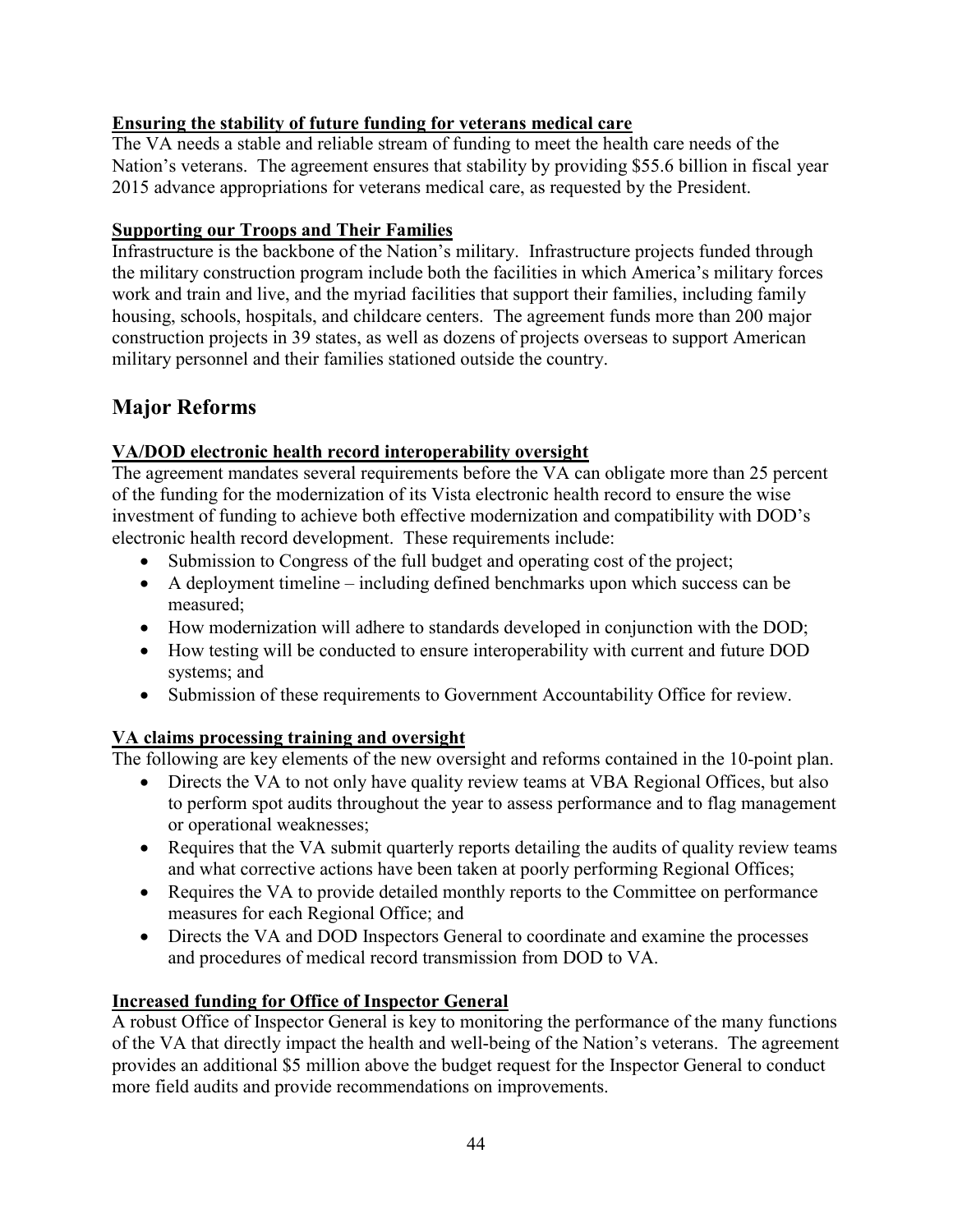## **Additional Highlights of the Agreement**

#### **Title I – Military Construction and Family Housing**

*Active component military construction:* \$7.2 billion to fund military construction projects worldwide, including operational, training, and research facilities, barracks, schools, hospitals, and clinics.

*Reserve component military construction:* \$665.8 million for readiness centers, training facilities, and related military construction necessary for the training and administration of the Guard and reserve components.

*Family Housing*: \$1.5 billion for family housing construction and privatization.

*Base Realignment and Closure (BRAC):* \$451 million for the Department of Defense Base Closure Fund.

*NATO Security Investment Program (NSIP):* \$200 million to fund the U.S. share of joint U.S.- NATO military facilities.

*Chemical Demilitarization Construction***:** \$122.5 million as requested.

*Energy Conservation Investment Program (ECIP)*: \$150 million as requested for projects to improve energy efficiency and reduce greenhouse gas production on military installations.

## **Title II -- Department of Veterans Affairs**

*Iraq and Afghanistan Veterans:* \$4 billion in fiscal year 2014 to meet the health care needs of veterans who have served in Iraq and Afghanistan and \$4.6 billion in the fiscal year 2015 advance appropriation. The VA estimates that the number of Iraq and Afghanistan veterans in its health care system will reach 674,754 in 2014 and 742,146 in 2015. This funding includes medical treatment associated with combat-related injuries, including Traumatic Brain Injury (TBI) and Post-Traumatic Stress Disorder (PTSD).

*Women Veterans Programs:* The agreement includes \$4.88 billion to provide healthcare for women veterans in fiscal year 2014, including \$422 million in gender specific health care to meet the unique needs of female veterans. Additionally, the fiscal year 2015 advance appropriation includes \$5.3 billion for women veterans' health care and \$476.5 million in gender specific health care.

*Medical and Prosthetic Research*: \$586 million, equal to the budget request, for research in a number of areas, including mental health, TBI, spinal cord injury, burn injury, polytrauma injuries, and sensory loss.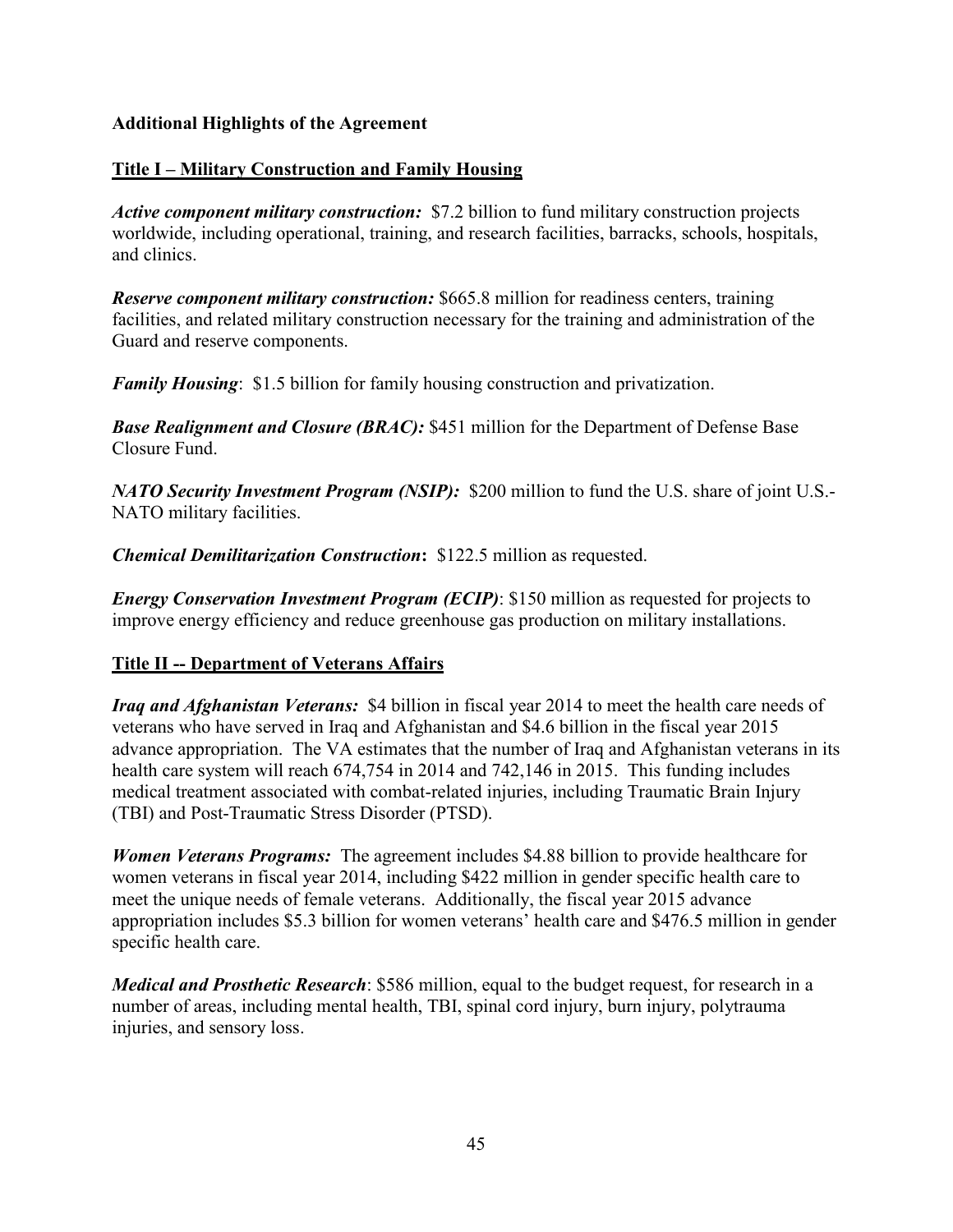*Long Term Care:* \$7.6 billion in fiscal year 2014 and \$8 billion in fiscal year 2015 for long term care for the Nation's aging veterans as well as severely wounded combat veterans from the wars in Iraq and Afghanistan. The funding includes both institutional and home based care programs. The agreement also provides \$85 million for grants for the construction of State extended care facilities.

*Information Technology (IT):* \$3.7 billion to support the VA's IT needs, \$20 million over the request. Funding includes \$219 million for VA to modernize its electronic health record and \$33.9 million for the VA to coordinate with DOD to develop interoperability between the current and future electronic health record systems. The agreement enhances VA's goal of transforming the Veterans Benefits Administration into a 21st Century agency by adding \$20 million above the request to upgrade and replace antiquated computers and servers in field offices. These investments are critical if the VA is to transition to the recently deployed Veterans Benefits Management System (VBMS) – the new paperless claims processing software.

# **Title III – Related Agencies**

*American Battle Monuments Commission (ABMC):* \$77.3 million, \$5 million over the request to support the operations and activities of the ABMC. The additional funding is to address urgent maintenance and repair requirements at America's cemeteries overseas.

*U.S. Court of Appeals for Veterans Claims:* \$35.4 million, as requested.

*Arlington National Cemetery (ANC):* \$65.8 million for operations, \$20 million above the request.

*Armed Forces Retirement Home:* \$67.8 million for operations, maintenance and the capital program.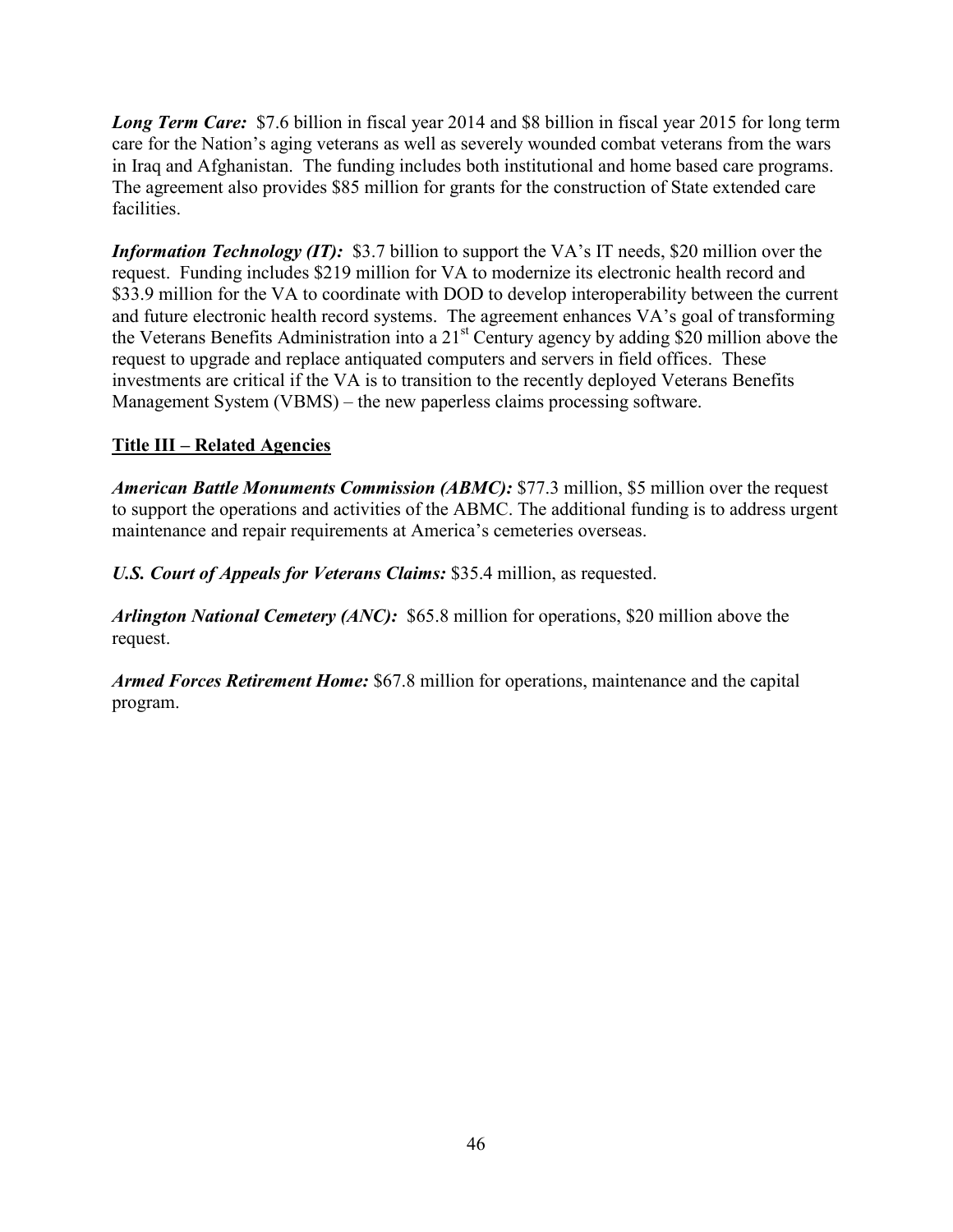#### **State, Foreign Operations, and Related Programs**

The fiscal year 2014 agreement provides \$49.0 billion in discretionary budget authority to project U.S. leadership and protect a wide array of U.S. security, humanitarian, and economic interests around the world. Of this amount, \$6.5 billion is for Overseas Contingency Operations (OCO) in the frontline states (Afghanistan, Pakistan and Iraq) and in other areas in political transition (including the Middle East and North Africa) and to respond to humanitarian emergencies (such as Syria, Somalia, Central African Republic).

The agreement is \$2.2 billion below the fiscal year 2013 enacted post-sequester level.

Among other highlights, the agreement provides funding above the President's request for security for diplomatic facilities; it fully funds our commitments to key allies like Israel and Jordan; substantially funds our contributions to the UN and international organizations and for UN peacekeeping; fully funds the U.S. contribution to the Global AIDS Fund; and supports promotion of U.S. exports.

A summary of the agreement follows. Some dollar figures are rounded.

## **Savings, Reforms, and Reducing Government Waste**

#### Savings

The agreement totals \$2.2 billion less than the fiscal year 2013 enacted post-sequester level. It requires cost saving measures and does not include funding or authority for phase III of overseas comparability pay for Foreign Service officers. This results in savings of \$102.9 million in fiscal year 2014.

## Reducing Waste, Fraud and Abuse

The agreement:

- Provides significant funding for the Inspectors General and directs implementation of key IG and GAO recommendations.
- Tightens restrictions on taxation of U.S. foreign assistance by recipient countries.
- Clarifies the appropriate use of representation funds, and directs all agencies to reduce costs related to executive meetings, ceremonies, and conferences.
- Includes limitations on conference expenses and requires agencies to report to the IGs on conference spending.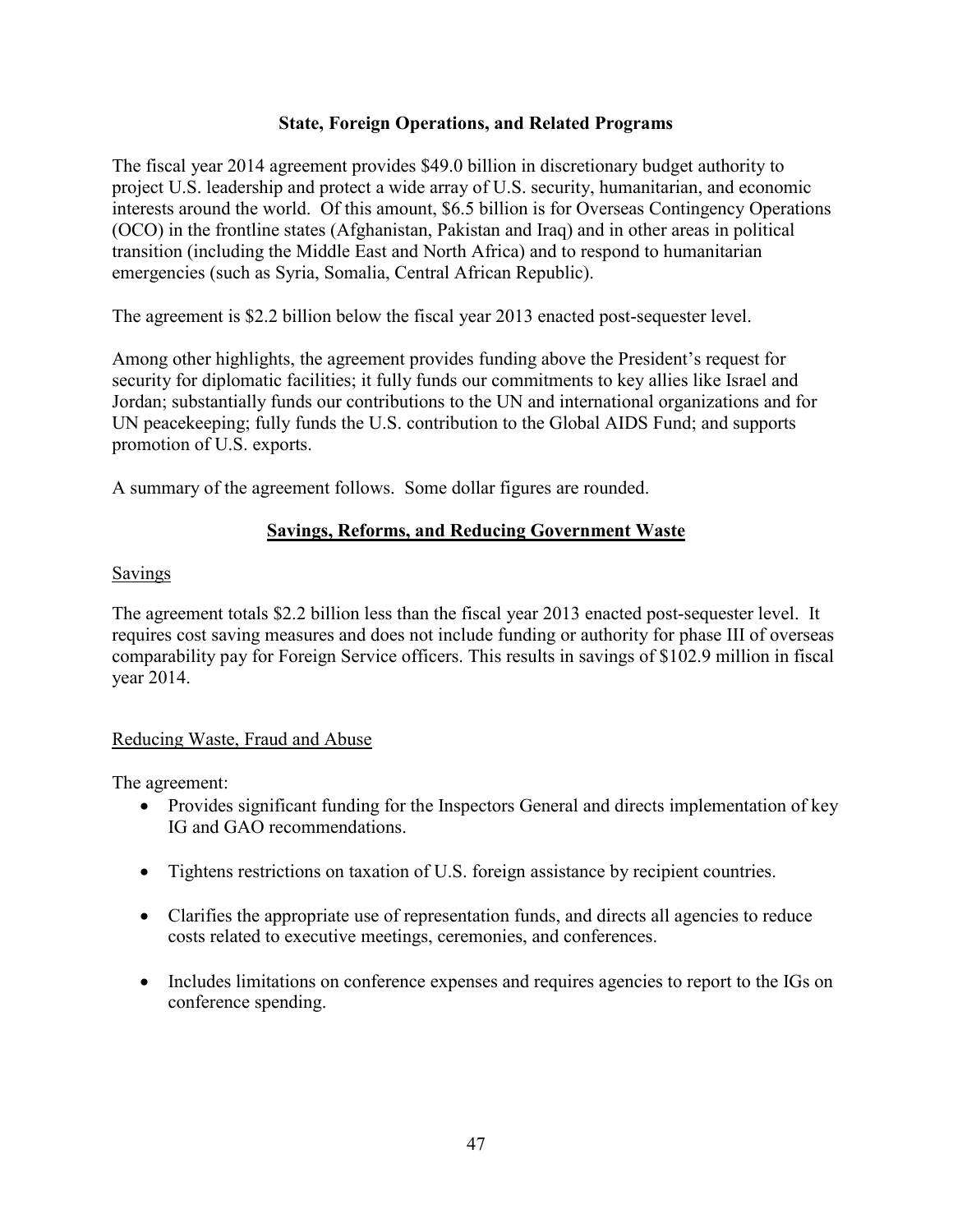#### **Strengthening Embassy Security**

The safety of our diplomats, consular officers, and aid workers is paramount. The agreement provides the amount requested by the President for diplomatic facilities security, which includes the funds to implement the Benghazi Accountability Review Board's recommendations, plus an additional \$25 million to improve security at expeditionary, interim, and temporary facilities. The agreement directs the State Department to establish processes that ensure that the security needs of such facilities are regularly evaluated. The agreement also directs the Department to reevaluate the cost-benefit of a continuing presence in Basrah, Iraq and directs any savings from reducing or closing this consulate to funding other security costs.

#### **Bolstering Global Health**

HIV/AIDS and other infectious diseases threaten millions of Americans who travel, live, study and serve overseas, as well as here at home. In addition, billions of people in the poorest countries, especially children, die or suffer from debilitating diseases that can be easily prevented or treated. The agreement provides unprecedented funding for these life-saving programs:

- HIV/AIDS. Funds the President's request for global HIV/AIDS assistance (\$6 billion), including for PEPFAR (\$4.02 billion), the Global Fund (\$1.65 billion), and USAID's HIV/AIDS programs (\$330 million).
- Polio. Increases funding for polio prevention programs to \$59 million, including \$8 million in Afghanistan and Pakistan and to support a multilateral campaign to eliminate the disease, which is \$23.4 million above the President's request.
- Voluntary Family Planning/Reproductive Health. At least \$610 million, including \$35 million for the UN Population Fund. The prohibition on funding for abortion and involuntary sterilization is continued.
- Children's Vaccines. \$175 million for the GAVI Alliance, which provides life-saving vaccines to children in the poorest countries.
- Malaria. \$665 million to combat malaria.
- Tuberculosis. \$236 million to combat tuberculosis.
- **Pandemic Influenza.** \$72.5 million for pandemics and other emerging health threats.
- Neglected Tropical Diseases. \$100 million for NTDs.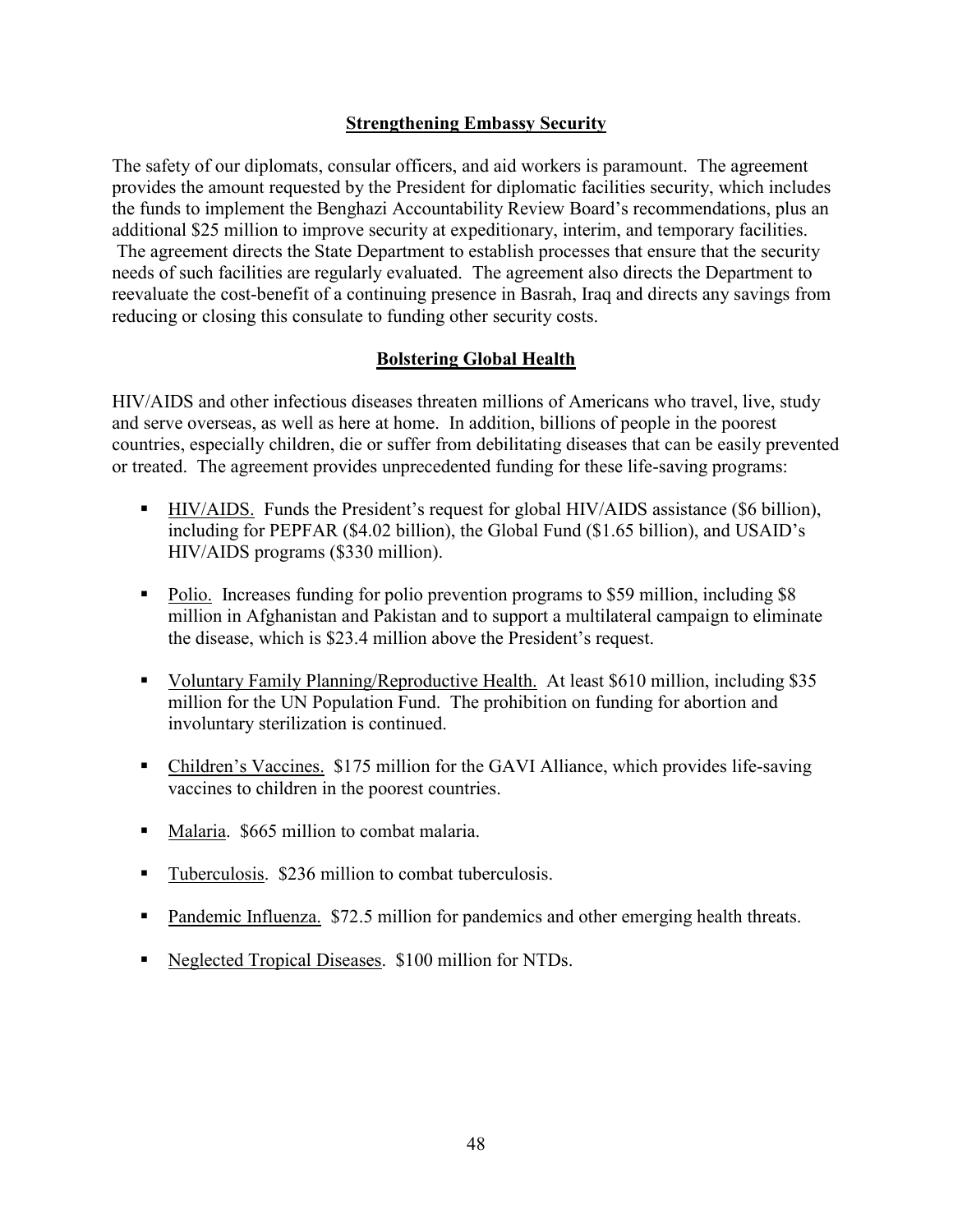## **Meeting Our International Commitments**

The U.S. Government is required by treaty to pay its assessed share of United Nations costs, which include UN peacekeeping missions the U.S. has voted for in Haiti, Lebanon, Somalia, the Congo, and elsewhere, as well as our commitments to the international financial institutions. The agreement substantially funds these commitments. Portions of the funds are conditioned on transparency, audit, whistleblower, and reporting requirements.

- **Contributions for International Peacekeeping Activities.** \$1.76 billion for CIPA, which supports the current U.S. commitments to UN peacekeeping missions. This is sufficient to meet the new U.S. assessment percentage if authorized in a subsequent act of Congress.
- **Contributions to International Organizations.** \$1.34 billion for CIO, which supports U.S. contributions to UN organizations (such as NATO, International Atomic Energy Agency, World Health Organization) but does not include a contribution for UNESCO which is prohibited by law.
- **International Development Association.** \$1.35 billion for the U.S. contribution to the World Bank's concessional lending window.
- **Clean Technology Fund.** \$184.6 million for the Clean Technology Fund, and transfer authority for additional funds for the CTF to meet the budget request.
- **Strategic Climate Fund.** \$49.9 million for the Strategic Climate Fund, and transfer authority for additional funds for the SCF to meet the budget request.
- **Global Environment Facility.** \$143.75 million for the Global Environment Facility, which is the budget request.
- **International Organizations and Programs.** A total of \$344 million for voluntary contributions, including \$132 million for UNICEF.

# **Supporting Key Allies**

The agreement provides funding at or above the President's request for key allies, including:

- Israel
	- The budget request for military aid for Israel: \$3.1 billion.
	- Continues all current restrictions on aid for the Palestinian Authority.
	- Conditions aid for the Palestinian Authority on the PA not obtaining membership at the UN or a UN specialized agency, or initiating an ICC investigation of Israeli nationals, as well as on efforts to stop incitement against Israelis.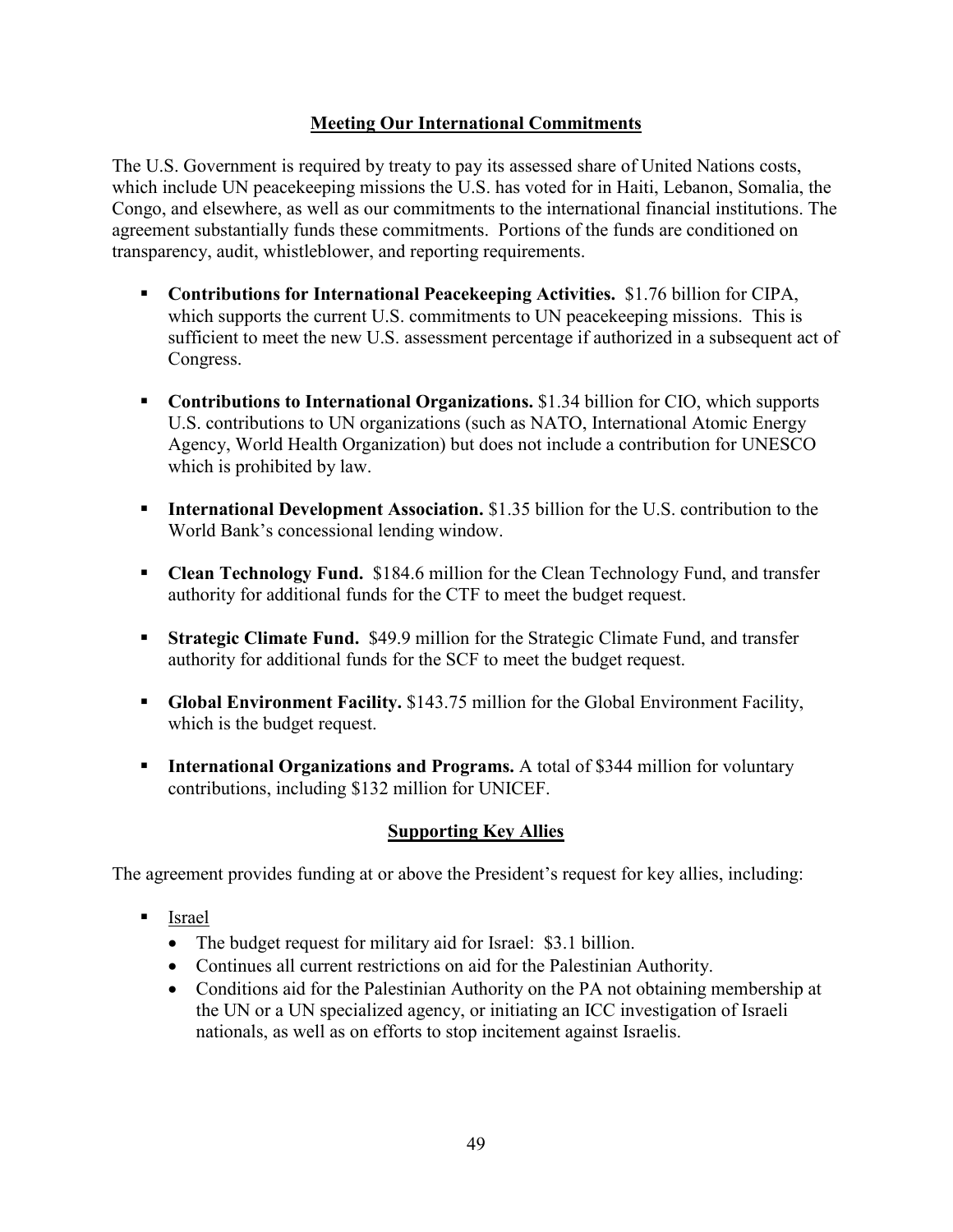- Jordan
	- A total of \$1 billion for Jordan.
- $E$ gypt
	- Ties all aid to the Government of Egypt on sustaining its security relationship with the U.S. and adhering to the Egypt-Israeli peace agreement.
	- Provides "up to" the requested amounts (which are also the current levels) for economic (\$250 million) and military aid (\$1.3 billion) for Egypt.
	- Permits prior year funds to be made available to pay defense contracts at the minimum rate necessary.
	- Permits FY14 funds to be made available for such contracts, but the defense articles and services resulting from those contracts can be provided to Egypt in two tranches only if the Secretary of State certifies that Egypt has held (1) a national referendum and is taking steps to support the democratic transition; and (2) democratic elections are held and a newly elected government is taking steps to govern democratically. There is additional report language relating to protection of fundamental freedoms, including the rights of women, civil society, and religious minorities. There is no authority to waive these conditions.
	- There is an exception for counterterrorism, border security, and programs in the Sinai.

# **Support for the Frontline States**

The agreement includes the following for State Department and USAID operations and assistance for the frontline states, including significant cuts due to concerns with security, sustainability of programs, and large pipelines of unexpended prior year funds:

- Operations
	- State Department and USAID Operations: The agreement provides \$490.8 million for ongoing State Department operations (excluding Worldwide Security Protection) in Afghanistan, Pakistan, and Iraq. This amount, combined with funds carried forward from FY13, provides \$909.9 million.
	- The agreement provides \$81.1 million for USAID operations in Afghanistan, Pakistan, and Iraq which when combined with funds carried forward from FY13, provides \$207.4 million.
- Assistance
	- Afghanistan. The agreement provides \$1.12 billion for assistance programs, which is a cut by 50 percent from the current level. There is a pipeline of prior year unexpended funds for Afghanistan that exceeds \$5 billion.
	- Pakistan. The pipeline of prior year funds for Pakistan assistance programs exceeds \$2.5 billion.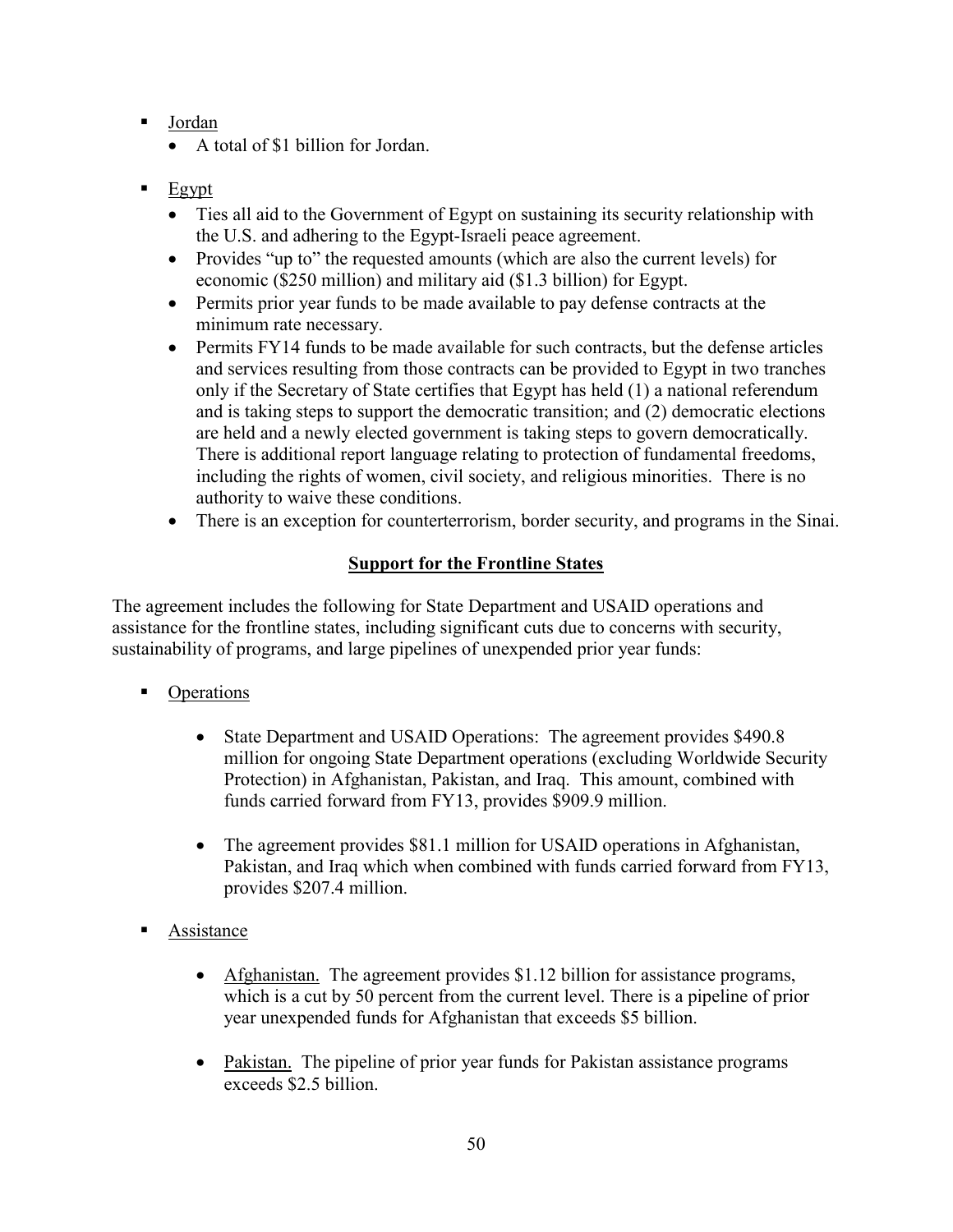# **Internet Freedom**

The agreement includes \$50.5 million for programs to promote Internet freedom globally to countries whose governments restrict freedom of speech and association on the Internet, including a doubling from FY13 funding for the BBG Internet freedom program to not less than \$25.5 million. The agreement requires a multi-faceted U.S. Government-wide strategy for Internet freedom, coordination of Internet freedom programs with other democracy and broadcasting programs, and continued research and development on technologies and key threats to Internet freedom.

# **Responding to Humanitarian Crises**

The agreement provides funding above the amount requested to respond to man-made, humanitarian crises in Syria, Central Africa, Somalia, and elsewhere, from both enduring and OCO accounts.

- For Migration and Refugee Assistance, the agreement provides \$3.06 billion, which is \$1.3 billion above the budget request.
- For International Disaster Assistance, the agreement provides \$1.8 billion.
- For Complex Crises Fund, the agreement provides \$40 million, and authority to transfer up to an additional \$460 million to prevent and respond to complex crises, including in the Middle East and North Africa.

# **Promoting U.S. Exports – Helping to Create Jobs in the U.S.**

In response to increasing economic competition from China, the U.K. and other counties, and expanding U.S. trade with Africa, Asia, and Latin America, the agreement supports promotion of exports of U.S. goods and services by providing \$115.5 million for the Export-Import Bank, a total of \$89.9 million for the Overseas Private Investment Corporation administrative and program accounts, and \$55.1 million for the Trade and Development Agency.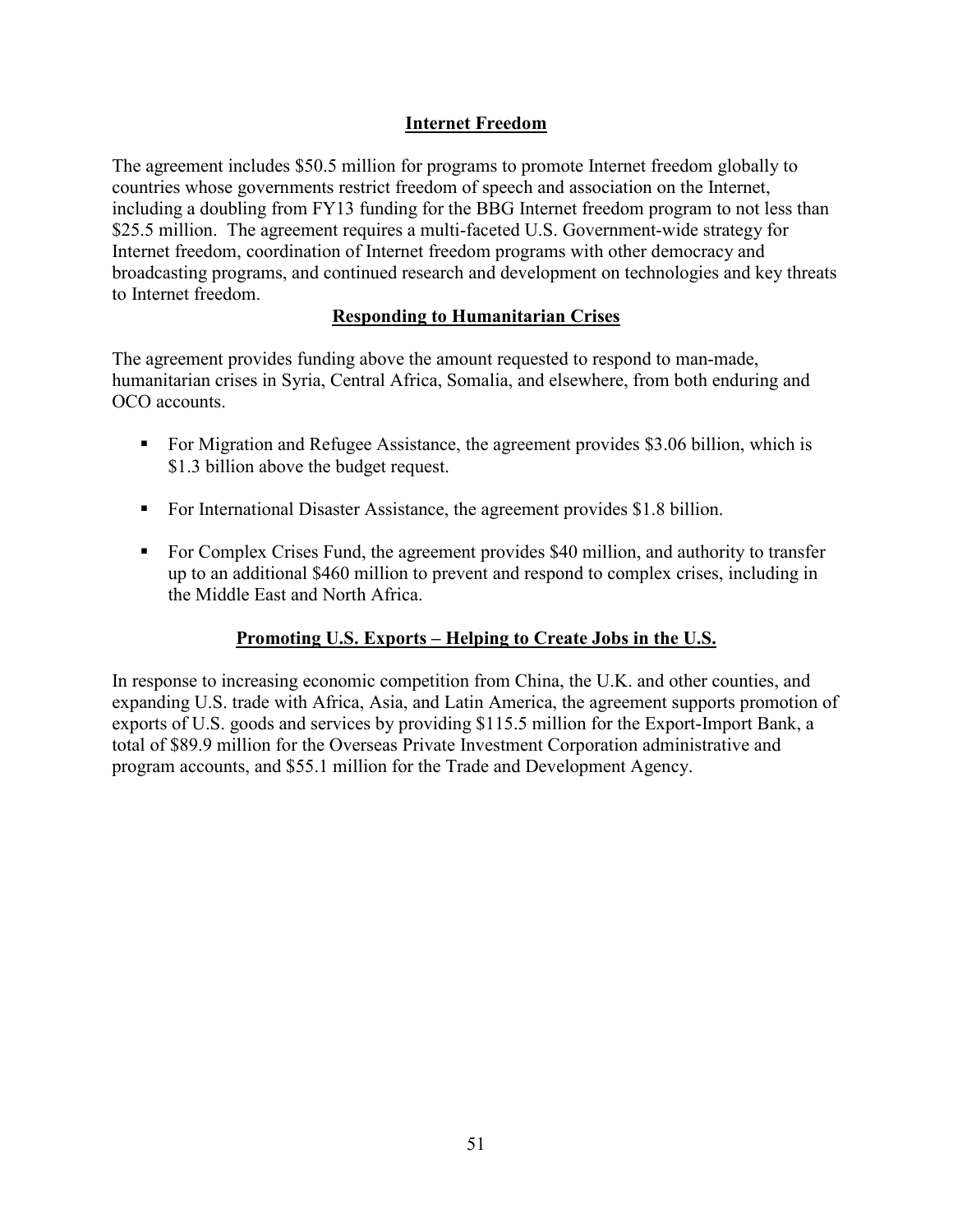#### **Transportation, Housing and Urban Development, and Related Agencies**

For programs under the jurisdiction of the Transportation, Housing and Urban Development, and Related Agencies (THUD) Subcommittee, the agreement includes a total level of budget authority of \$50.856 billion. This level provides an increase of \$2.2 billion, or 4.5 percent, above last year's sequestration level, excluding emergency spending.

The total level of funding in the agreement, which includes both budget authority and limitations on obligations related to trust fund programs, is \$104.33 billion. This total funding level provides an increase of \$3 billion, or 3 percent, above last year's sequestration level, excluding emergency spending.

The bill focuses on five priorities:

- Investing in transportation infrastructure
- Providing housing and services to our nation's most vulnerable
- Supporting our communities
- $\bullet$  Ensuring the safety of our transportation system
- Reforming Federal programs and investing in our Federal workforce

## **Investing in Transportation Infrastructure**

#### **TIGER**

The bill includes \$600 million for grants to support significant transportation projects in a wide variety of modes, including highways and bridges, public transportation, passenger and freight railroads, and port infrastructure. This funding level is \$126 million higher than what was provided last year and what would have been provided under a continuing resolution.

The need for investment in our transportation infrastructure is enormous. The American Society of Civil Engineers has assigned the grade of D+ to the condition and performance of our nation's infrastructure. The TIGER program is an opportunity to address this need. For fiscal year 2013, the Department of Transportation received TIGER applications from every State in the country for projects totaling \$9 billion, almost 20 times the amount of funding available.

#### **Highways**

The bill includes \$41 billion for the Federal-aid Highway program, honoring the funding level authorized in the Moving Ahead for Progress in the 21<sup>st</sup> Century Act (MAP-21). This funding level provides an increase of \$636 million above last year's level and the amount included in the current continuing resolution. The Federal-aid Highway program supports essential investments in roads and bridges in every State across the country.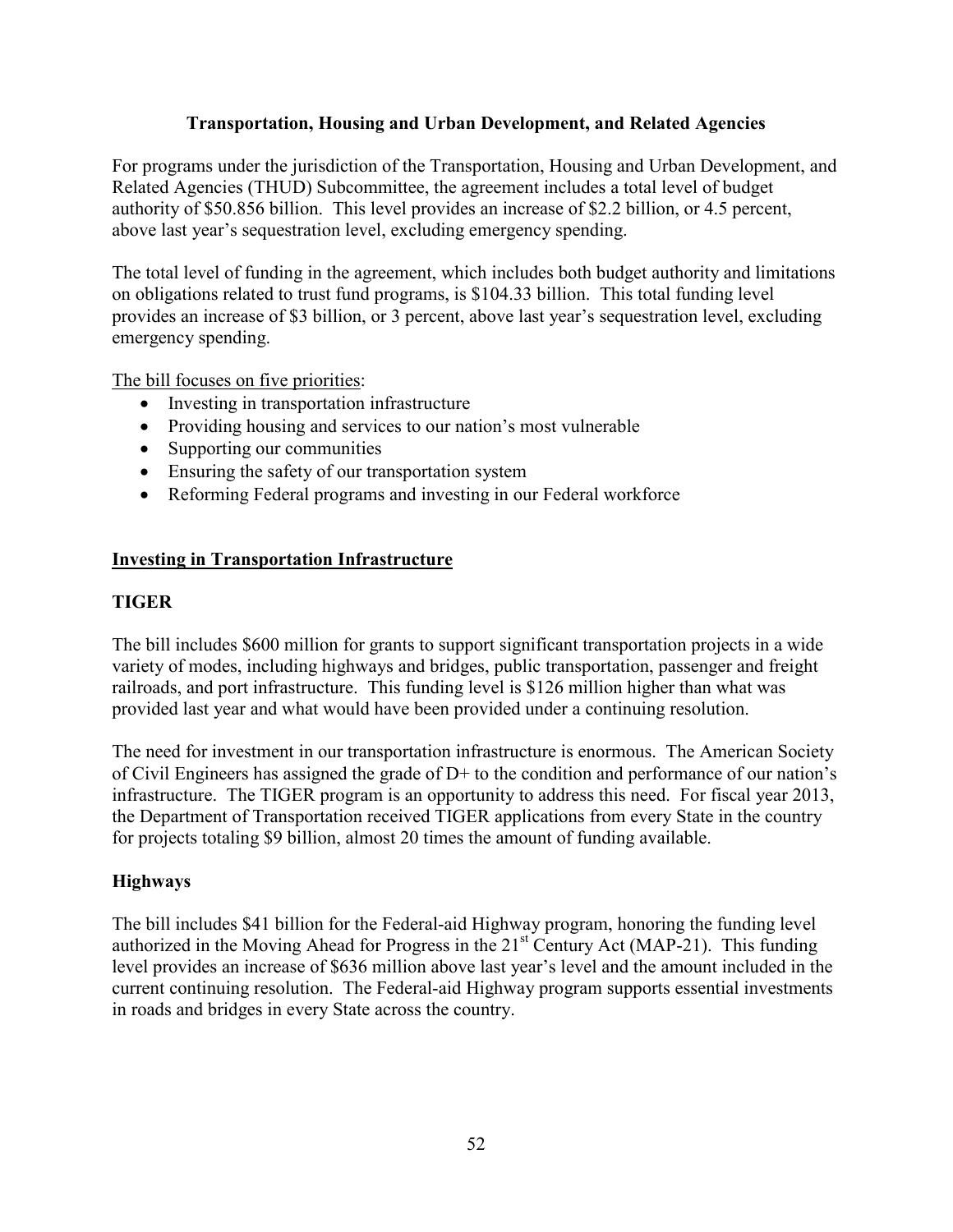## **Public Transit**

\$1.943 billion for the transit "New Starts" program, which, when combined with other resources, funds all of the projects included in the President's request. This level of investment is \$88 million higher than last year. It includes funding for new transit services to improve access and ease commutes, as well as \$120 million for the new core capacity category established in MAP-21 to increase ridership on existing rail lines where demand is great.

## **Amtrak**

The bill includes \$1.39 billion for Amtrak, \$47 million more than under sequester. This increase in funding will allow Amtrak to address deferred maintenance and other state of good repair infrastructure improvements. It also ensures that \$81 million from the Hurricane Sandy Disaster Supplemental bill can be used to support Amtrak's efforts to improve the safety and resiliency of its tunnels and ensure the reliability of passenger rail services in the northeast corridor.

# **Providing Housing and Services to our Nation's Most Vulnerable**

## **Housing Assistance**

Another year-long continuing resolution would have continued the devastating cuts from sequestration, putting families at risk of losing their housing and becoming homeless. Under the omnibus, the cuts required by sequestration are reversed, ensuring that low-income Americans that receive assistance can remain in their housing. Specifically, the bill includes:

• \$19.2 billion for Section 8 tenant-based rental assistance which provides housing for 2.2 million low-income Americans, many of whom are elderly, disabled or veterans. Of this amount, \$17.365 billion is for the renewal of existing vouchers, an increase of \$1 billion from sequester levels. If funding had remained at the sequester level, it is estimated that over 100,000 families would be at risk of losing assistance and becoming homeless.

The bill also includes \$1.5 billion for public housing authorities (PHAs) to manage and oversee their vouchers programs, an increase of \$195 million over the CR level.

Finally, the bill includes \$75 million for HUD-Veterans Affairs Supported Housing (HUD-VASH) to provide housing for 10,000 homeless veterans. HUD-VASH has been a critical tool in the effort to end homelessness among veterans, which has declined by 24 percent since 2010.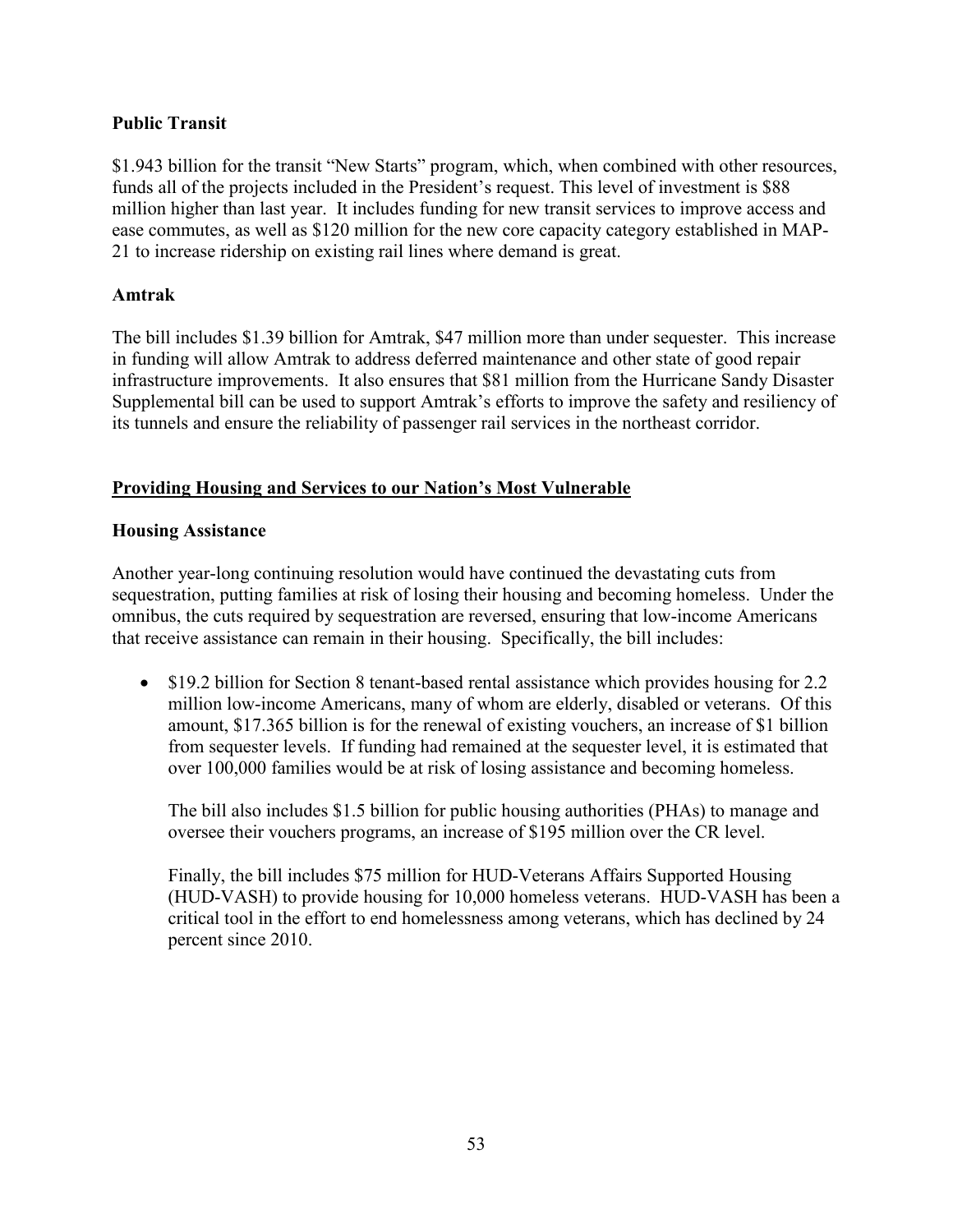- \$9.9 billion for Section 8 project-based rental assistance (PBRA). PRBA provides rental assistance for 1.23 million very low income households, 65% of which are elderly or disabled. Under another year of sequester, this program would have received \$8.9 billion. Funding PRBA at this level could result in some affordable housing projects converting to market rates, with large rent increases that many existing tenants would be unable to afford. Under the omnibus agreement, \$9.9 billion is provided for contract renewals and amendments – a level of investment that is sufficient for HUD to maintain the current affordable housing portfolio.
- \$6.3 billion for public housing. This represents an increase of \$444 million above the 2013 sequester level. It includes \$1.875 billion for the Public Housing Capital Fund and \$4.4 billion for the Public Housing Operating Fund. These funds will help PHAs make essential repairs and maintain services for families. The bill also includes funding for the Jobs-Plus initiative to help residents find jobs and increase their incomes.
- \$2.1 billion for Homeless Assistance Grants. This represents an increase of \$172 million above the sequester level. This funding will ensure that homeless providers can continue to operate shelters and supportive housing programs in communities across the country. The bill also includes increased funding for homelessness prevention and rapid-rehousing, which has been successful in helping to reduce the number of homeless families. Investments in proven homeless programs are having measurable results. A recent report by HUD based upon an annual count of homeless people living on the streets or in shelters showed a 6.1 percent reduction in homelessness since 2010.

#### **Supporting our Communities**

#### **FAA Contract Towers**

The omnibus fully funds the FAA's contract tower program, and includes bill language that protects the program against cuts. Under a year-long continuing resolution, the contract tower program would not be protected.

This past year, in order to live within the budget constraints of a full-year continuing resolution and sequestration, the FAA imposed drastic cuts to its contract tower program and tried to shut down 149 towers across the country. These cuts were avoided only after Congress enacted legislation that allowed the agency to transfer additional funding to the contract tower program. (This was the same legislation that allowed the FAA to end its furloughs.)

#### **Community Development Block Grants (CDBG)**

The bill includes \$3.03 billion for CDBG formula grants. CDBG is a critical tool that allows states and local governments to make investments in their communities in infrastructure, small businesses, housing, and services to help grow their economies and create jobs. The amount provided in the omnibus will create or support nearly 78,000 jobs. While this level is \$48 million below the sequester level, it is \$1.4 billion above the level proposed in the House bill.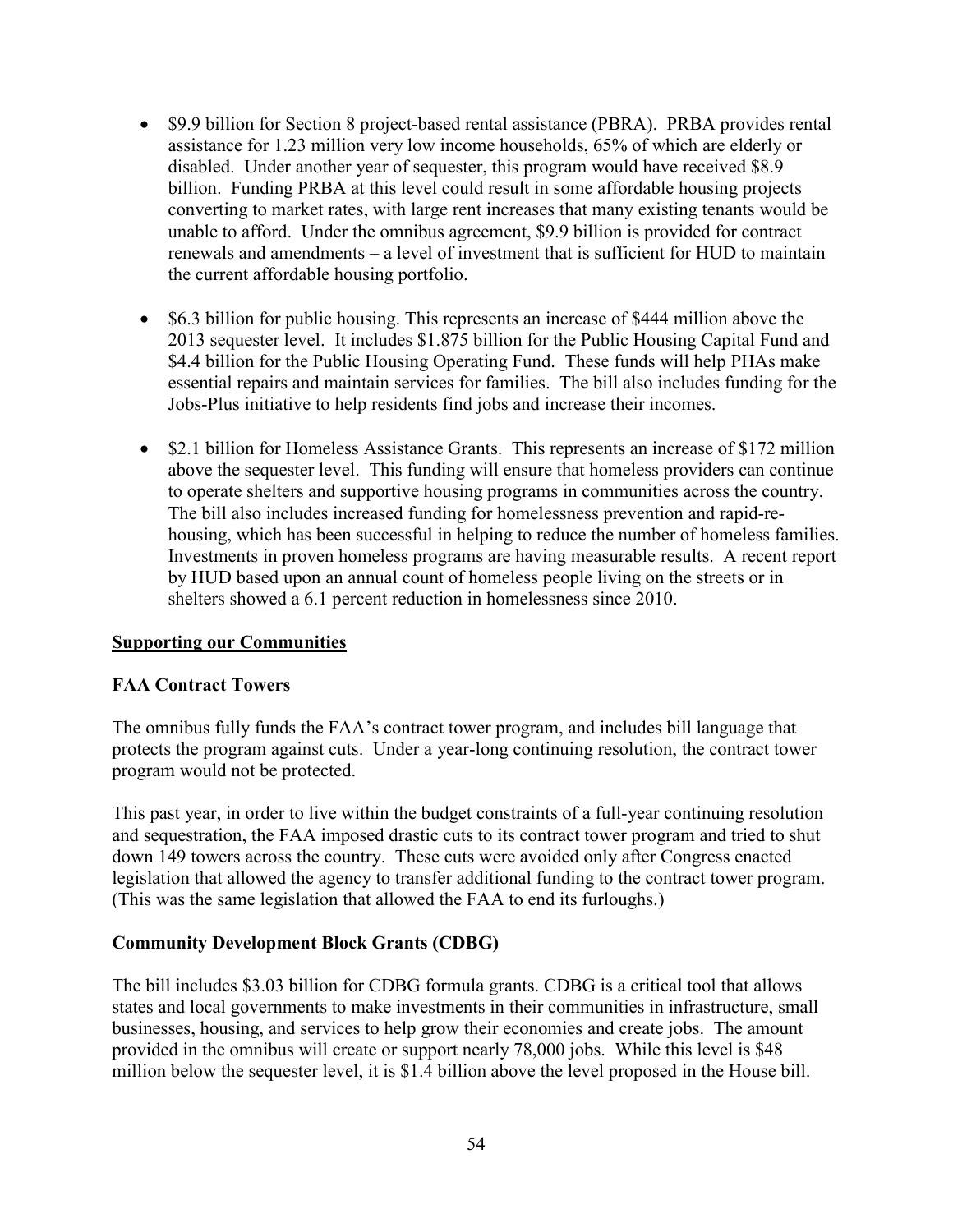## **HOME**

The bill includes \$1 billion for the HOME Investments Partnerships Program to support the creation and rehabilitation of low-income housing across the country. This funding is expected to support the creation or rehabilitation of over 15,000 units of affordable housing to help address the shortage of affordable housing.

#### **Choice Neighborhoods**

The bill includes \$90 million for the Choice Neighborhoods Initiative, an expansion of the successful HOPE VI program that improves public and other HUD-assisted housing. This level of funding is \$24 million less than fiscal year 2013 enacted level. The House bill would have completely eliminated funding for the program and rescinded \$120 million in prior year funding. In addition to improving housing and revitalizing poor communities, the initiative also promotes better access to schools, transportation, jobs and other services.

#### **Ensuring the Safety of our Transportation System**

## **Pipeline Safety**

A series of tragic pipeline accidents in 2010-2012 has been an unfortunate reminder of the mounting risks posed by aging pipelines, as well as the substantial growth in pipelines used to transport energy resources. The omnibus provides funding to hire 10 new pipeline safety inspectors, as authorized, and an additional \$5.4 million for pipeline safety research and development activities. These funds will improve federal efforts to identify pipeline weaknesses and prevent disasters. It will also help with the advancement of inline inspection devices capable of inspecting older pipelines like those that caused the September, 2010, incident in San Bruno, CA, that claimed 8 lives. Under another year-long continuing resolution, these important safety issues would remain unaddressed within existing resources.

## **Rail Safety**

The conference agreement fully funds the Administration's request for the Federal Railroad Administration's (FRA) safety activities, providing an increase of \$15 million above last year's sequestration level. These funds will reverse the harmful cuts to the FRA's safety program and provide an increase of \$6.2 million to hire 15 additional highly-trained safety inspectors. In addition to ensuring rail operations remain safe, the new inspectors will support the implementation of positive train control systems to reduce the risk of accidents like the Chatsworth train collision in Los Angeles, CA, in 2008, that killed 25 and injured 135.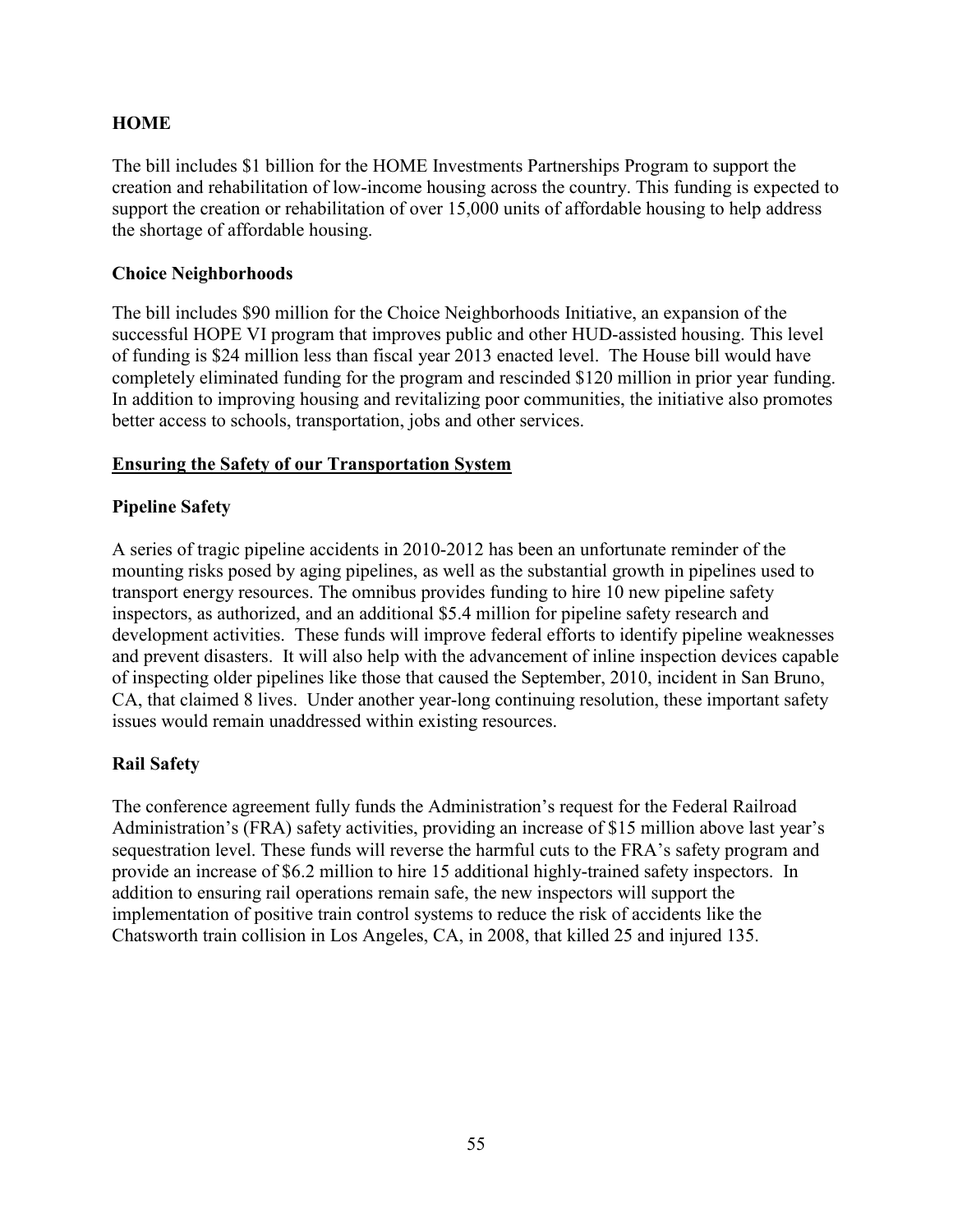## **Transit Safety**

The agreement includes \$4 million to stand up the Federal Transit Administration's new transit safety office to oversee and support local safety authorities, funding that would be unavailable under another year-long continuing resolution. In addition, the bill provides \$150 million for grants to the Washington Metropolitan Area Transit Authority (WMATA) for capital investments. The bill includes language requiring WMATA to place its highest priority on projects that will improve the safety of the transit system.

# **Reforming Federal Programs and Investing in our Federal Workforce**

# **Air Traffic Controller and Aviation Safety Inspectors**

The omnibus invests in essential employees at the Federal Aviation Administration (FAA), including air traffic controllers and aviation safety inspectors. The omnibus protects these employees from furloughs, and allows the FAA to hire and train enough controllers and inspectors to maintain its workforce. In comparison, under a continuing resolution, FAA controllers and inspectors would face the possibility of furloughs, and the agency would continue to see the size of its controller and inspector workforce shrink due to attrition.

This past year, in order to live within the budget constraints created by a full-year continuing resolution and sequestration, the FAA instituted a hiring freeze and began to furlough almost all of its employees. The furloughs included its air traffic controllers and aviation safety inspectors, delaying flights across the country for hours at a time. After six days, Congress enacted legislation that allowed the FAA to end its furloughs, but the agency was still unable to hire enough replacement workers to maintain its workforce.

## **Reforms to Federal Programs**

The omnibus bill includes reform measures to address problems identified by members of Congress, the Offices of Inspectors General and others. These include:

- Preventing CDBG grantees from selling grants to another community;
- Requiring HUD to take specific actions against private owners that receive HUD assistance and don't maintain the physical condition of their property;
- Requiring HUD to work with its Inspector General to establish training requirements for Public housing commissions focused on finance and governance, and supporting increased training around these areas;
- Providing funding for inspection and oversight of section 8 units;
- Increasing staff in areas necessary to address audit findings of the HUD Office of Inspector General;